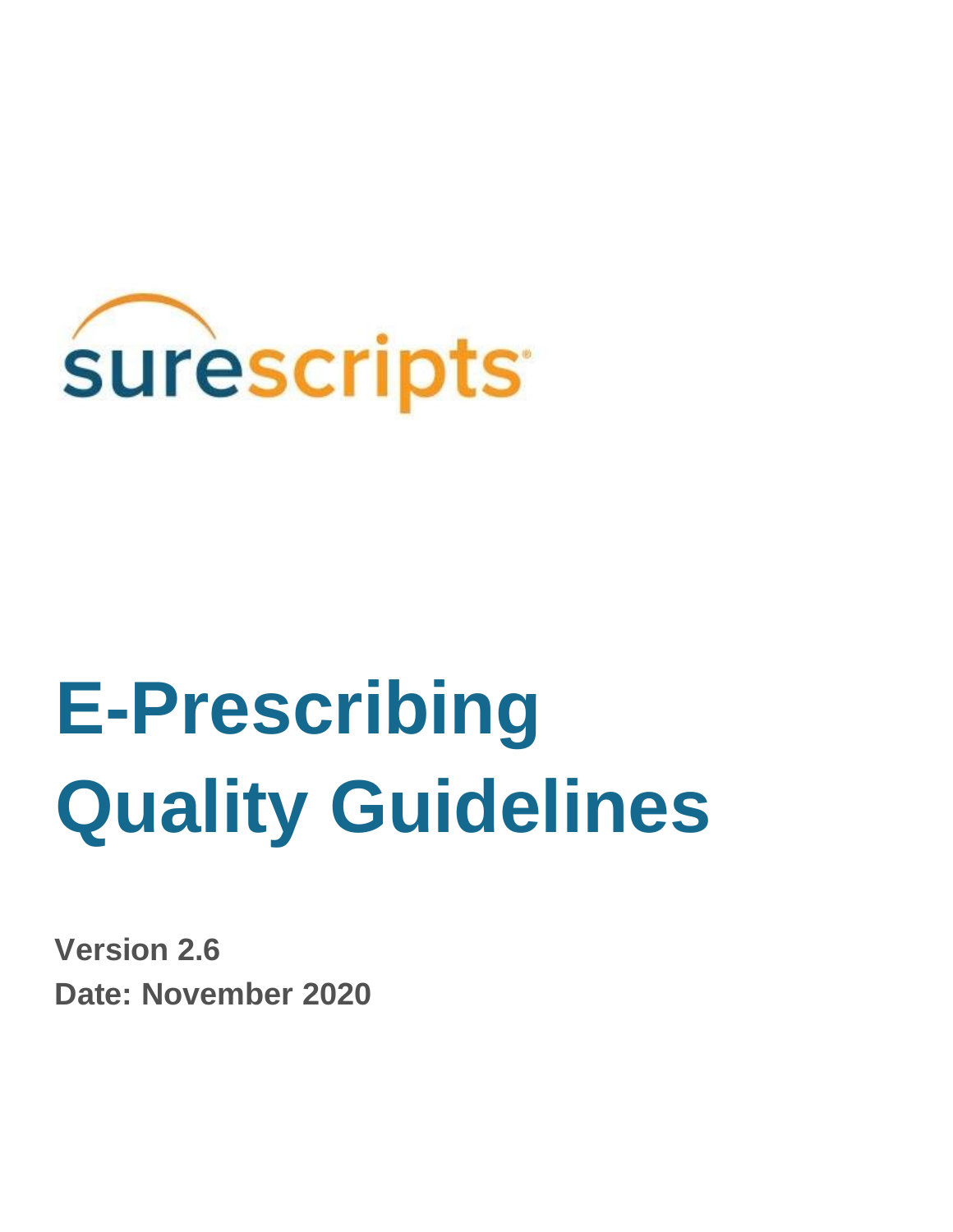### $Page|2$

# **Table of Contents**

| 1              |  |
|----------------|--|
|                |  |
|                |  |
|                |  |
| $\overline{2}$ |  |
|                |  |
|                |  |
|                |  |
|                |  |
|                |  |
|                |  |
|                |  |
|                |  |
|                |  |
|                |  |
|                |  |
|                |  |
|                |  |
|                |  |
|                |  |
| 5              |  |
|                |  |
|                |  |
|                |  |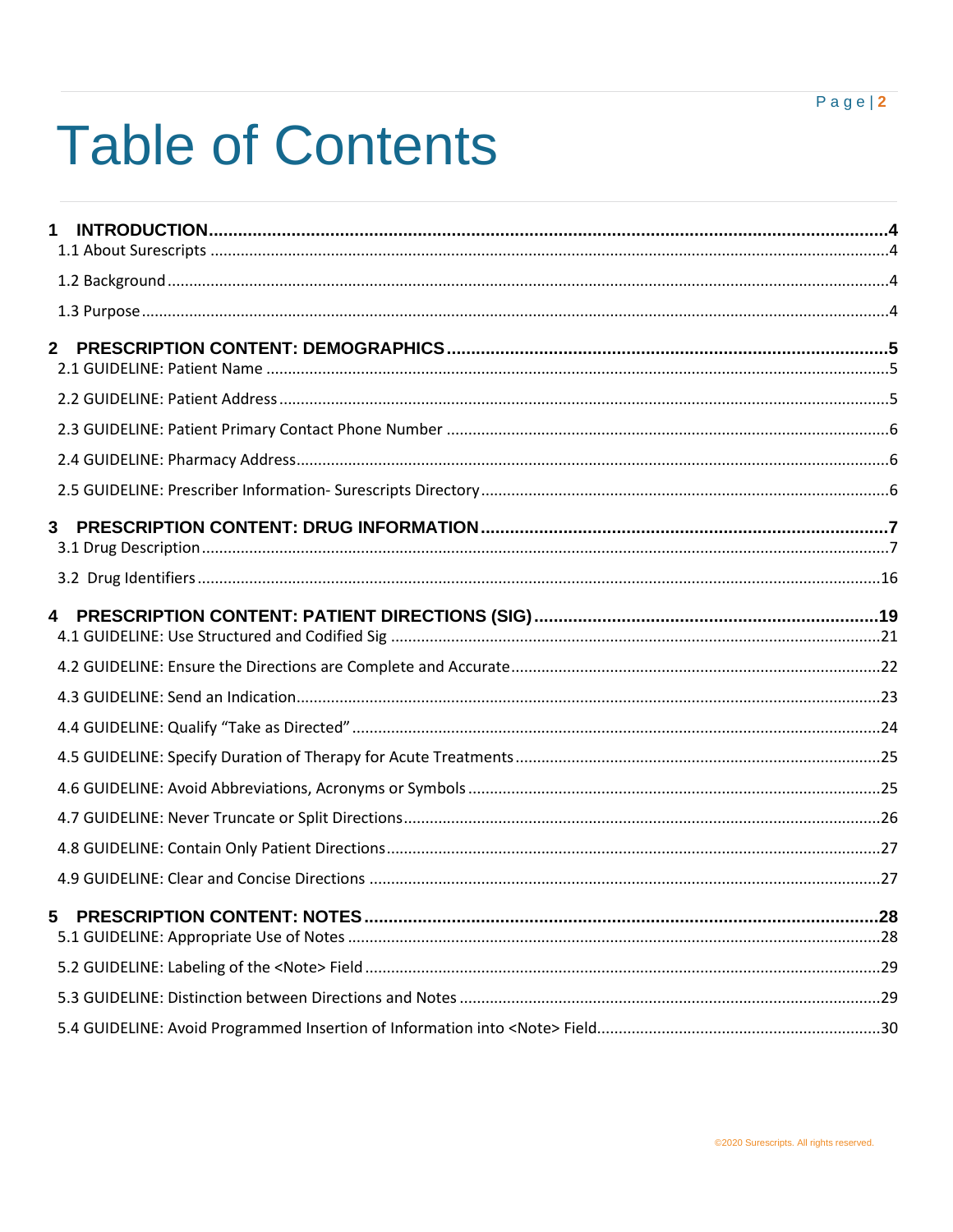|                | Page 3 |
|----------------|--------|
| 6              |        |
|                |        |
|                |        |
|                |        |
| $\overline{7}$ |        |
| 8              |        |
|                |        |
|                |        |
| 9              |        |
|                |        |
|                |        |
|                |        |
|                |        |
|                |        |
|                |        |
|                |        |
|                |        |
|                |        |
|                |        |
|                |        |
|                |        |
|                |        |
|                |        |
|                |        |
|                |        |
|                |        |
|                |        |
|                |        |
|                |        |
|                |        |
|                |        |
|                |        |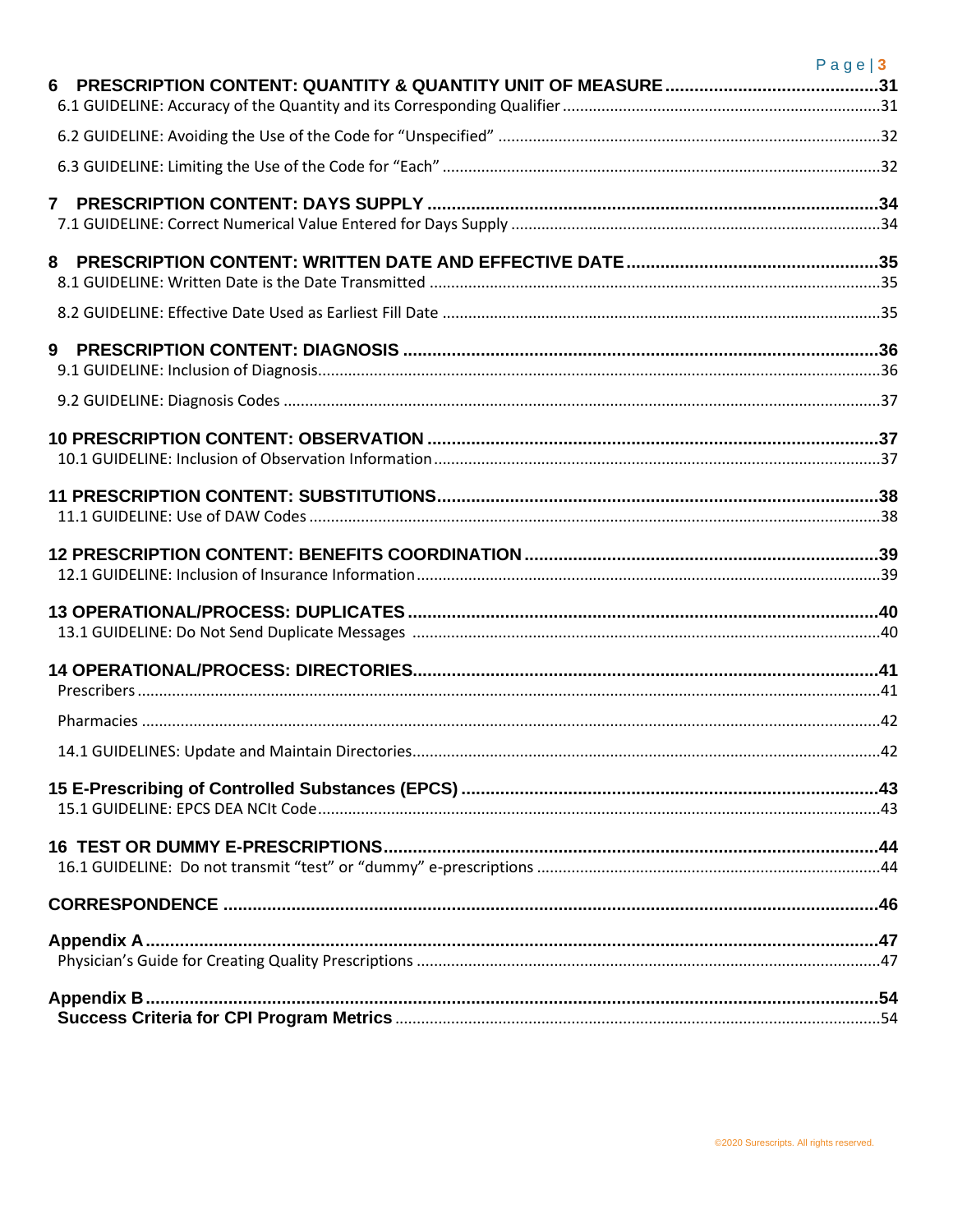# <span id="page-3-0"></span>**1 INTRODUCTION**

## <span id="page-3-1"></span>**1.1 About Surescripts**

Our purpose is to serve the nation with the single most trusted and capable health information network. Since 2001, Surescripts has led the movement to turn health data into actionable intelligence to increase patient safety, lower costs and ensure quality care. For more information, visi[t](http://www.surescripts.com/) [surescripts.com](http://www.surescripts.com/)  [an](http://www.surescripts.com/)d follow us at twitter.com/Surescripts.

## <span id="page-3-2"></span>**1.2 Background**

Electronic prescribing (e-prescribing) allows clinicians to accurately and efficiently communicate prescribed patient drug therapy to dispensing pharmacies while minimizing or eliminating many common sources of medication errors. The ultimate goal of e-prescribing is the efficient transmission and receipt of complete, accurate and unambiguous prescription orders that optimize pharmacy processing and fulfillment, thereby eliminating disruptions in workflow and delays in patient care. Although present-day e-prescribing has significantly improved the safety, effectiveness and efficiency of patient care, its full potential has yet to be realized.<sup>1</sup>

Surescripts is committed to ensuring the complete benefits of e-prescribing are realized by all stakeholders. To achieve this goal, the Surescripts Critical Performance Improvements program works to improve the quality of all transactions flowing through the Surescripts network. An important component of this program is to establish and encourage industry-wide adoption of the E-Prescribing Quality Guidelines to assist all technology partners in the optimization of their e-prescribing practices.

## <span id="page-3-3"></span>**1.3 Purpose**

The purpose of this document is to provide e-prescribing clinicians and electronic health record (EHR) technology partners with guidance regarding key principles and best practices to consider when initiating and transmitting e-prescription orders. Community pharmacists will also find this document to be a useful resource in the education of staff and prescribers. It should be noted that the best practices described within this document are based on proven strategies that have been successfully implemented by EHR and pharmacy technology partners.

This document is not to be used in place of the E-Prescribing Companion Guide. This guide addresses e-prescribing as a whole and may reiterate network requirements, as well as introduce recommendations and best practices.

<sup>1</sup> Dhavle AA, et al. J Am Med Inform Assoc 2014;0:1–4. doi:10.1136/amiajnl-2014- 002738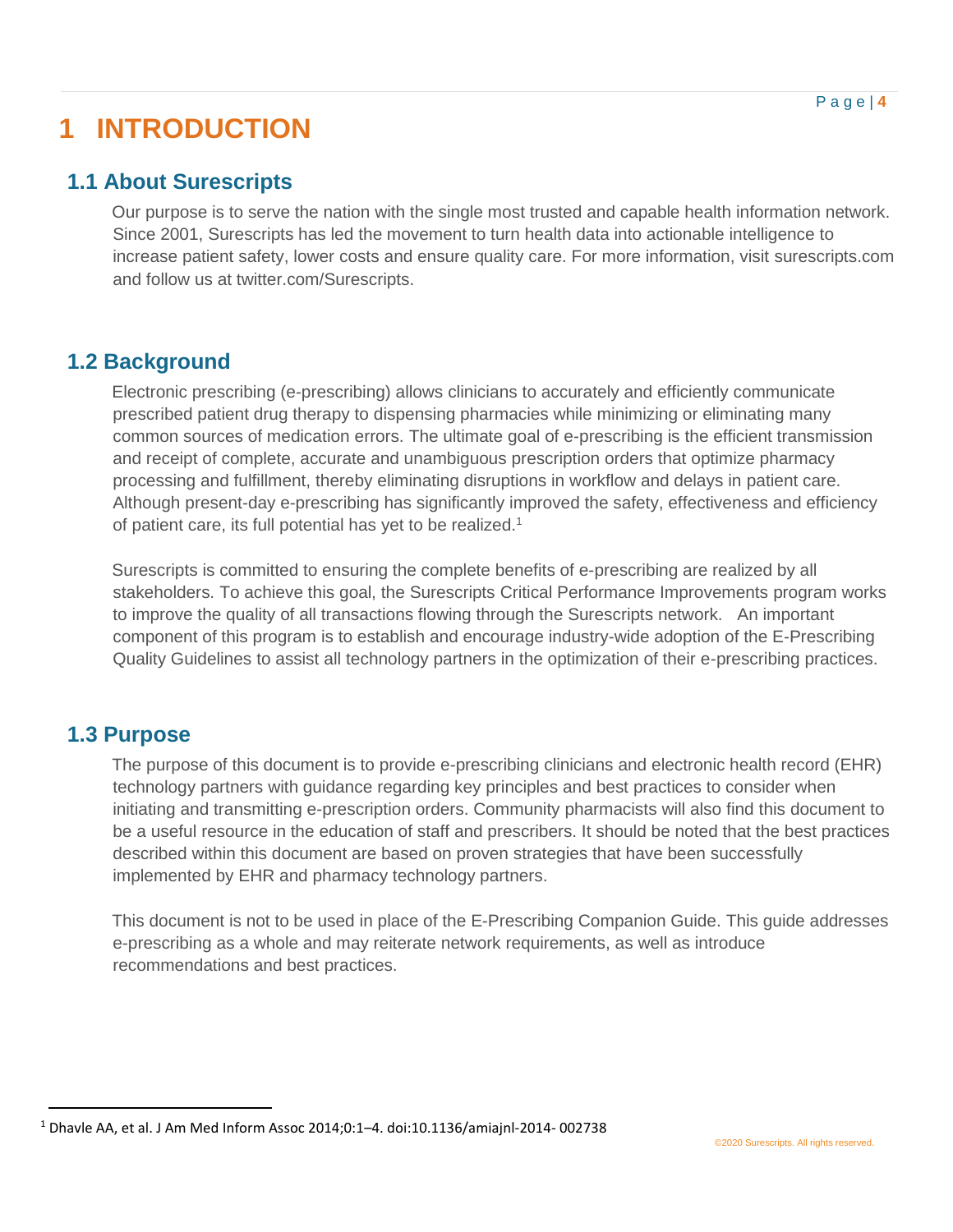# <span id="page-4-0"></span>**2 PRESCRIPTION CONTENT: DEMOGRAPHICS**

Accurate and interpretable demographic information is essential for high-quality e-prescribing. The National Council for Prescription Drug Programs\* (NCPDP) SCRIPT standard contains the following segments to properly identify the patient, prescriber, and pharmacy:

- Patient segment: Allows prescribers to identify the patient for whom the e-prescription is intended.
- Prescriber segment: Information identifying where the prescription was written and by whom.
- Pharmacy segment: Allow prescribers to identify the intended pharmacy for which to transmit the prescription.

\*The National Council for Prescription Drug Programs (NCPDP) is an ANSI-accredited, standards development organization responsible for the development of SCRIPT, a widely adopted standard for communicating e-prescriptions and related messages. These guidelines are based primarily on the implementation of SCRIPT version 2017071. For more information about NCPDP, please visit[:](http://www.ncpdp.org/) [https://www.ncpdp.org/](http://www.ncpdp.org/)

## <span id="page-4-1"></span>**2.1 GUIDELINE: Patient Name**

**Ensure the patient's complete legal name is sent in all e-prescriptions issued by the prescriber. Include the patient's first and last name in the <FirstName> and <LastName> fields. If a middle name is available, include it in the <MiddleName> field.**

## **Clinical Relevance/Rationale**

• It is imperative that patient names be consistent across disparate e-prescribing systems and platforms. Ensuring that each patient's full legal name is always sent in the e-prescription message reduces the risk that the patient will receive an incorrect medication.

## <span id="page-4-2"></span>**2.2 GUIDELINE: Patient Address**

**Include the patient's complete address in the e-prescription issued by the prescriber. Ensure <AddressLine1> does not contain a P.O. Box or other non-physical address.**

## **Clinical Relevance/Rationale**

It is not uncommon for a pharmacy to have multiple patients with identical or similar names and dates of birth. For this reason, pharmacies sometimes use the address sent in the e-prescription to confirm accurate matching of the received prescription with the correct patient in the system(s). Therefore, it is imperative that the patient's complete address be sent within the e-prescription message to distinguish between patients with similar descriptors. Furthermore, since the address may also be used by pharmacy personnel to deliver medications to patient homes or nursing facilities, it is important that the address be a physical location and not a P.O. Box or other non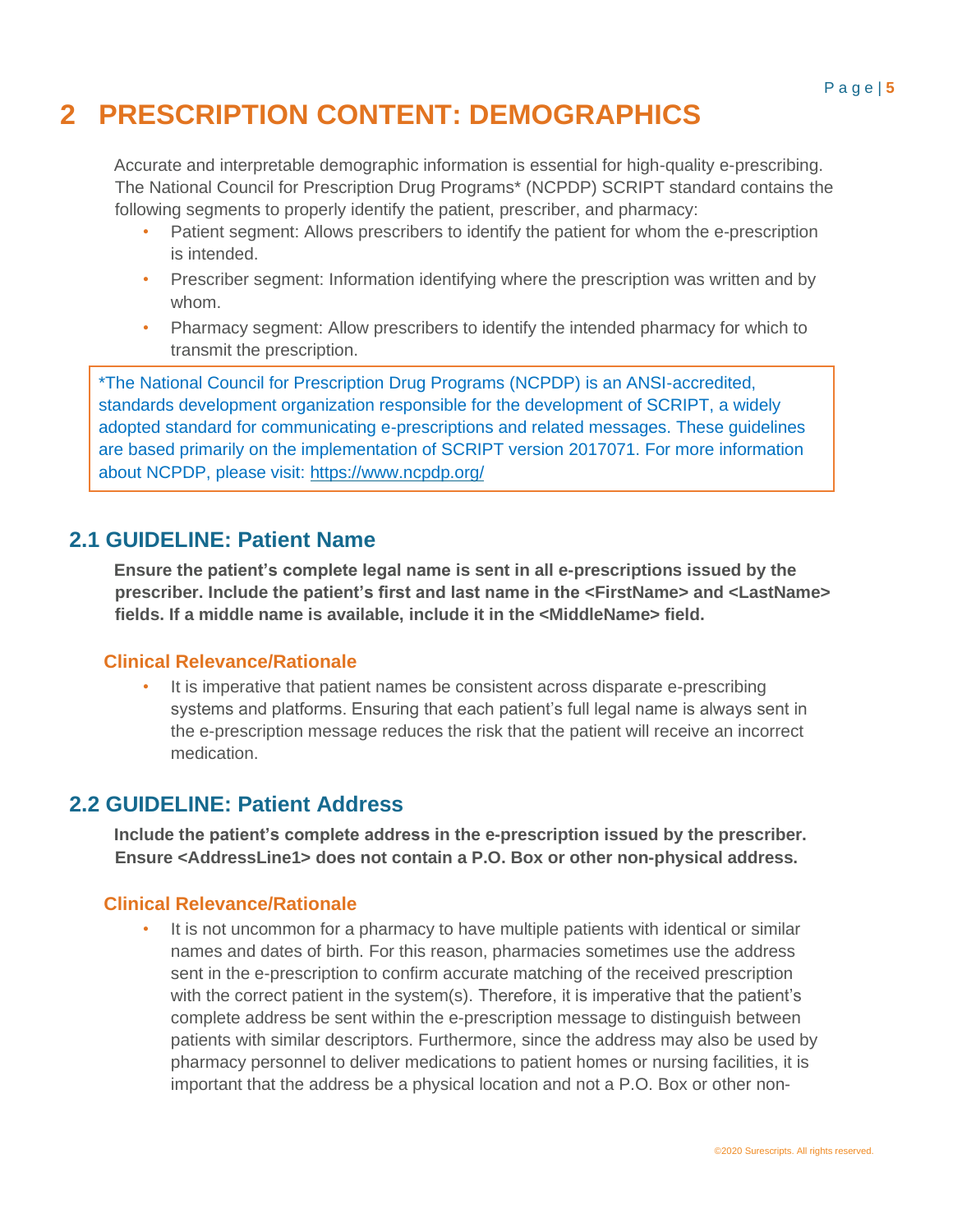physical address.

## <span id="page-5-0"></span>**2.3 GUIDELINE: Patient Primary Contact Phone Number**

**Include the patient's primary contact phone number as the primary telephone number in the <CommunicationNumbers.PrimaryTelephone> field.**

## **Clinical Relevance/Rationale**

• Pharmacies frequently need to contact patients via phone regarding prescriptions. With the inclusion of a patient's primary phone number in the e-prescription, the pharmacy is better able to expeditiously communicate with the patient if he or she is not present at the pharmacy. In addition, many pharmacies send order ready, problem with filling, refill reminders or other alerts via phone or short messaging service (SMS), which further establishes the importance of having a means to contact the patient.

## <span id="page-5-1"></span>**2.4 GUIDELINE: Pharmacy Address**

**Display Pharmacy information to prescribers as it exists within the Surescripts Directory.**

#### **Best Practices**

## *For Technology Partners:*

• Ensuring the Surescripts Directory database is updated on a timely and regular basis with accurate and up-to-date information will provide the best result.

#### *For Prescribers and Office Staff:*

• During each patient visit, confirm and update the patient's preferred pharmacy. Double check that the pharmacy is still active on the network. In some cases, the pharmacy may have been updated with a new NCPDPID, causing the old record to no longer be available for transactions. Match the new location/record to the patient record.

## <span id="page-5-2"></span>**2.5 GUIDELINE: Prescriber Information- Surescripts Directory**

**Ensure all elements of prescriber demographic information, such as <BusinessName>, <Name>, <Address>, etc., matches the same content recorded in the Surescripts Directory for the prescriber SPI record.**

#### **Best Practices**

#### *For Technology Partners:*

• Ensuring the Surescripts Directory database is updated on a timely and regular basis with accurate and up-to-date information will provide the best result.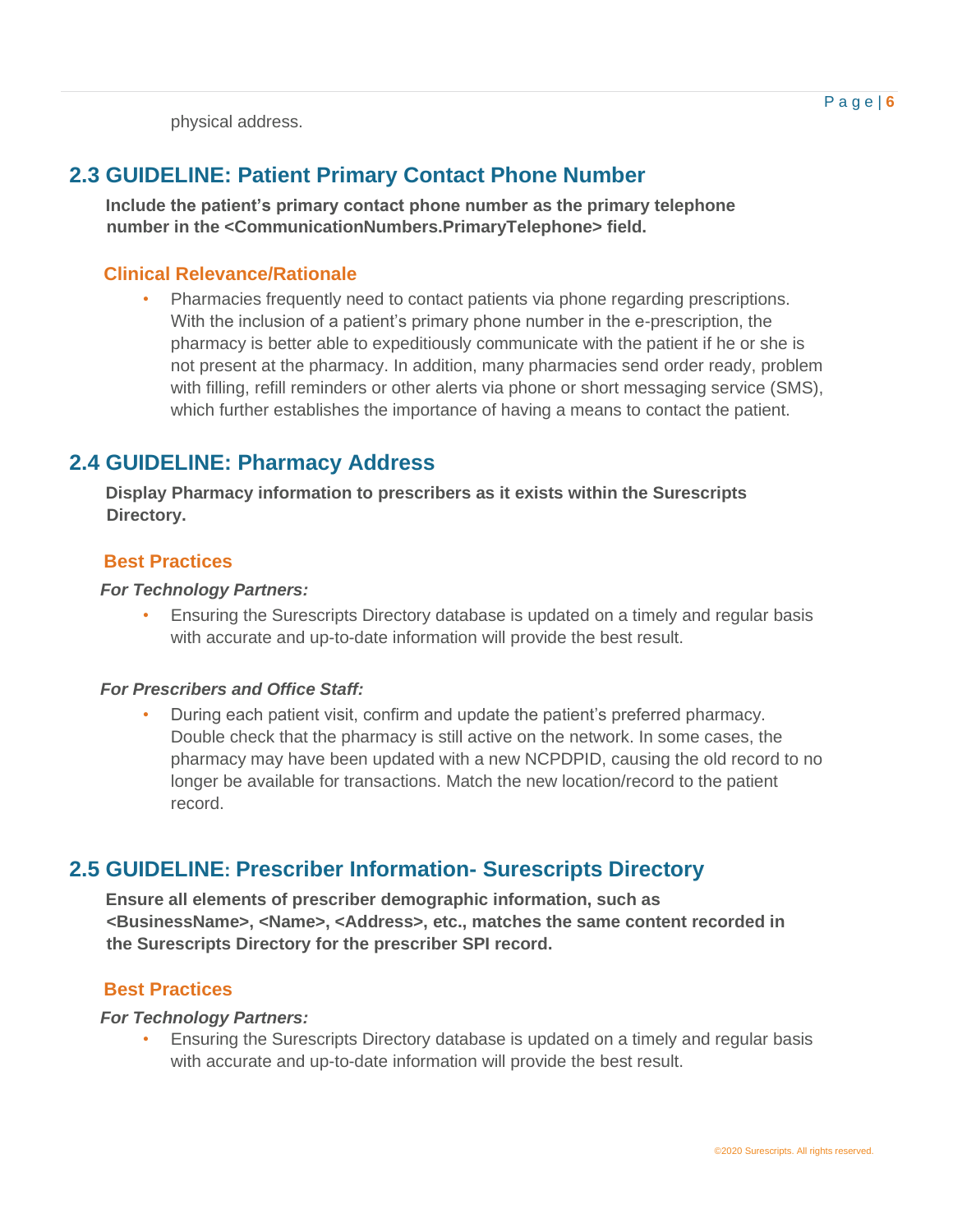#### *For Prescribers:*

• Ensure the e-prescribing system vendor is alerted when prescriber information is changed to ensure accurate information is pre-populated in the e-prescription message. Communicate any changes or updates to the prescriber's eprescribing/registration information to the system vendor as soon as practical (within 24 hours) so it can be recorded within the Surescripts Directory. This information is consumed by pharmacies on a regular basis. Thus, inaccurate, and out-of-date information may be used when pharmacies transmit electronic refill renewal requests. This may result in delivery to incorrect prescribing locations and/or the inability to communicate a refill renewal request entirely.

# <span id="page-6-0"></span>**3 PRESCRIPTION CONTENT: DRUG INFORMATION**

## <span id="page-6-1"></span>**3.1 Drug Description**

**The drug segment of the SCRIPT standard allows up to 105 characters within the <DrugDescription> field. Ensure the drug description contains the complete product name, dosage strength and form. To ensure patient health and safety, it is essential that the <DrugDescription> field accurately and unambiguously conveys the prescriber's intent to the receiving pharmacy.** 

## **3.1.1 GUIDELINE: Use the E-Prescribing Preferred Name**

**The content of the <DrugDescription> field most accurately conveys prescriber intent when using an E-Prescribing Preferred Name (EPN) as published by a commercial compendium source. If the commercial compendium does not have the specific drug description available, then the RxNorm prescribable name (PSN) may be used. \***

\*RxNorm is a normalized naming system with unique identifiers for generic and branded drugs maintained by the National Library of Medicine. For more information, please visit: https://www.nlm.nih.gov/research/umls/rxnorm/.

## **Best Practices**

#### *For Compendia:*

- Create EPNs that are complete, accurate, unambiguous, and standardized across all clients. See Guidelines 3.1.2 through 3.1.13 for additional information on what constitutes a preferred EPN.
- Provide detailed implementation guidance and resources on how to accurately retrieve and use the EPN.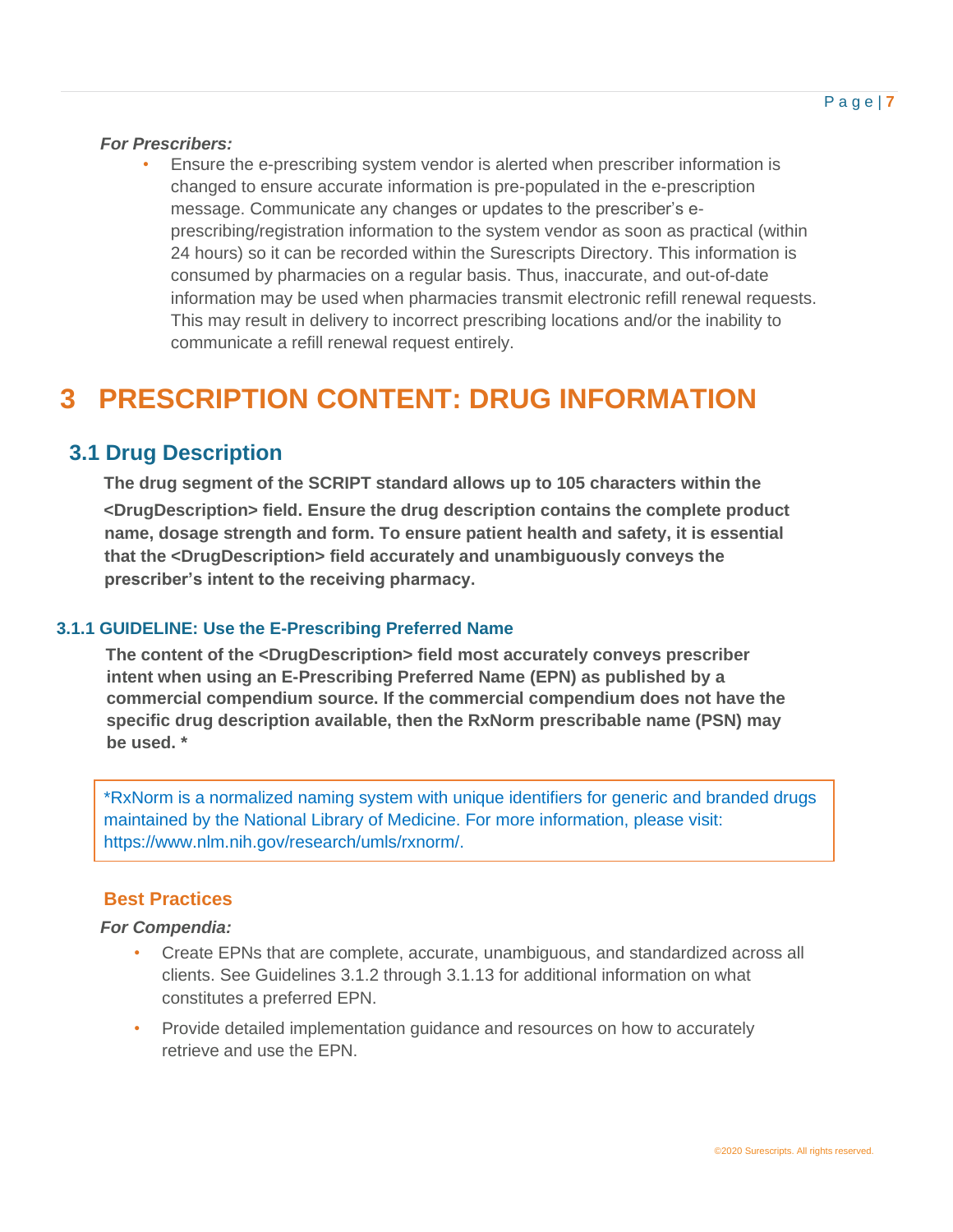## *For Technology Partners:*

- Display the EPN to prescribers in the final summary screen even if additional alternate names are displayed to prescribers within the application.
- Only transmit the EPN in the e-prescription message.
- Update the drug database at least weekly to ensure that prescribers have access to the most current medication files.
- Limit the ability for prescribers to create or use personalized content (free text) in the <DrugDescription> field.

#### *For Prescribers:*

- Only enter the drug description into the designated <DrugDescription> field. Ensure drug descriptions are not entered into the <Note> field. If unable to find a specific medication or product within the drug database, work through internal support channels to request that the product be added prior to e-prescribing.
- Do not add other extraneous information to the drug description such as medication changes, dosage increase, etc.

#### **Clinical Relevance/Rationale**

- Incomplete or inaccurate drug descriptions create workflow disruptions at the pharmacy during prescription fulfillment and may introduce risks to patient health and safety. If the pharmacy's system is unable to recognize the drug description, the system may not be able to accurately pre-populate fields within the pharmacy's prescription processing application.
- Entering drug descriptions as free text into the <Note> field rather than using the designated field may result in higher rates of dispensing or processing errors. NCPDP recommends that software providers only use the EPN from the drug database provided by the drug compendium source. The use of standardized drug naming methodology reduces variation, thereby improving operational quality and optimizing e-prescribing processes.

## **3.1.2 GUIDELINE: Optional Inclusion of a Reference Name**

**A standardized reference drug name sourced from the compendia may be conditionally included in parentheses after the EPN to help with drug selection and patient safety, but is not intended to be interpreted as the specific product prescribed; furthermore, ensure the EPN (and not the reference drug name) exactly corresponds to the product identifiers (e.g. NDC, RxNorm, etc.)**

- Example standardized Format: "EPN (Reference drug name)"
	- o Example: "diltiazem ER 120 mg capsule, extended release 12hr (Cardizem SR)"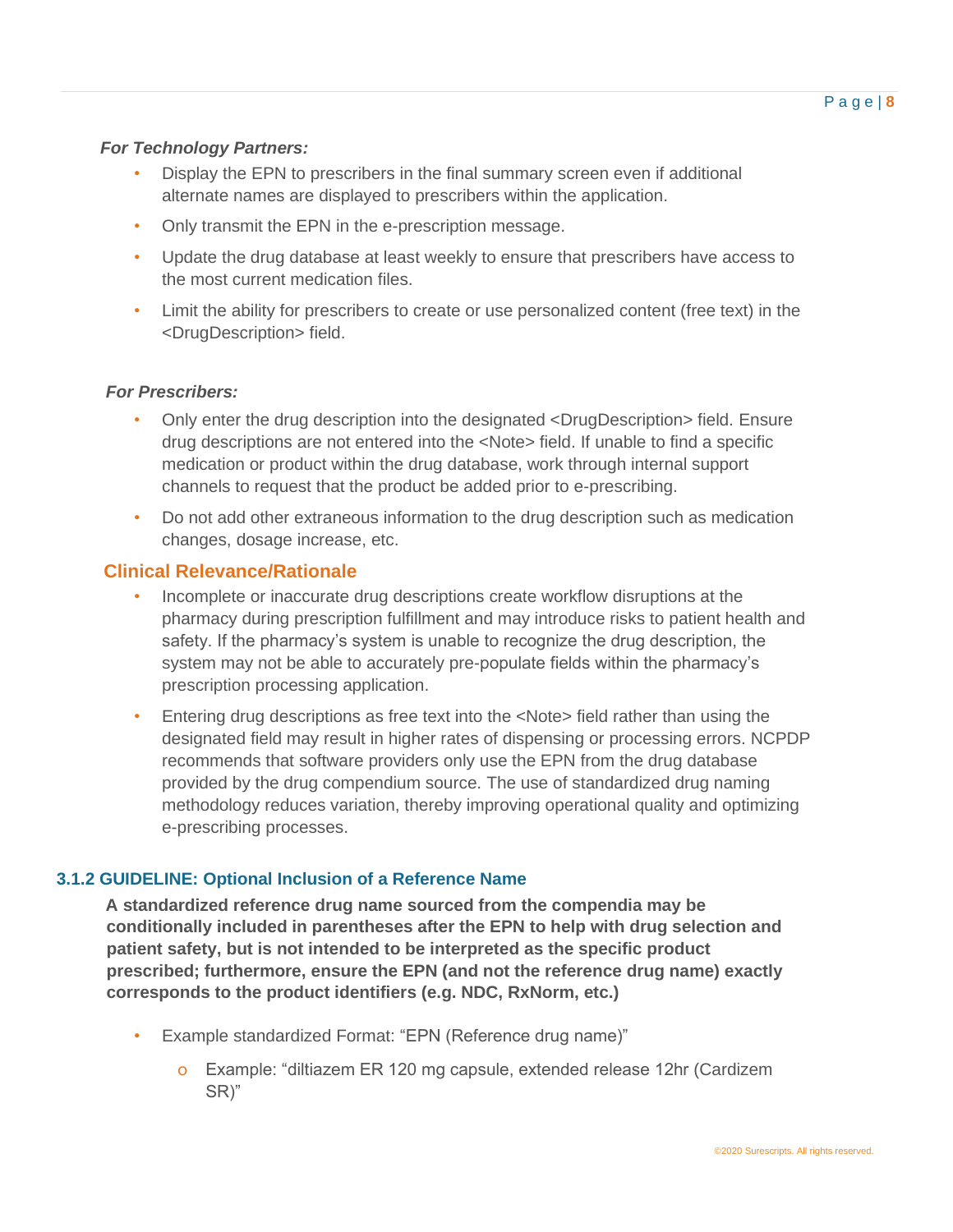**In addition, for the implementation of drug descriptions that include a parenthetical reference drug name, follow the recommended implementation guidance below:**

- 1. If the prescribed drug is a brand/single-source brand, send the trade name as the EPN. Note, a reference generic name may be sent in parenthesis.
	- a. Align the representative NDC, RxNorm code and RxNorm qualifier to that branded trade EPN
	- b. Do not send truncated names. If brand and generic names do not both fit within the 105-character limit of the field, only send the EPN
	- c. If substitution code =1 (meaning the Prescriber selects "DAW"), ensure the EPN only indicates the brand name (Note: do NOT send a reference generic name in parentheses)
- 2. In all other non-brand / SSB scenarios, send format of generic EPN + (branded trade name)
	- a. For old products where the branded trade name is no longer available, the drug description may be sent without the reference branded trade name
	- b. Align all reference names and product indicators (e.g. representative NDC, RxNorm code and qualifier) with the EPN per Orange Book and Compendia guidelines
	- c. Note: Do NOT send substitution  $code = 1$  in this scenario
- 3. For patient safety, it is recommended that the e-prescription drug description that is sent to the pharmacy match what was displayed to the prescriber.
- 4. Ensure the drug description sent in the e-prescription specifies a single product as intended by the prescriber. Multiple trade names may not be sent in the drug description field.

## **Clinical Relevance/Rationale**

• For certain products, the compendium's EPN alone may not always provide enough clarity to distinguish between similar multi-ingredient products or products with slightly different formulations – e.g. the generic extended-release metformin equivalents for Fortamet, Glumetza, or Glucophage XR (none of which are interchangeable or ABrated with each other). Furthermore, ISMP also recommends the inclusion of an additional drug name to help distinguish between Look-alike-Sound-alike (LASA) medications as an additional safety check. Hence, a reference generic name in parentheses strategically appended after a brand EPN or a reference brand name in parentheses strategically appended after a generic EPN can provide supplemental information that may help drive improved product selection clarity and dispensing accuracy, and reduce misfills or risks to patient safety as well.

## **3.1.3 GUIDELINE: How to Create an E-Prescribing Drug Name**

**The following sections detail recommendations on an optimal EPN. These recommendations are not meant to replace your drug compendium's EPN.**

#### **3.1.4 GUIDELINE: E-Prescribing Drug Name Sequence**

**At a minimum, ensure the EPN includes the product name, strength, strength unit and dosage form. Additionally, ensure the EPN is in the following sequence: product name, strength, strength unit and dosage form.**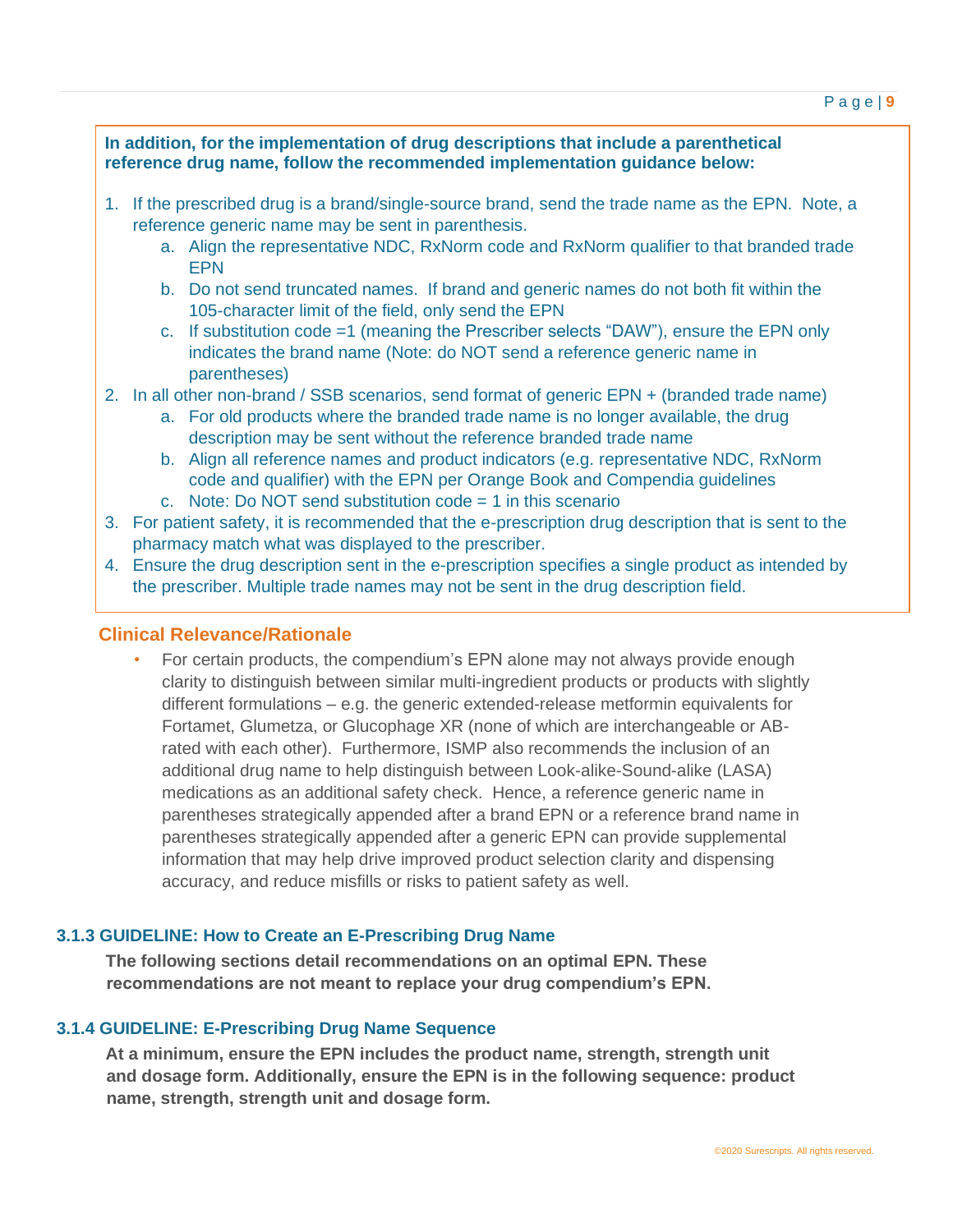## **Best Practices**

- For non-medications, transmit the complete product name. Non-medications (e.g. test strips, insulin pump machine) rarely have an applicable strength or dosage form, thus all elements may not be available.
- The EPN may also include a dosage route or drug delivery device. See Guidelines [3.1.11](#page-13-0) and [3.1.13](#page-15-1) for further guidance on these topics.

## **Example**

• Use "Hydroxyzine hydrochloride 100 mg tablet" or "Hydroxyzine HCl 100 mg tablet" instead of "Hydroxyzine HCl tablet 100 mg."

## **3.1.5 GUIDELINE: Proper Use of Punctuation**

## **Best Practices**

- Use hyphens (i.e. "-") instead of forward slashes, back slashes, or pipes (i.e. "/","\", "|") to separate similar elements. Use "Augmentin 875 mg-125 mg tablet" or "Augmentin 875-125 mg tablet" instead of "Augmentin 875/125 mg tablet."
- When large numbers are required, use commas to separate groups of three digits in numbers of 1,000+. Use "Heparin 10,000 unit subcutaneous injection" instead of "Heparin 10000 unit subcutaneous injection."
- Use a forward slash to write a concentration or proportion per unit of volume. Use "Fluticasone 50 mcg/actuation nasal spray" instead of "Fluticasone, 50 mcg per actuation, nasal spray."
- Ensure a space is used between numbers and the units to which they refer. Use "simvastatin 80 mg tablet" instead of "simvastatin 80mg tablet."

#### **3.1.6 GUIDELINE: Multiple Salts**

**When there are multiple drug formulations with different salts, include the specific salt name in the drug description. When sending the salt, ensure it follows the drug name in sequence.**

## **Best Practices**

• Only United States Pharmacopeia Convention (USP) approved abbreviations, including, but not limited to, K, Na, HBr and HCl may be used. Otherwise, spell the salt name out in its entirety.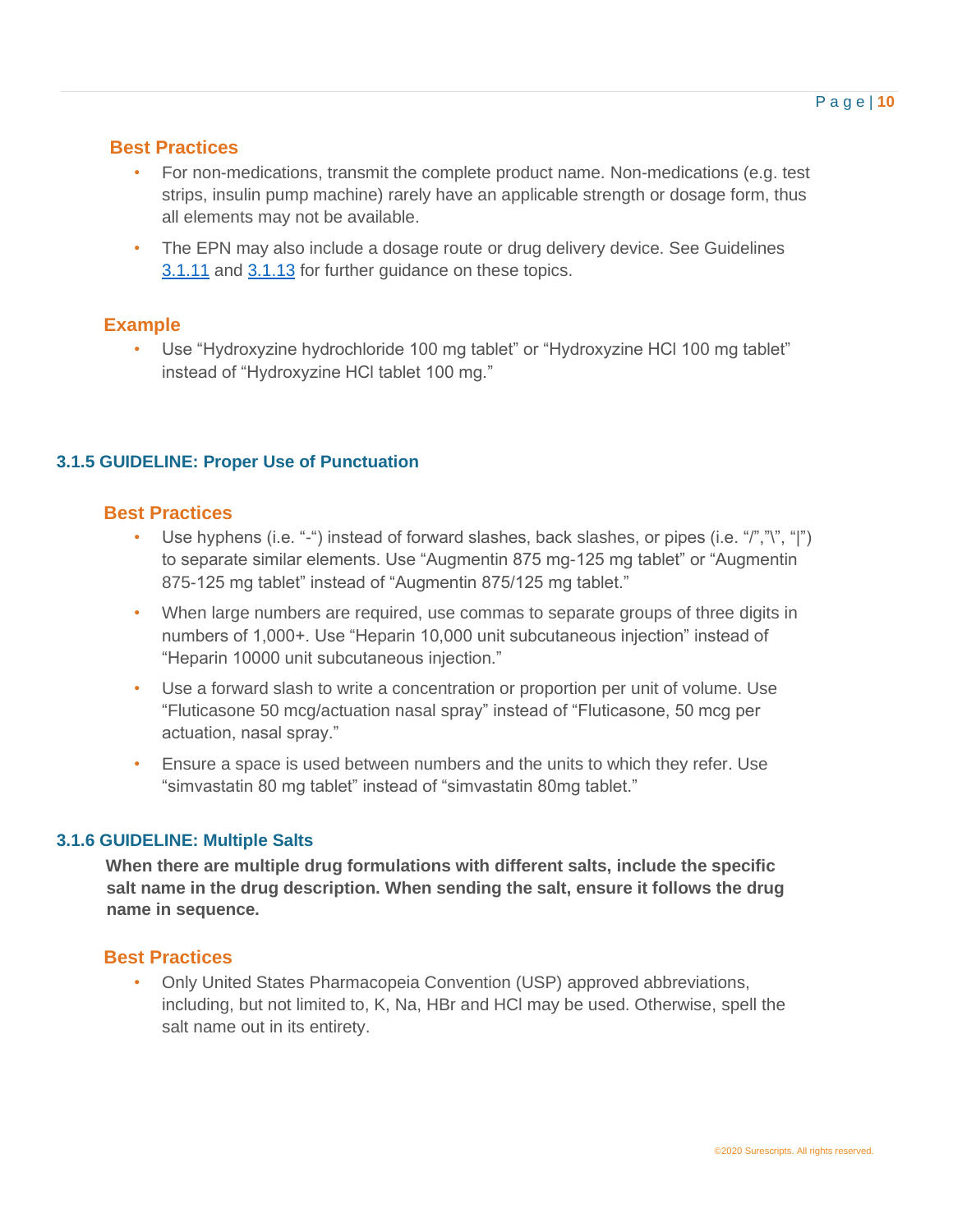## **Examples**

- Use "Hydroxyzine hydrochloride 100 mg tablet" or "Hydroxyzine HCl 100 mg tablet" instead of "Hydroxyzine 100 mg tablet."
- Use "Metoprolol tartrate 50 mg tablet" instead of "Metoprolol 50 mg tablet."
- Use "Hydroxyzine pamoate 25 mg capsule" instead of "Hydroxyzine PAM 25 mg capsule."

## **Clinical Relevance/Rationale**

• Providing complete and accurate salt form names is a critical method of avoiding confusion or misinterpretation, especially for medications that come in similar formulations. The inclusion of the salt component allows for better differentiation, thus ensuring appropriate drug selection and dispensing by the pharmacist during prescription fulfillment.

## **3.1.7 GUIDELINE: Brand & Generic Names**

**Communicate only one concept in the EPN, either the proprietary "brand" name of the product or the chemical "generic" name of the product. When there is no generic product commercially available, use the proprietary "brand" name as the EPN.**

## **Examples**

- Use "ProAir 90 mcg/actuation solution for inhalation" or "albuterol sulfate hfa 90 mcg/actuation aerosol inhaler (Proair HFA)" instead of "albuterol (ProAir, Ventolin HFA) 90 mcg/actuation."
- Use "Harvoni 90-400 mg tablet" instead of "ledipasavir-sofosbuvir (Harvoni) 90-400 mg tablet" or "ledipasavir-sofosbuvir 90-400 mg tablet."

## **Clinical Relevance/Rationale**

• Pharmacies are limited by each state's board of pharmacy regulations and scope of practice rules. Many states have specific regulations regarding the use of generic products in place of brand- name products that may take into account the U.S. Food and Drug Administration (FDA) bioequivalence ratings, the pharmacokinetic/pharmacodynamic properties or the therapeutic outcome of the medication (e.g. narrow therapeutic index medications, biosimilars, etc.). It is important that the drug description clearly references either a brand or a generic product, so the pharmacy can determine the single prescribed medication. This helps the pharmacist interpret the Dispense as Written code value indicated by the prescriber to determine if substitution may occur.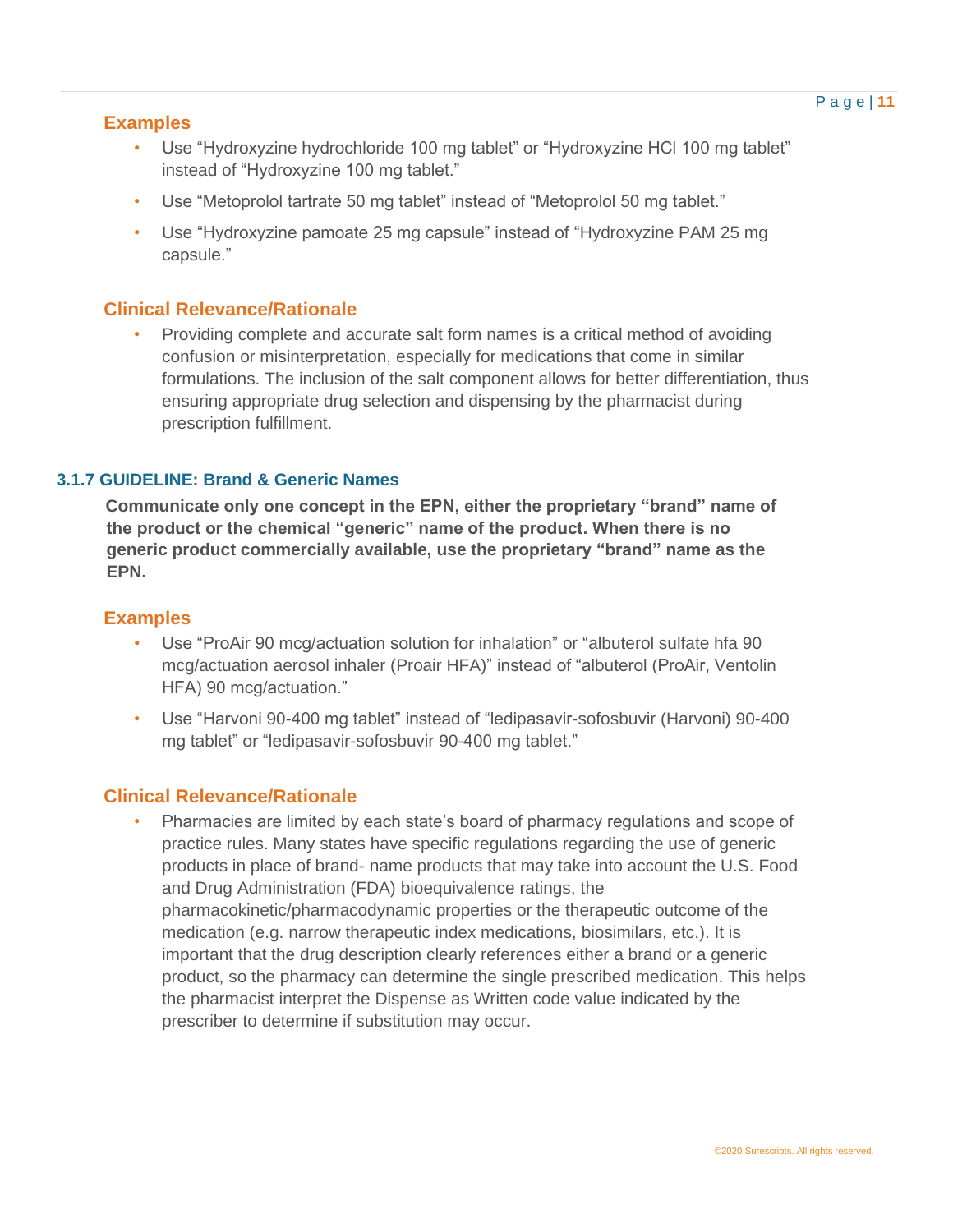#### **3.1.8 GUIDELINE: Dosage Strength Values**

**For dosage strength, use only Arabic (decimal) numbers rather than Roman numerals or abbreviations such as "M" for thousands or millions. Always use a leading zero when a decimal point is required. Do not use trailing zeroes.**

## **Examples**

- Use "Aspirin 325 mg tablet" instead of "Aspirin V grains."
- Use "Pancrelipase 12,000-38,000-60,000 units delayed release capsules" instead of "Pancrelipase 12M-38M-60M delayed release capsules."
- Use "Digoxin 0.25 mg tablet" instead of "Digoxin .25 mg tablet."
- Use "Warfarin 5 mg tablet" instead of "Warfarin 5.0 mg tablet.

## **Best Practices**

#### *For Technology Partners:*

• When appropriate, develop mechanisms to identify non-numeric values and implement logic to identify decimals without a leading or trailing zero(s). When appropriate, also implement decision support or default values to reduce manual entry.

#### *For Prescribers:*

• When possible, avoid the use of zeroes by employing alternative units of measure (e.g. use 30 mcg instead of 0.03 mg).

## **Clinical Relevance/Rationale**

The clear identification of numbers, including the proper use of zeroes and decimals, prevents ten- or hundred-fold dosing errors and reduces risks to patient safety.

#### **3.1.9 GUIDELINE: Dosage Strength Units**

**Ensure dosage strength units accurately and completely indicate the dosage form strength (e.g. 250 mg, 250 mg/5 mL), delivery rate (e.g. 12 mcg/hour), dosage form concentration (e.g. 0.05%), or dosage released from a single-delivery device actuation (e.g. 90 mcg/actuation). All units are to be metric measurements of weight and/or volume. Apothecary and avoirdupois systems of weight and volume units are not to be used. Do not abbreviate units of measure, except in the case of USP standard abbreviations for dosage units, which are listed below:**

| $m$ (lower case) = meter      | $kg = kilogram$   | $mmol$ = millimole                     |
|-------------------------------|-------------------|----------------------------------------|
| <b>L</b> (upper case) = liter | $g = \text{gram}$ | $mcg = microgram*$                     |
| $mEq$ = milliequivalent       | $mg =$ milligram  | $mL$ (lower/upper case) = milliliter** |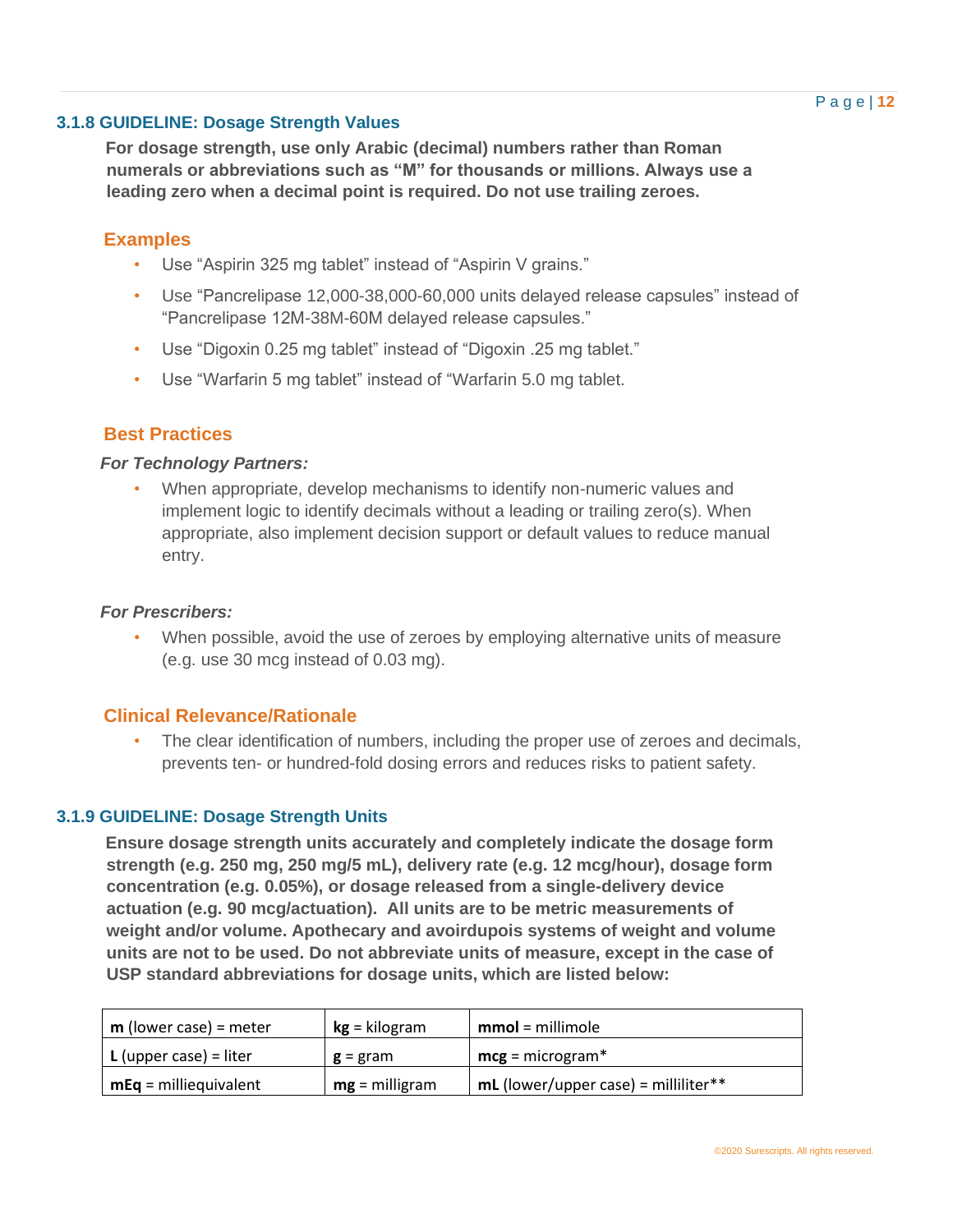\*Do not use the Greek letter µ as µg which has been misread as mg \*\*Do not use cc which has been misread as U or the number 4

*These abbreviations are also recommended by ISMP.*

\*The Institute for Safe Medication Practices (ISMP) is a nationally recognized nonprofit healthcare agency devoted to medication error prevention and safe medication use. They produce several newsletters and educational documents, including the List of Error-Prone Abbreviations, Symbols and Dose Designations. For more information about ISMP, visit: ismp.org.

## **Examples**

- Use "Advair Diskus 100 mcg-50 mcg/actuation powder for inhalation" instead of "Advair Diskus 100 mcg-50 mcg powder for inhalation."
- Use "Aspirin 81 mg tablet" instead of "Aspirin 1 1/4 grains."
- Use "Heparin 10,000 units" instead of "Heparin 10,000u."

#### **3.1.10 GUIDELINE: Dosage Strengths for Active Ingredients**

**Provide the dosage strength(s) of each active ingredient for drugs with three or fewer active ingredients and group them together after the drug name.**

The proprietary name alone, without accompanying strength and strength units, is only acceptable when the list of active ingredients is too lengthy to be entered into the field. However, include the dose strengths of all active ingredients on prescriptions for controlled substances, particularly narcotic combinations. For oral contraceptive prescriptions, include dosage strengths (for estrogen, progestin, and iron) to assist with decision-making and clinical support for these drugs. It is acceptable to either include or exclude any inert or placebo ingredients.

A number of drug categories do not require a listing of all active ingredients, including multivitamins, hydration solutions, bowel preparation therapies and other medications with four or more active ingredients.

## **Examples**

- Use "Augmentin 875 mg-125 mg tablet" instead of "Augmentin 875 mg tablet."
- Use "Norel SR 325 mg-8 mg-40 mg-50 mg sustained-release tablet" or "Norel SR tablet." Both are acceptable. Note: Norel SR contains four active ingredients.
- Use "Ortho Tri-Cyclen Lo 28-day 0.18-0.215-0.25 mg 25 mcg tablets." Do not use "Ortho Tri-Cyclen Lo 28-day tablets," as there are two active ingredients whose strengths change by phase.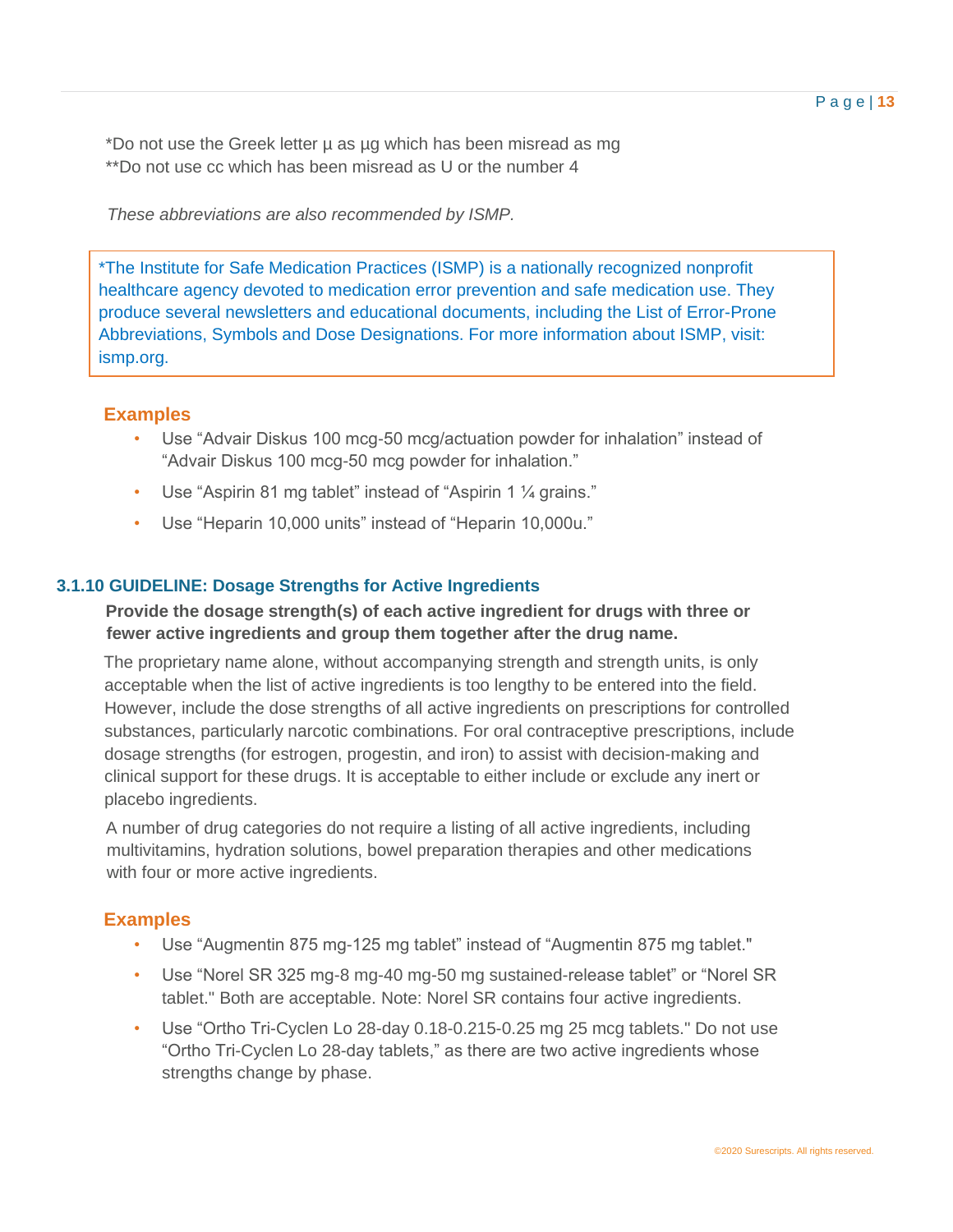- Use "Prenatal Plus Iron tablet" instead of listing the strengths for the 10 vitamins and four minerals in the drug.
- Use "PEG-3350 and electrolytes for oral solution" or "NuLYTELY Powder for Solution" instead of a complete or partial strengths list.
- Use "Fioricet with Codeine 325-50-40-30 mg capsule" to include all active ingredient strengths, especially the essential narcotic dose strength.

## **Clinical Relevance/Rationale**

• Sound medication therapy management requires that healthcare team members be given access to a complete list of the patient's current medication(s), including all active ingredients. An incomplete list of medications or active ingredients increases the risk of misinterpretation. This may cause dispensing errors at the receiving pharmacy during the initial fill, subsequent refill(s) and/or prescription transfers.

#### <span id="page-13-0"></span>**3.1.11 GUIDELINE: Include Route of Administration**

**Include the route of administration for all e-prescriptions. It is of critical importance in cases when the drug name and strength combination can be administered via different routes.**

#### **Best Practices**

- Ensure the identified dosage route is specific and not abbreviated.
- List the route after the dosage strength and strength unit, and before the dosage form in the EPN.

## **Examples**

- Use "Ofloxacin 0.3% ophthalmic solution" instead of "Ofloxacin 0.3% solution."
- Use "Flovent 50 mcg/actuation nasal suspension" instead of "Flovent 50 mcg/actuation suspension."

## **Clinical Relevance/Rationale**

• A drug may have multiple forms in which it is delivered for different clinical indications (e.g. ciprofloxacin otic versus ophthalmic solution). Despite having the same drug name and active ingredients, it is clinically important to identify which medication is to be dispensed to the patient. One medication formulation may have different physical, chemical, or pharmacokinetic/pharmacodynamic properties and may therefore produce significantly different clinical outcomes in patients than another formulation.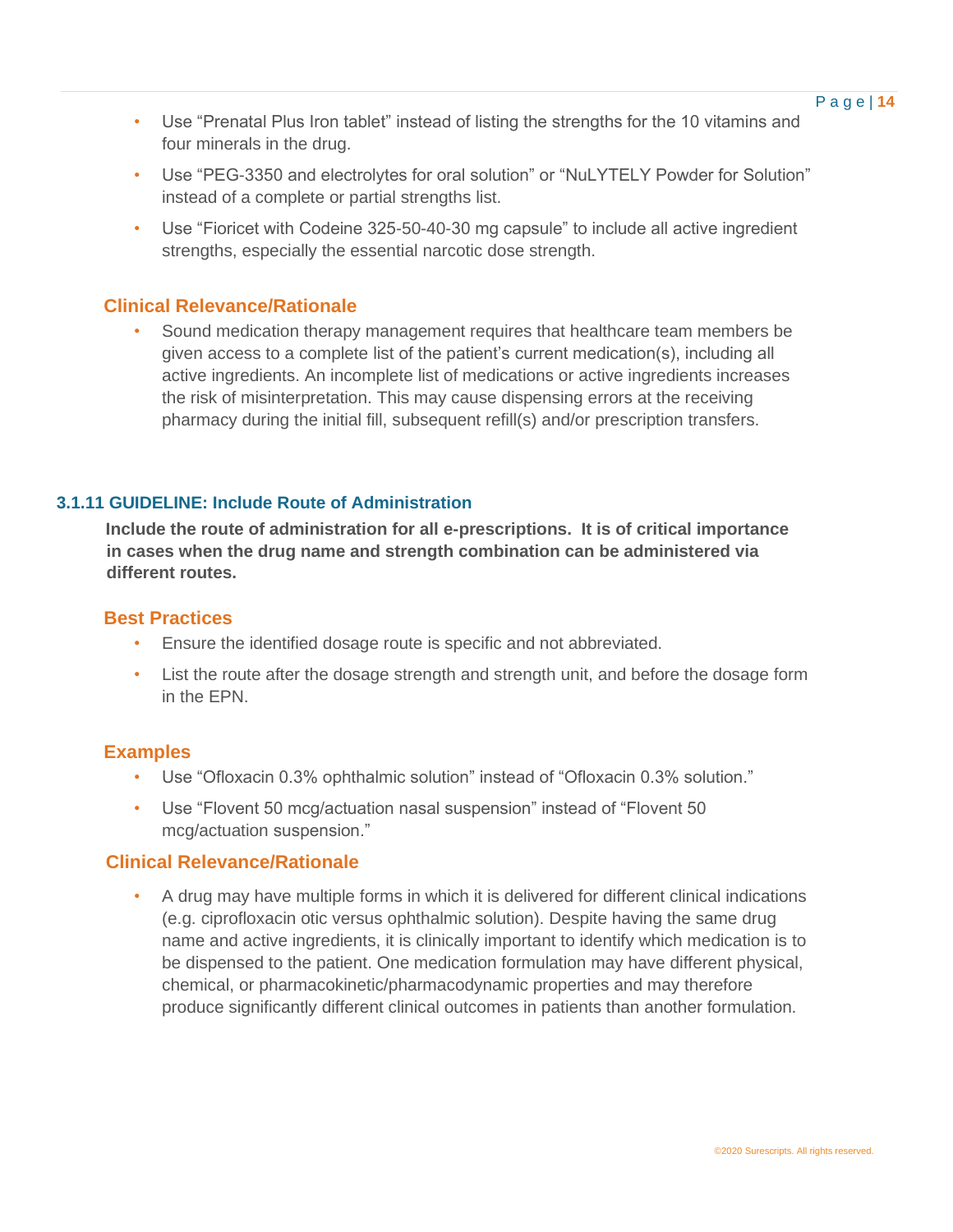## **3.1.12 GUIDELINE: Use the Complete Dosage Form**

**Include the complete dosage form for all medications. Ensure the dosage form indicates any modified release forms of a drug. It is particularly important to include modified release forms when a drug is described as any of the following:**

- Sustained release
- Controlled release
- Extended release
- Timed release
- Continuous release

## **Examples**

- Use "Toprol XL 100 mg extended-release tablet" instead of "Toprol XL 100 mg tablet."
- Use "Allegra-D 24 Hour 180 mg-240 mg extended-release tablet" instead of "Allegra-D 24 Hour tablet."

## **Best Practices**

- Do not abbreviate the dosage form, even in the case of a modified release dosage form.
- Though a brand name may include an abbreviation, acronym, symbol, or code to indicate a modified release form, there is no industry standard for such extensions; specify the type of release with the dosage form.
- The use of "24 hour" or similar indicators is not recommended to fully convey the modified release form of a drug, and instead, use this in conjunction with a more specific indicator (e.g. "24 hour extended-release") or not at all.

## **Clinical Relevance/Rationale**

- When applicable, it is essential for prescribers and healthcare teams to know the modified release forms so they can identify the time period over which a drug is released. This information is crucial for issues such as dosing intervals and drug-drug interactions. Effective communication of the modified release form, and thus the drug's bioavailability, is important for healthcare decision-making.
- Using only "24 hour" or similar indicators is not considered sufficient for conveying extended release drug forms. Some compounds that are described as "24 hour" may have ingredients that slowly absorb into the bloodstream due to their chemical properties, but do not actually require any special time-release delivery mechanisms.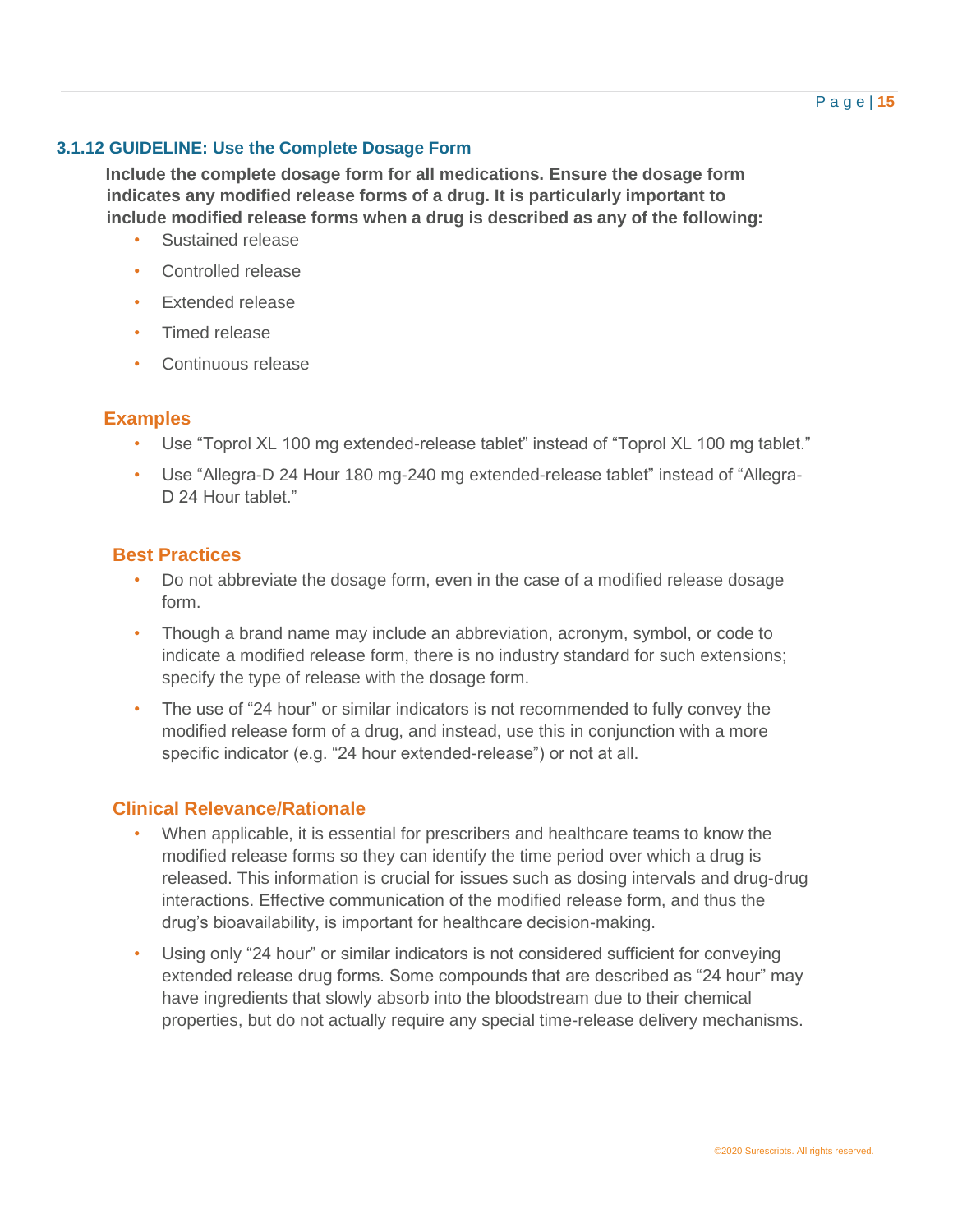## <span id="page-15-1"></span>**3.1.13 GUIDELINE: Include Drug Delivery Mechanism or Device**

**When a drug is available in multiple variants of the same dosage strength and dosage form, communicate the drug delivery mechanism or device in conjunction with either the drug name or the dosage form. Do not modify or eliminate the drug name and/or dosage form due to the addition of the delivery method or device.**

## **Examples**

Lantus (insulin glargine) subcutaneous solution may be dispensed as:

- "Lantus 100 units/mL subcutaneous solution" (interpreted as vial).
- "Lantus SoloStar Pen 100 units/mL subcutaneous solution" or "Lantus 100 units/mL subcutaneous solution Pen."

## **Clinical Relevance/Rationale**

• The communication of specific drug delivery mechanisms or devices is important for differentiating between multiple drug variants, thus reducing pharmacy calls to prescribers for further clarification and the risk of erroneously dispensing unintended drug forms.

## <span id="page-15-0"></span>**3.2 Drug Identifiers**

Drug identifiers, which are numeric values used to represent a specific drug concept, can be communicated in two ways using the current NCPDP SCRIPT 2017071 standard: the <ProductCode> field or the <DrugDBCode> field. The <ProductCode> field facilitates the transmission of the National Drug Code (NDC) while the <DrugDBCode> field can be used to transmit the RxNorm Concept Unique Identifier (RxCUI), which is created and maintained by the National Library of Medicine (NLM).

A representative NDC is required to be included if the prescribed product is commercially available with a nationally recognized NDC. A representative NDC is one of any 11- digit NDC codes belonging to the same product concept that is nationally available, not repackaged, not obsolete, not private label, and not unit dose (unless it is the only NDC available).

A product concept describes a medication or non-medication that has the same active ingredient, strength, route, dosage form, drug delivery system or packaging, and therapeutic use/indication. Product concepts also have brand and generic distinctions. For example, one product concept may be uniquely associated with a brand product, while another product concept may be uniquely associated with a generic version of the product. A representative NDC is intended to supplement the "description" of an electronic communication message and is used to convey a product concept between disparate technology systems to facilitate automation.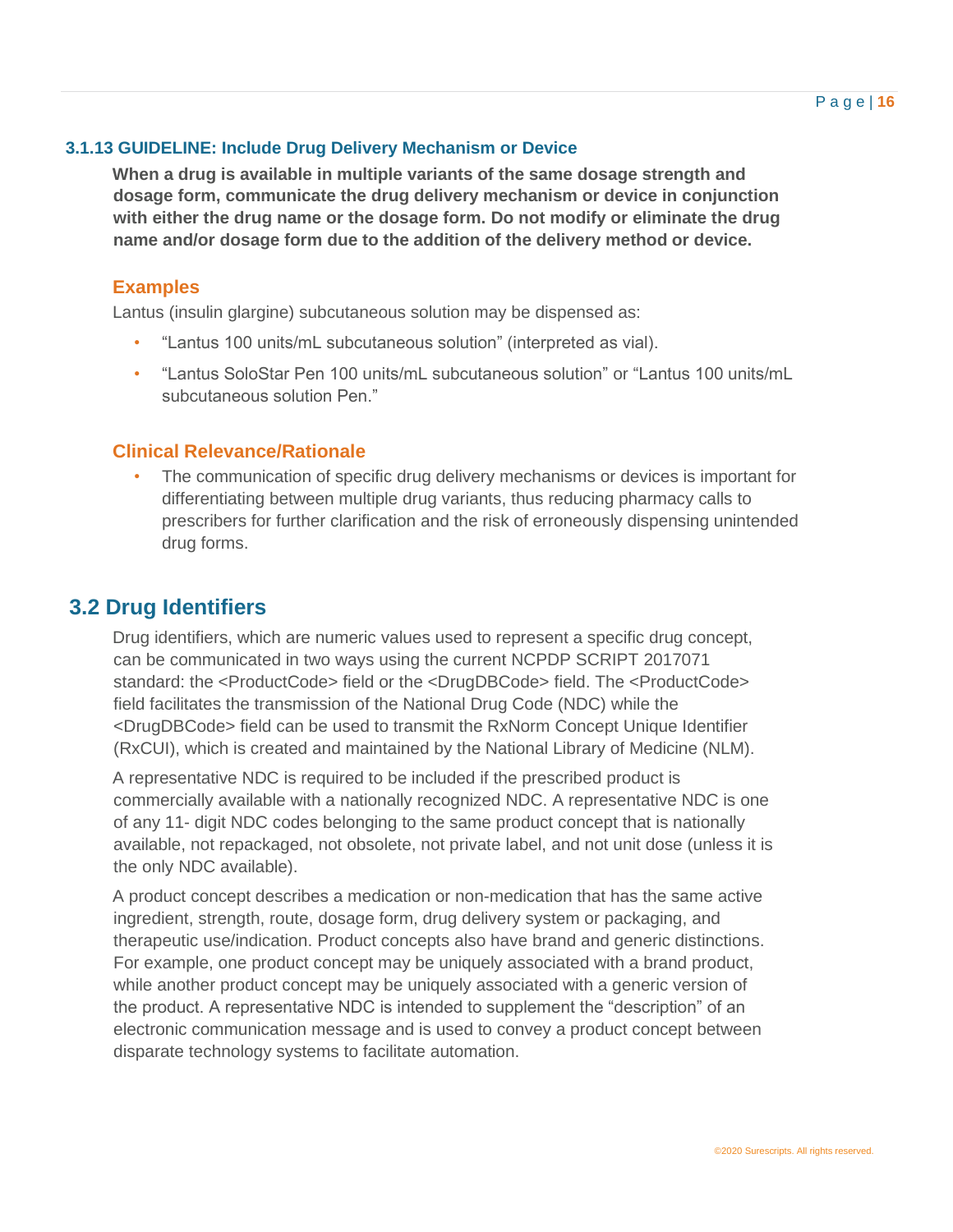Ensure the NDC semantically matches the product description. Note that the NDC is not intended to infer specificity or preference to the imbedded manufacturer/labeler for dispensing or administration purposes, nor is it intended to indicate a substitution preference. When the representative NDC does not match to the description, there is a potential patient safety concern if the pharmacy dispenses the incorrect medication based on the NDC. At minimum, this mismatch results in workflow disruptions because the pharmacy staff has to manually correct the system-selected medication based on its description.

|                                               | Example of a<br>representative |               | Example of what not to send                                   |                                            |  |
|-----------------------------------------------|--------------------------------|---------------|---------------------------------------------------------------|--------------------------------------------|--|
| <b>NewRx Description</b>                      | <b>NDC</b>                     | <b>NDC</b>    | <b>NDC</b> description                                        | Reason                                     |  |
| Glumetza 500 mg<br>extended release<br>tablet | 68012-0002-XX                  | 68180-0338-XX | Metformin 500 mg<br>extended release<br>film coated tablet    | Brand vs<br>generic<br>mismatch            |  |
| Levothroid 100 mcg oral<br>tablet             | 00456-1323-XX                  | 00074-6624-XX | Synthroid 0.1 mg oral<br>tablet                               | Brand vs brand<br>mismatch                 |  |
| Methylprednisolone 4 mg<br>tablet dose pack   | 00781-5022-XX                  | 59762-3327-XX | MethylPREDNISolone 4<br>MG oral tablet                        | <b>Different</b><br>package/unit of<br>use |  |
| Metoprolol tartrate 50 mg<br>tablet           | 00093-0733-XX                  | 00378-4598-XX | Metoprolol succinate 50<br>MG extended<br>release oral tablet | <b>Different</b><br>product                |  |

## **3.2.1 GUIDELINE: Representative NDC - Include Brand and Generic Distinctions**

**A representative NDC denotes the medication concept to be prescribed, including the same medication or chemical ingredient in the same strength, form, route of administration, drug delivery mechanism or device, and a brand or generic distinction.**

## **Example**

• A prescriber selects atorvastatin 20 mg oral tablets to be ordered. The drug identifier that the prescriber's system transmits is representative of a generic product, such as NDC 00378-3951-09. It would be inappropriate to transmit a representative NDC for the brand Lipitor 20 mg oral tablet.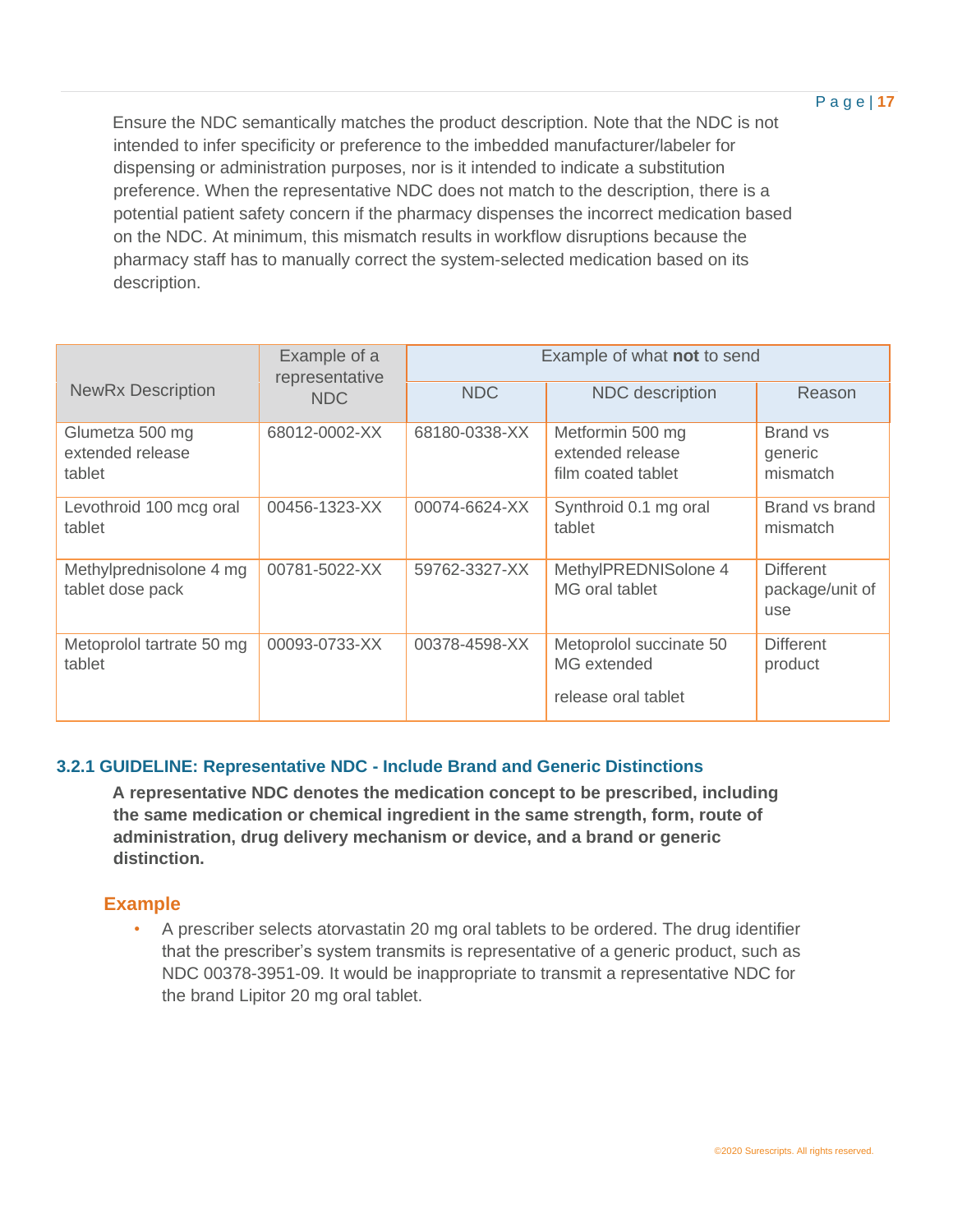## **3.2.2 GUIDELINE: Use RxNorm RxCUI Values and Term Types**

**If available in the RxNorm database, transmit the RxNorm RxCUI values in the <DrugCoded.DrugDBCode> field in conjunction with the associated RxNorm Term Type value in the <DrugCoded.DrugDBCodeQualifier> field.**

## **Example**

• A prescriber selects atorvastatin 20 mg oral tablets to be ordered; the drug identifiers that the prescriber's system transmits includes both the RXCUI and Term Type, which is representative of the generic product, RxCUI: 617310 and Term Type: SCD, respectively. When sending a drug description for atorvastatin, it would be inappropriate to transmit a RXCUI and Term Type for the brand Lipitor 20 mg oral capsules as RxCUI: 617318 and Term Type: SBD.

#### **3.2.3 GUIDELINE: Drug Description Matches the Drug Identifiers**

**Ensure the drug identifier(s) used in conjunction with the drug description conceptually match the product written in that field. Ensure the EPN makes a clear brand/generic distinction, thus the representative NDC or RxNorm CUI and Term Type also match (i.e. if the drug description is for a brand-name product, the NDC and/or the RxNorm RxCUI and Term Type also convey a brand-name product).**

#### **Example**

• A prescriber prescribes a brand medication, Levoxyl 88 mcg tablet. The drug identifier the prescriber's system transmits would therefore include a representative NDC 60793-0853-01, which is associated with the Levoxyl 0.088 mg tablet and the RxNorm RxCUI 966175. In addition, the Term Type SBD is also associated with the brand Levoxyl 88mcg.

#### **Best Practices**

#### *For Drug Compendia:*

- Ensure the database remains up to date with e-prescribing drug identifiers that are correctly associated with the appropriate drug descriptions.
- If an RxNorm concept exists, associate the RxCUI that relates to the compendia recommended EPN.
- If an RxNorm concept does not exist, associate the NDC that relates to the compendia recommended EPN.
- In certain cases (e.g. insulin syringe), no RxCUI or NDC may be available. In these cases, the compendia are encouraged to use another identifier (e.g. UPC, HRI, etc.) that relates to the compendia recommended EPN.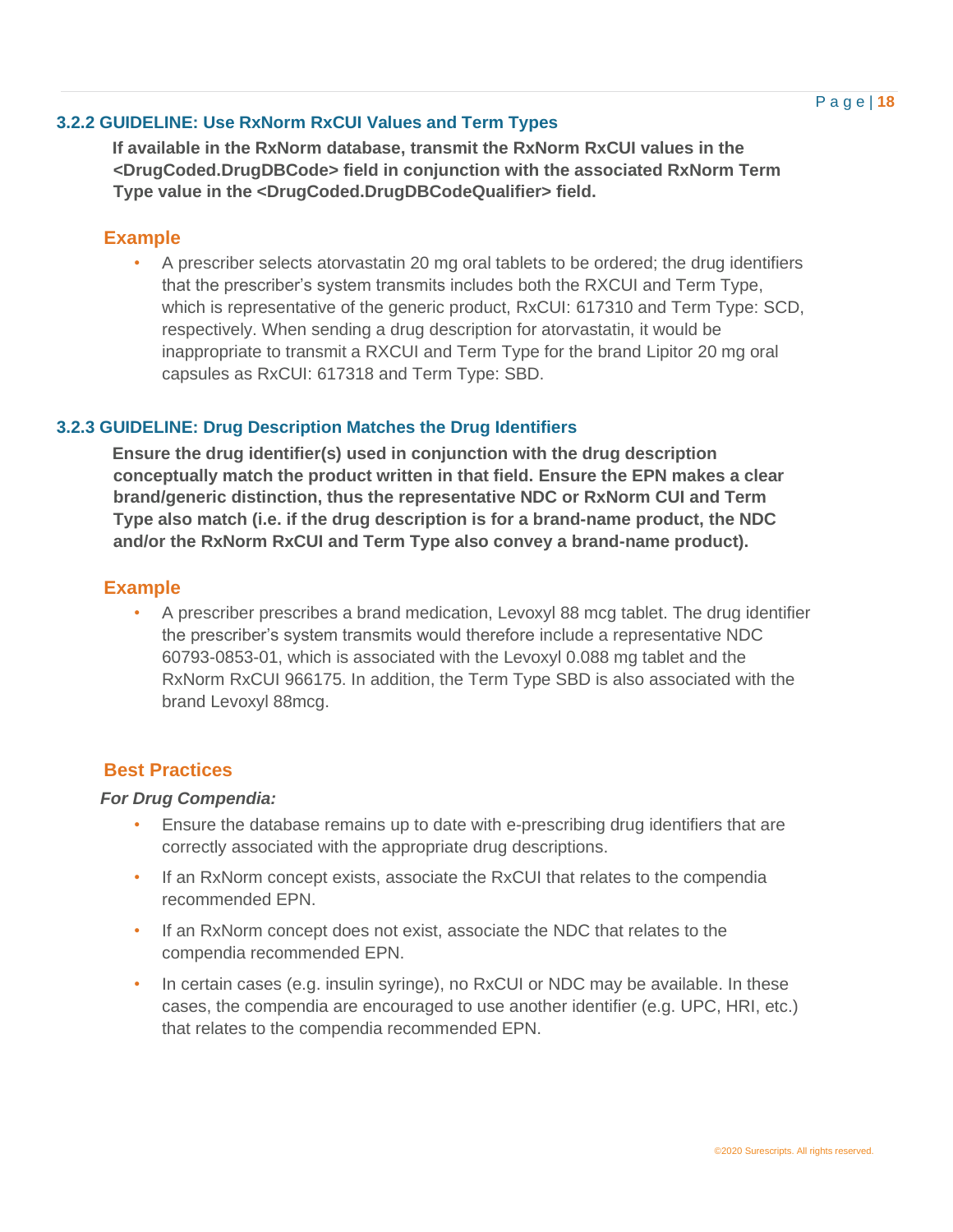• Provide detailed, consistent guidelines to e-prescribing system vendors describing which data elements in their proprietary database systems are to be used to construct an appropriate EPN that is linked to its corresponding drug identifier.

## *For Technology Partners:*

- When an RxNorm value is transmitted, it is essential that the value correspond with both the drug description and NDC transmitted in the e-prescription message. If an RxNorm concept exists, transmit the RxCUI/Term Type and the compendia recommended EPN. If an RxNorm concept does not exist, associate the NDC that relates to the compendia recommended EPN.
- Regularly (preferably weekly, but at least once per month) update drug database(s) to consistently send correct and up to date NDC and RxCUI numbers, and ensure that no obsolete, repackaged, private-label or unit dose NDCs are sent.
- Limit prescribers to using only pre-formatted drug description strings provided by the e-prescribing application.
- If the application allows the prescriber to modify any part of the pre-formatted drug description, then employ a system check to ensure correct correspondence of the numerical code and drug description.

## **Clinical Relevance/Rationale**

The drug identifier, when used in conjunction with the drug description, ensures accurate communication of the prescriber's intent regarding the product to be dispensed. If the drug identifier does not exactly match the drug product and the full details in the drug description, the pharmacy may be required to contact the prescriber for clarification, thereby disrupting pharmacy and prescriber workflows, which may cause a delay in patient care.

# <span id="page-18-0"></span>**4 PRESCRIPTION CONTENT: PATIENT DIRECTIONS (SIG)**

Patient directions (SIG), a set of medication instructions for the patient, can be communicated via the <SigText> field alone, or by also sending the more robust structured and codified elements. In the majority of cases, the patient directions of an e-prescription provide the following information:

- Action of how to administer the medication (e.g. take, instill, inject, inhale, apply, etc.)
- Dose of the medication
- Dose units of the medication (e.g. tablet, capsule, units, milliliters, mEq, etc.)
- Route of administration (e.g. orally, rectally, vaginally, topically, subcutaneously, intramuscularly, etc.)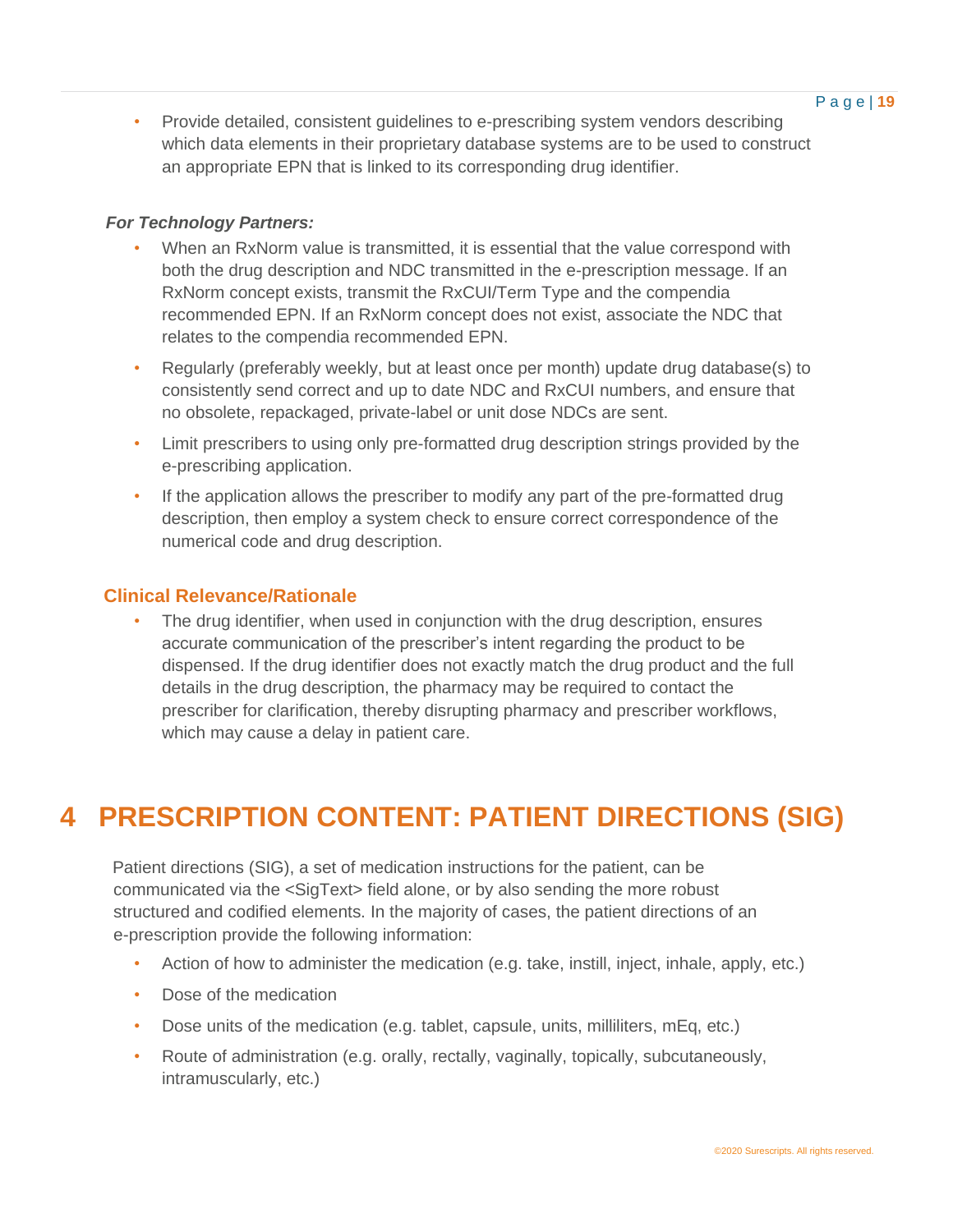- Frequency or timing of the therapy (e.g. twice a day, every other day, every morning 30 minutes before breakfast, every night before bedtime, etc.)
- Auxiliary information including durations or indications (e.g. for 14 days, for headaches, for nasal sinus infection, etc.) and any additional pertinent information (e.g. with drink, without food on an empty stomach, etc.)

The NCPDP Structured and Codified Sig segment standardizes the portion of an eprescription containing the directions for use of the medication by the patient. This is intended to facilitate communication between prescribers and pharmacists through the use of accepted electronic transmission standards, such as NCPDP SCRIPT, to improve the efficiency of prescribing, dispensing and patient counseling activities and to reduce the opportunity for errors.<sup>2</sup>

*The intent of the Structured and Codified Sig segment is not to facilitate the reconstruction of the Sig to human readable form (English), but rather to communicate the Sig components through electronic means in a controlled, well-defined structure.*

The Structured and Codified Sig segment uses Federal Medication Terminologies (FMT) and Systemized Nomenclature of Medicine Clinical Terms (SNOMED CT®) code sets. SNOMED CT® is a clinical multi-lingual healthcare terminology that was selected for its comprehensive content and international use, managed by the International Health Terminology Standards Development Organization (IHTSDO) with U.S.-specific extensions maintained by the National Library of Medicine.\* Each piece of clinical information is captured by a SNOMED CT® concept identifier. This identifier conveys the essence of the information, independent of how it may be defined in different locales or languages. The NCPDP Structured and Codified Sig segment uses SNOMED CT® concept IDs as the primary means for conveying timing, indications, and other administration aspects.

Industry use and other standards do not force the SNOMED CT® preferred term to be sent as the text description accompanying the SNOMED CT® concept ID. Organizations can choose whether to send the preferred term, a SNOMED CT® identified synonym or a local description.

Ensure Prescribers do not expect that the receiving system display the exact text that was sent; the receiving system may instead choose to display the preferred SNOMED CT® term related to the Concept ID or a synonym appropriate for its locale and user base (e.g. "oral route," "orally," "by mouth," etc.).

**<sup>2</sup>** National Council for Prescription Drug Programs SCRIPT Implementation Recommendations [https://www.ncpdp.org/Resources/ePrescribing. \(](https://www.ncpdp.org/Resources/ePrescribing)Accessed September, 2015)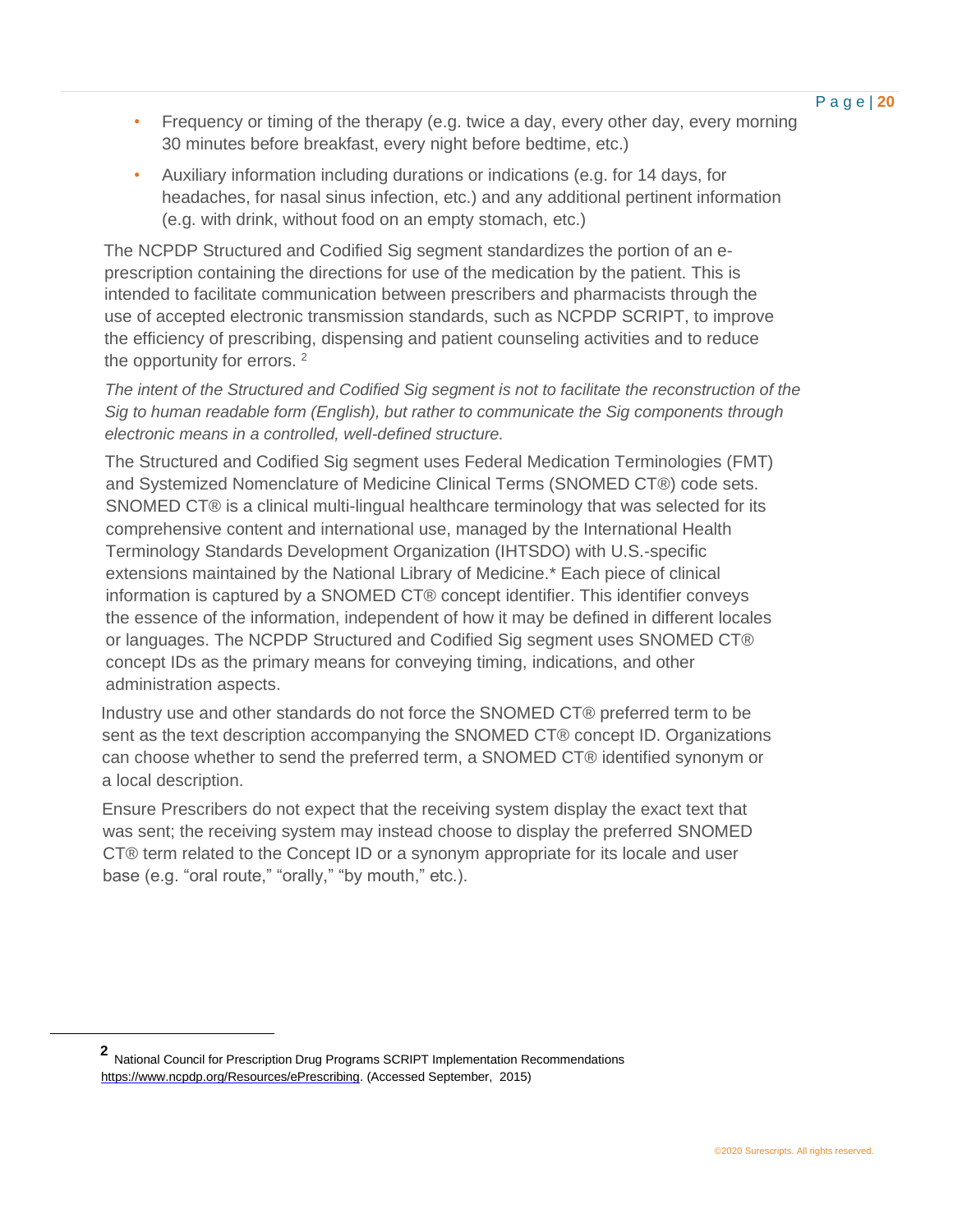\*Systematized Nomenclature of Medicine Clinical Terms (SNOMED CT®) is a comprehensive clinical terminology that is owned, maintained, and distributed by the International Health Terminology Standards Development Organisation (IHTSDO). The SNOMED CT® code sets can be obtained from: http://www.nlm.nih.gov/research/umls/Snomed/snomed\_main.html FAQs and guides to using SNOMED CT® codes can be found at: http://www.nlm.nih.gov/research/umls/Snomed/snomed\_faq.html and http://ihtsdo.org/fileadmin/user\_upload/doc/

## <span id="page-20-0"></span>**4.1 GUIDELINE: Use Structured and Codified Sig**

**Send patient directions in a structured and codified manner following the SCRIPT standard.**

## **Best Practices**

#### *For Technology Partners:*

- When initiating implementation of Structured and Codified Sig, determine the 100 most common Sig concepts and make sure the system can fully accommodate the construction and transmission of these Sig strings. Develop system enhancements to accommodate the codification of less frequently used Sigs.
- Develop functionality to ensure the string in the <SigText> field corresponds with the discrete codes in the Structured and Codified Sig segment. For example, display an alert if the text in the <SigText> field conveys "by mouth" when the route of administration code is for "subcutaneous."
- Always send route of administration for medications.
- Send the dose delivery method whenever possible
- Ensure the code systems remain up to date with newly published versions of SNOMED CT® and FMT code sets. It is recommended that the most recent version of the code system be used.

## **Clinical Relevance/Rationale**

- Adoption of Structured and Codified Sig minimizes ambiguity and assists in the standardization of Sigs in effort to avoid the possibility of inaccurate translation by the receiving partner. Standardization minimizes permutations, facilitates accuracy, promotes patient safety, and improves efficiency. Standardized, structured data reduces the potential for transcription errors and enables automated monitoring of quality metrics. When prescription directions are transmitted using a structured data format and standard terminologies, the meaning is preserved in a systemprocessable form.
- Because the clinical components such as route of administration and administration timing are represented as standardized terms, every receiving system will interpret the information in the same way. Moreover, each receiver can map the Sig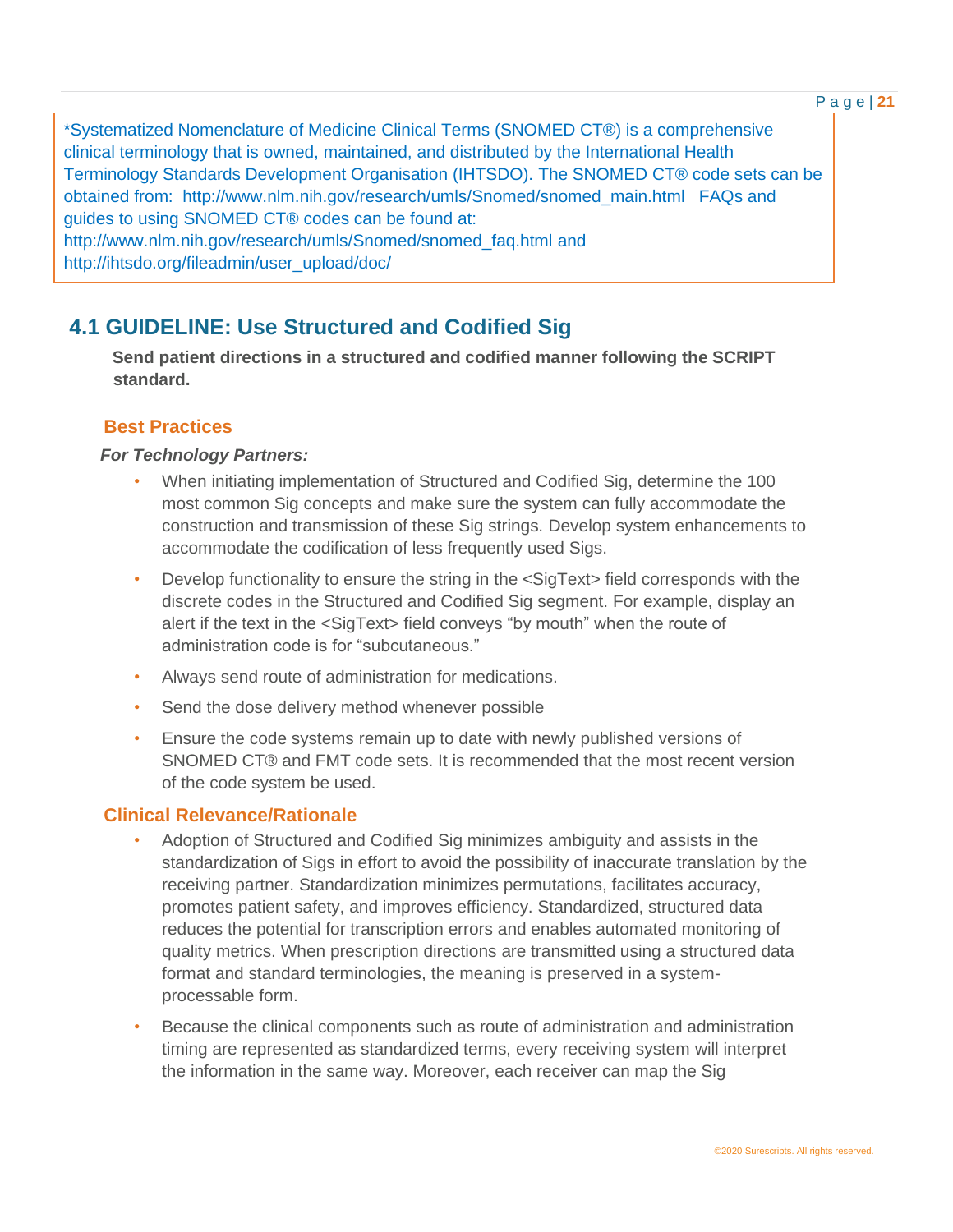components to its internal data structures to support clinical alerts, dispensing automation, or other processing.

## <span id="page-21-0"></span>**4.2 GUIDELINE: Ensure the Directions are Complete and Accurate**

**Ensure all information in the patient directions is clinically correct and complete, with all the required components written in the same order as listed above (i.e. action, dose, dose units, route, frequency, and auxiliary information). The only exception to this syntax is directions which simply state "Take/use as directed/instructed." See guideline 4.4: Qualify "Take as Directed."**

## **Example**

• Use "Take 1 tablet by mouth daily" instead of just "Daily."

## **Best Practices**

#### *For Technology Partners:*

- Implement a Sig-builder tool to help prescribers construct complete directions. Develop the Sig-builder tool to be able to accommodate complex patient instructions. Complete comprehensive usability testing with prescribers prior to implementation of the system to ensure that the Sig-builder can adequately represent complex strings. There will be a limited number of instructions that even a complex Sig-builder cannot accommodate. In these cases, allow prescribers to enter free-text patient instructions, which will then be appended to the formatted Sig.
- If the prescriber is unable to convey the complete and accurate instructions with appended free-text, allow the prescriber to disable the Sig-builder and write an entirely free-text Sig.
- To improve efficiency, allow prescribers to save favorite, properly formatted Sig strings for future use.

## *For Prescribers:*

- Save the most commonly written Sigs, including tapered doses and other complex regimens.
- Ensure that the Sig is constructed with all essential elements in the appropriate order so the patient directions will be clearly understood.

## **Clinical Relevance/Rationale**

• Since directions contain the information for patient use of a drug/therapy, it is critical that the information be accurate, complete, and unambiguous. The use of a Structured and Codified Sig standardizes the structure and syntax of the prescriber's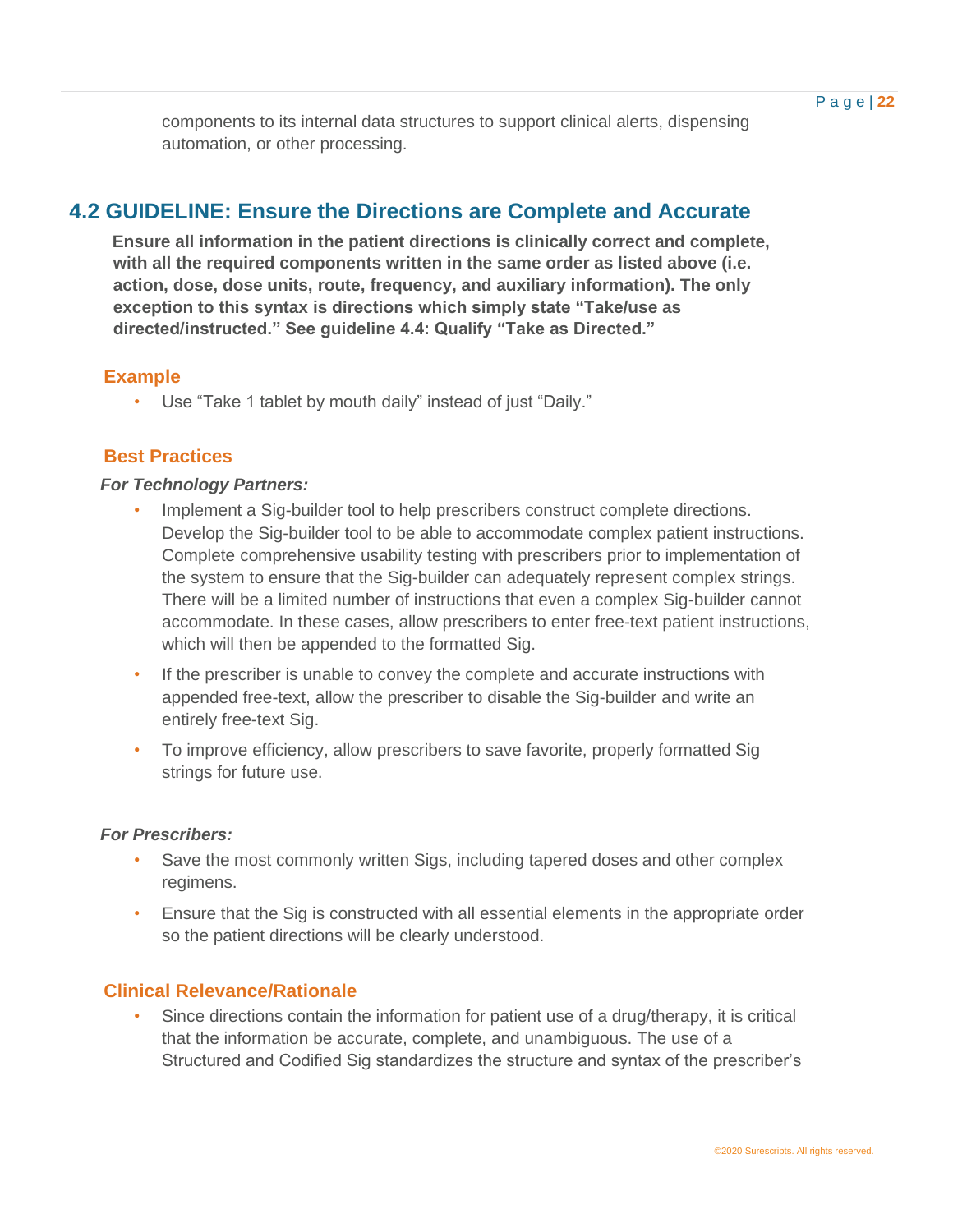directions to the dispensing pharmacist and patient, thereby reducing the opportunity for misinterpretation of the prescriber's intent.

## <span id="page-22-0"></span>**4.3 GUIDELINE: Send an Indication**

**Including an indication in patient directions is strongly recommended. The indication is a statement of the reason or therapeutic objective for the prescribed medication. Only use "PRN" (i.e. "as needed") in conjunction with an indication or intended therapeutic objective.**

Note: The use of an indication does not replace the use of the <Diagnosis> segment, which remains separate and is to be completed whether an indication is added to the patient directions or not.

## **Examples**

- Use "Take 1 tablet by mouth every 4 hours as needed for mild to moderate pain."
- Use "Use according to instructions on dose pack for poison ivy rash."

#### **Best Practices**

#### *For Technology Partners:*

• If the Sig-builder tool is used, ensure that it requires prescribers to enter the specific indication or conditions for PRN use if the prescriber selects a PRN frequency.

### *For Prescribers:*

• Enter the indication into the Sig whenever possible to help the patient and the pharmacist fully understand the intended use of the medication.

## **Clinical Relevance/Rationale**

- The inclusion of indications is helpful to patients, pharmacists, and other prescribers. Including indications on prescriptions helps patients better understand and manage their medications. Pharmacists use indications when counseling patients and to help ensure the correct drugs have been prescribed. Prescribers may find indications helpful when they see patients who have been or are concurrently being treated by other prescribers.
- Using PRN without any added information assumes the patient or caretaker fully understands and remembers what the direction "as needed" signifies. This understanding may not exist or may be very short-lived. Without the full indication,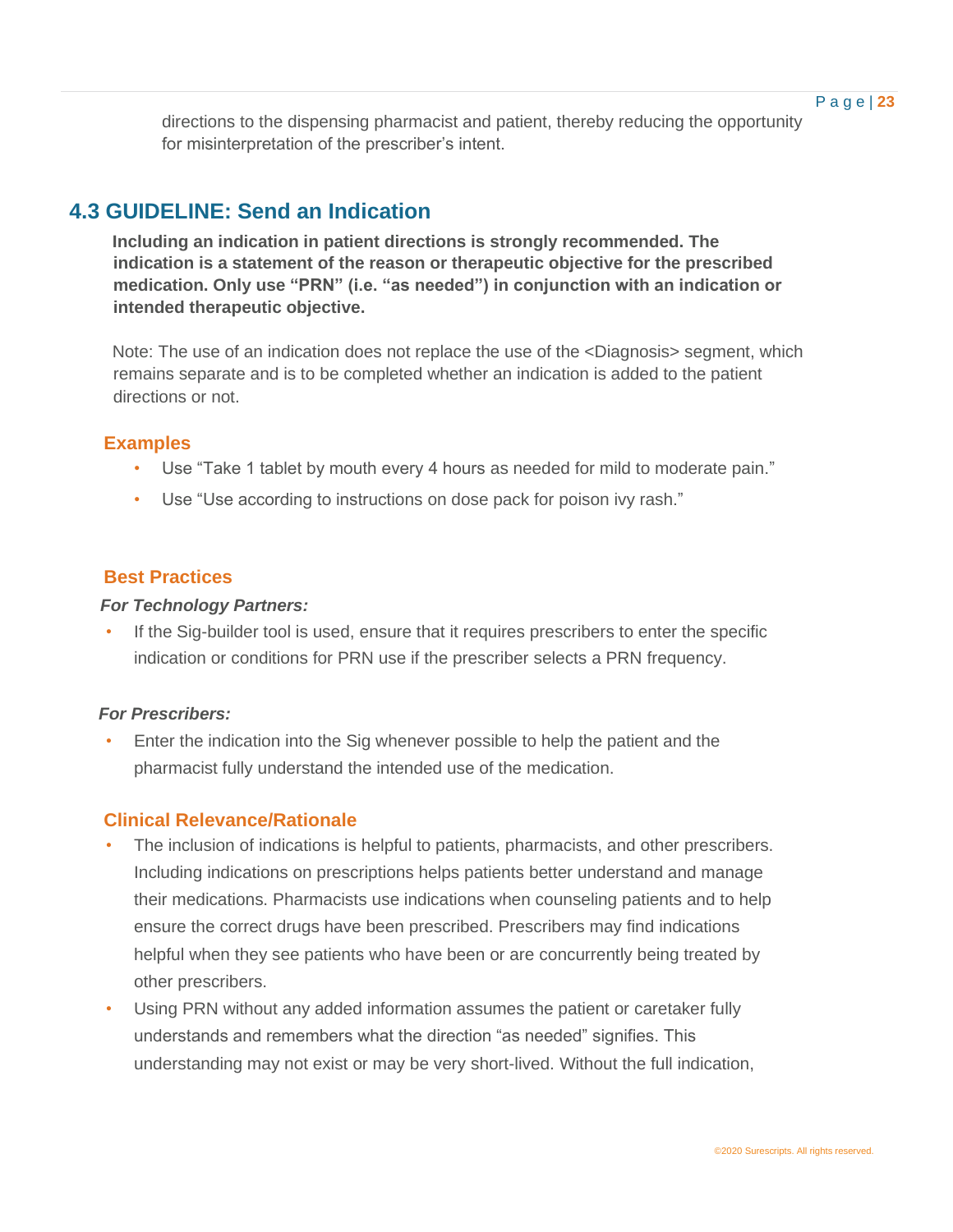PRN provides little to no additional information upon which the pharmacist can base patient counseling, thus it can lead to incorrect and possibly unsafe use by the patient.

## <span id="page-23-0"></span>**4.4 GUIDELINE: Qualify "Take as Directed"**

**Qualify the use of statements such as "Take as directed" and "Use as instructed" to clearly dictate where or from whom the patient can obtain the specific directions.**

## **Examples**

- Use "Inject subcutaneously as directed per sliding scale provided by physician" instead of "Inject as directed."
- Use "Use as instructed per instructions on package" instead of "Use as instructed."

## **Best Practices**

#### *For Technology Partners:*

If a Sig-builder tool is used, ensure that it requires prescribers to enter the specific source of the instruction after selecting the "Take/use as directed/instructed" option before they can finalize the e- prescription.

## *For Prescribers:*

- Limit the use of these statements to specific scenarios when a set of instructions is clearly provided to the patient and/or caretaker.
- When entering "Take/use as directed/instructed," make sure the specific source of the directions/instructions is made clear in the e-prescription and to the patient.
- Ensure that only patient directions are written in the <SigText> field; enter any information for the pharmacist regarding medication dispensing or counseling into the <Note> field.

## **Clinical Relevance/Rationale**

• Using a Sig such as "Take as directed" without referencing the source of the instructions, may cause confusion for the patient regarding the medication dosage, route, or frequency. Vague instructions can lead to a patient-safety risk due to incorrect and unsafe medication usage.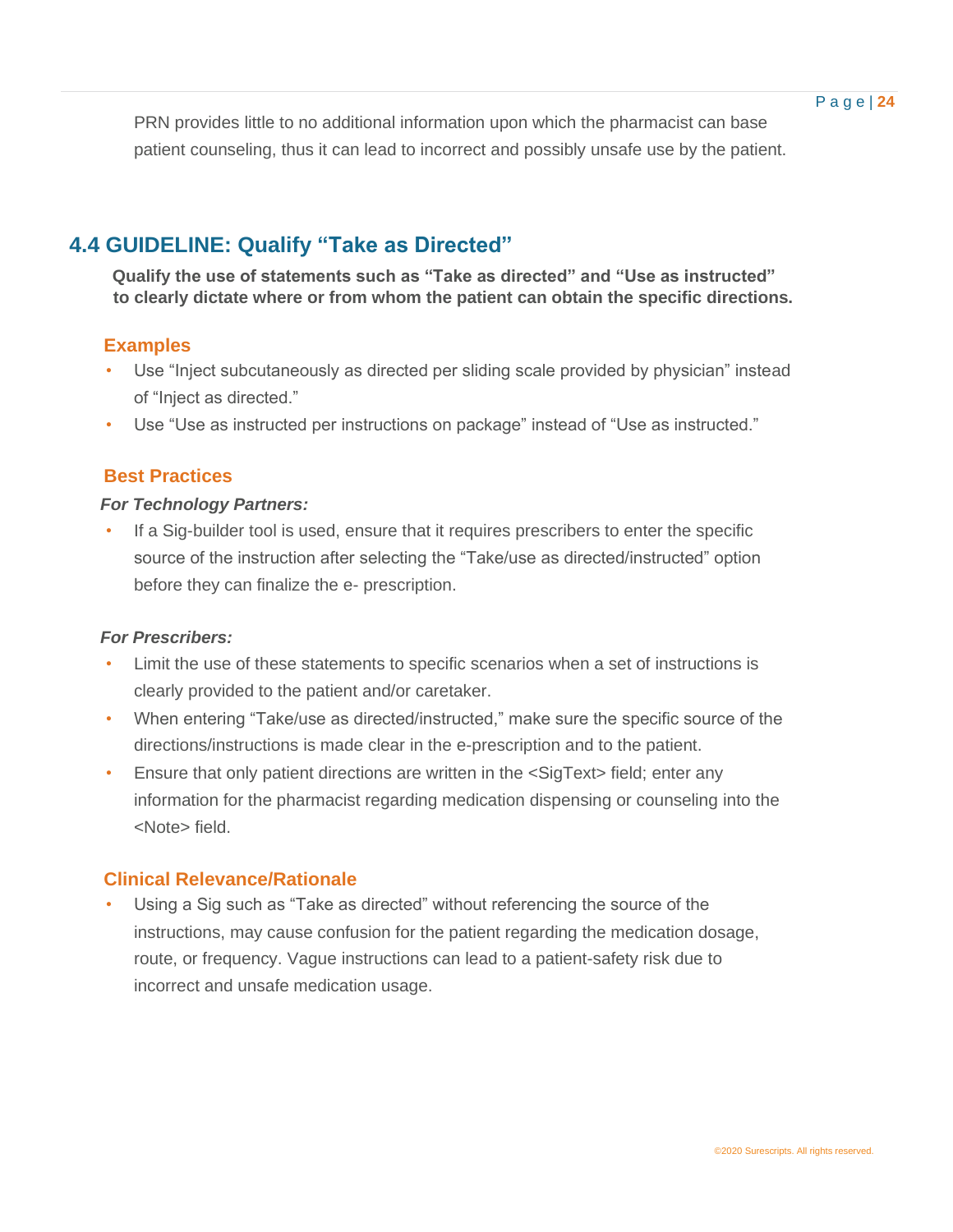## <span id="page-24-0"></span>**4.5 GUIDELINE: Specify Duration of Therapy for Acute Treatments**

**Only specify duration of therapy for medications with a defined length of therapy (e.g. antibiotics).**

## **Examples**

- Appropriate: Use "amoxicillin 250 mg/5 ml suspension; take 5 mL by mouth 3 times a day **for 10 days**" (duration of therapy appropriately indicated for acute antibiotics treatment).
- Inappropriate: "Lipitor 40 mg tablet; take 1 tablet by mouth every night **for 30 days**" (duration of therapy inappropriately specified for a chronic medication regimen).

## **Best Practices**

## *For Technology Partners:*

• Ensure the system does not enter default durations of therapy for all medications in the patient directions.

## **Clinical Relevance/Rationale**

• Most prescriptions are written for chronic medications. A duration of therapy may be appropriate for acute medications, as the defined duration may enhance a patient's understanding of his or her therapy and increase adherence to the treatment plan. A duration of therapy listed for a chronic medication may be misinterpreted as a limit and may create a risk to patient safety if the patient believes he or she is intended stop the medication at the end of the specified therapy duration.

## <span id="page-24-1"></span>**4.6 GUIDELINE: Avoid Abbreviations, Acronyms or Symbols**

**Avoid the use of abbreviations (including Latin), acronyms and symbols when communicating patient instructions. Spell most terms out completely in English.**

The Institute for Safe Medication Practices (ISMP) provides a complete list of Error-Prone Abbreviations, Symbols, and Dose Designations. The abbreviations, symbols and dose designations included in this list are never be used in any part of an e-prescription.<sup>3</sup>

<sup>&</sup>lt;sup>3</sup> ISMP's List of Error-Prone Abbreviations, Symbols, and Dose Designations. (2015). Retrieved October 5, 2015 from <http://www.ismp.org/tools/errorproneabbreviations.pdf>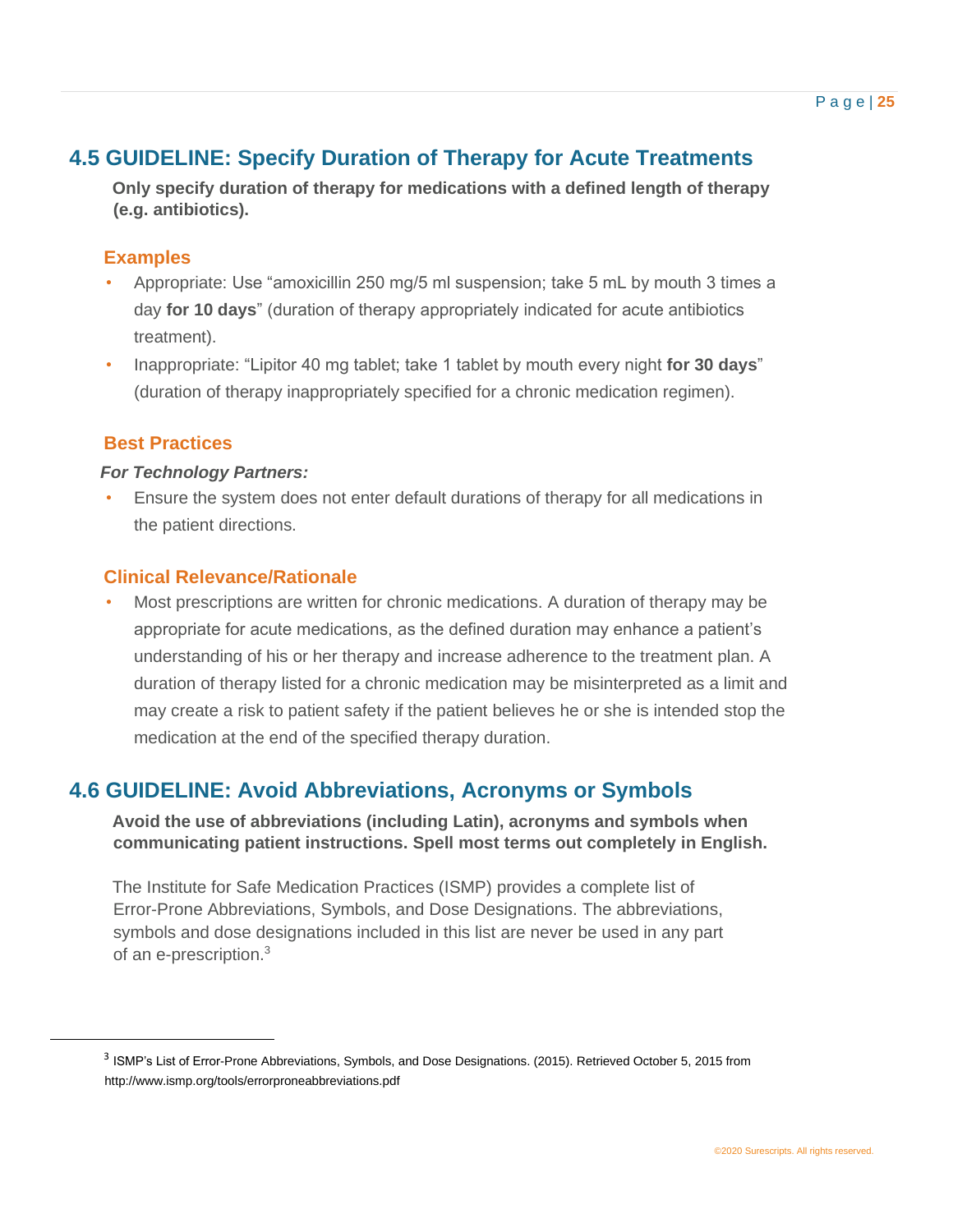## **Examples**

- Use "Take one tablet by mouth twice daily" instead of "1 tablet po bid."
- Use "Instill one drop into both eyes once daily" instead of "1 gtt ou qday."

## **Clinical Relevance/Rationale**

• Latin abbreviations, as well as other abbreviations, are often misinterpreted. These misinterpretations can cause patients to take/use medications incorrectly, resulting in patient-safety risks.

## <span id="page-25-0"></span>**4.7 GUIDELINE: Never Truncate or Split Directions**

**Truncating patient directions increases the risk of losing important clinical information. If patient directions are being transmitted in an unstructured way and they exceed the 1000-character limit, then communicate by other means, such as by faxing the information to the pharmacy or printing out and providing the instructions to the patient. Patient directions that exceed the 1000-character limit should not overflow into any notes field.**

## **Best Practices**

## *For Technology Partners:*

- Warn prescribers when the count nears or exceeds 1000. Consider replacing directions that exceed 1000 characters with "take as directed per physician written instructions" and develop workflow(s) to educate patients about the instructions and/or provide printed copies of the directions.
- Create default directions that are less than 1000 characters for commonly prescribed lengthy patient directions, such as tapered doses and titrations. For example, for a 60 mg prednisone taper using 10 mg tablets write, "Take 6 tabs orally daily for 2 days, 5 tabs daily for 2 days, 4 tabs daily for 2 days, continue to decrease by 1 tab every 2 days until gone."

## **Clinical Relevance/Rationale**

The receipt of incomplete patient directions prevents the pharmacist from performing clinical checks. More importantly, the pharmacist will not be able to fully counsel the patient on how to take/use their medication. Or, the pharmacist may provide information to the patient that conflicts with the prescriber's recommendation. This can lead to patient confusion and possible medication errors.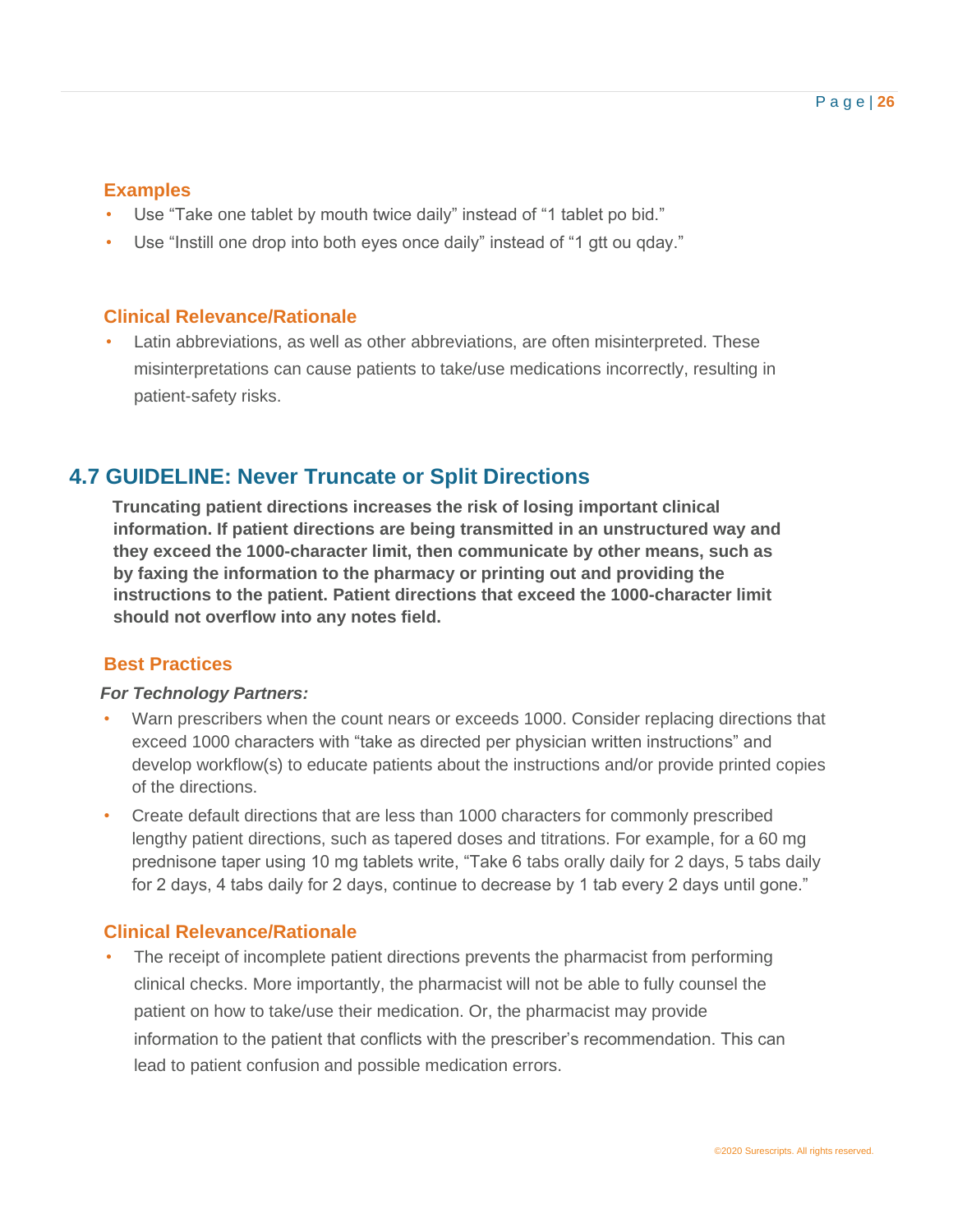## <span id="page-26-0"></span>**4.8 GUIDELINE: Contain Only Patient Directions**

**Ensure the <SigText> field only contains information relating to the patient directions. Do not include information for which another designated field exists in the SCRIPT standard (e.g. ensure the patient directions never include the quantity, drug name, NDC or RxCUI values, etc.).**

## **Example:**

• Use "Take 1 tablet by mouth once daily" instead of "Take 1 tablet by mouth once daily, #30 3 Refills."

## **Clinical Relevance/Rationale**

• Many clinical decision support tools leverage the e-prescription's discrete data fields and rely on specific types of information being entered in the correct designated fields intended to accommodate it. Thus, only patient directions are to be entered in the <SigText> field to optimize the benefits from the decision support tools as well as improve the overall quality of the e-prescription.

## <span id="page-26-1"></span>**4.9 GUIDELINE: Clear and Concise Directions**

**Ensure information in the <SigText> field is not unnecessarily repeated, Also, ensure all included information does not conflict in any way with any other field of the e-prescription.**

## **Example:**

- Use "Take 1-2 tablets by mouth daily as needed for pain" instead of "1 PO QD. Take 1-2 tablets as needed for pain."
- Use "Take 1 capsule (40 mg) by mouth daily" instead of "Take 1 capsule (40 mg total) by mouth once daily Take 2 capsules (80mg total) by mouth once daily.

## **Best Practices**

#### *For Technology Partners:*

- Construct the final patient directions using any discrete elements from a Sig-builder in the normal Sig pattern: action, dose, route, frequency. Avoid delineators in the final directions.
- Always display the final fully constructed Sig to the prescriber prior to transmission.

## **Clinical Relevance/Rationale**

If the pharmacy receives patient instructions that are vague, ambiguous or in conflict with information elsewhere in the e-prescription, it will be necessary to contact the prescriber for clarification. This creates workflow disruptions for pharmacies and prescribers alike. Moreover, if such conflicts result in misinterpretation and incorrect directions on the prescription label, they can threaten patient safety.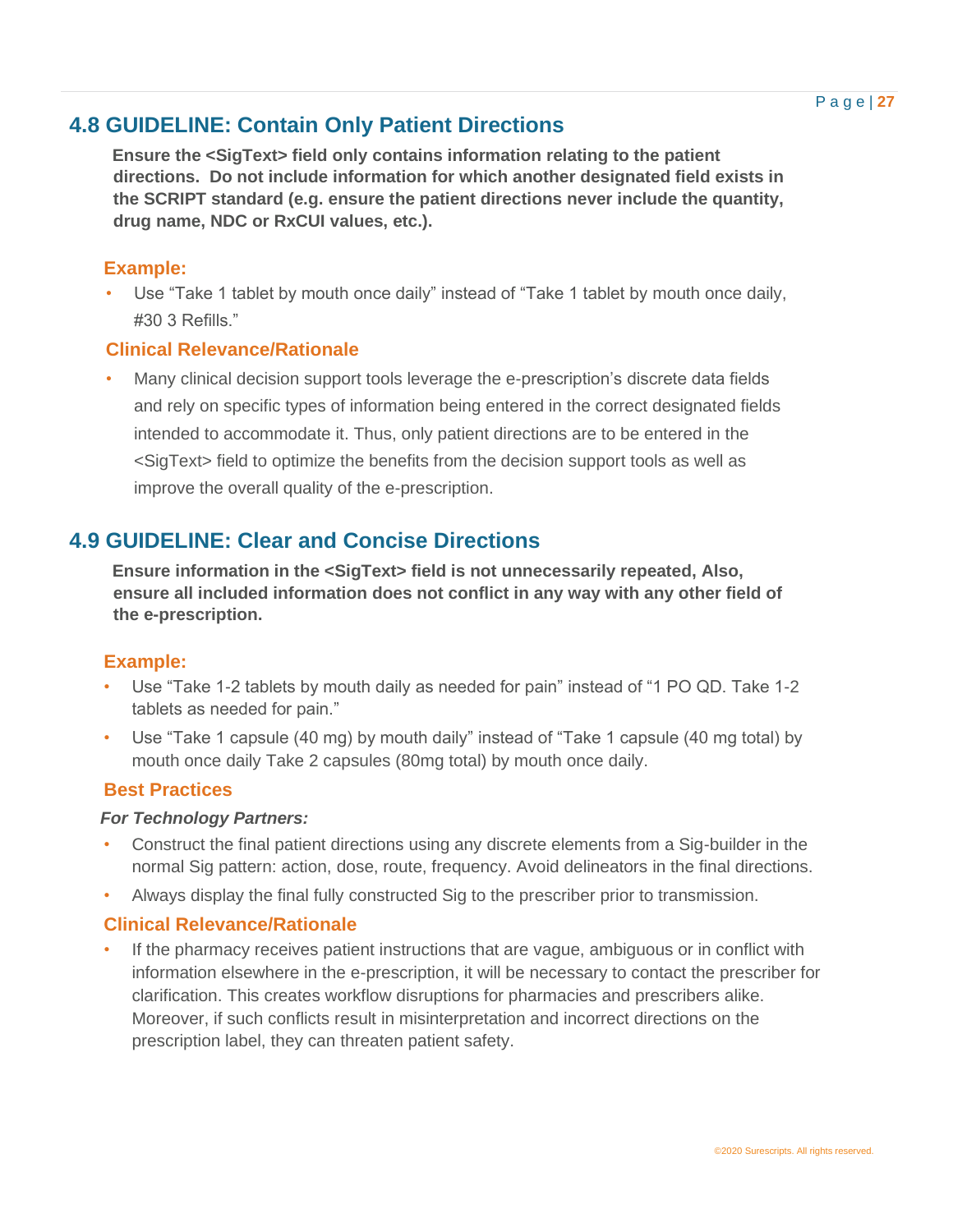# <span id="page-27-0"></span>**5 PRESCRIPTION CONTENT: NOTES**

The NCPDP SCRIPT v2017071 allows the transmission of the optional 210-character freetext <Note> field. The <Note> field is intended to allow prescribers the option of including additional patient- specific information that is relevant to the prescription, but for which a dedicated field does not currently exist in the standard.

## <span id="page-27-1"></span>**5.1 GUIDELINE: Appropriate Use of Notes**

**Any information that has a designated field (e.g. patient identifiers, prescriber name, drug description, quantity, etc.) is not to be written in the <Note> field. In addition, ensure information in the <Note> field does not conflict with information in any other fields of the e-prescription.**

Examples of information that have their own discrete fields and therefore are **NOT** to be transmitted through the <Note> field includes, but is not limited to:

- "Pt. needs an appointment for further refills."
- "DOB: 12-12-1900"
- "Prescribed by: Dr. XYZ NPI: 123456789"
- "DAW 1" or "OK to substitute"
- "Dispense 30 tablets"
- "Take as directed by AC Clinic"
- "Metoprolol Tartrate 50 mg oral tablet"
- $"Dx: 401.9"$
- Discount card or coupon information
- "90-day supply"
- Indication for use
- Prescriber DEA or NADEAN ("XDEA") numbers

## **Clinical Relevance/Rationale**

• The <Note> field of an e-prescription is intended to allow prescribers and pharmacists to communicate information that is relevant to the e-prescription but is not contained in another designated field. Since the <Note> field is not automatically or systematically reviewed by the pharmacy dispensing system, it is crucial that all key prescription information be entered into the designated fields. This helps improve patient safety by reducing the amount of unnecessary information healthcare providers review and helps leverage e-prescribing technology and increase efficiency in the dispensing workflow.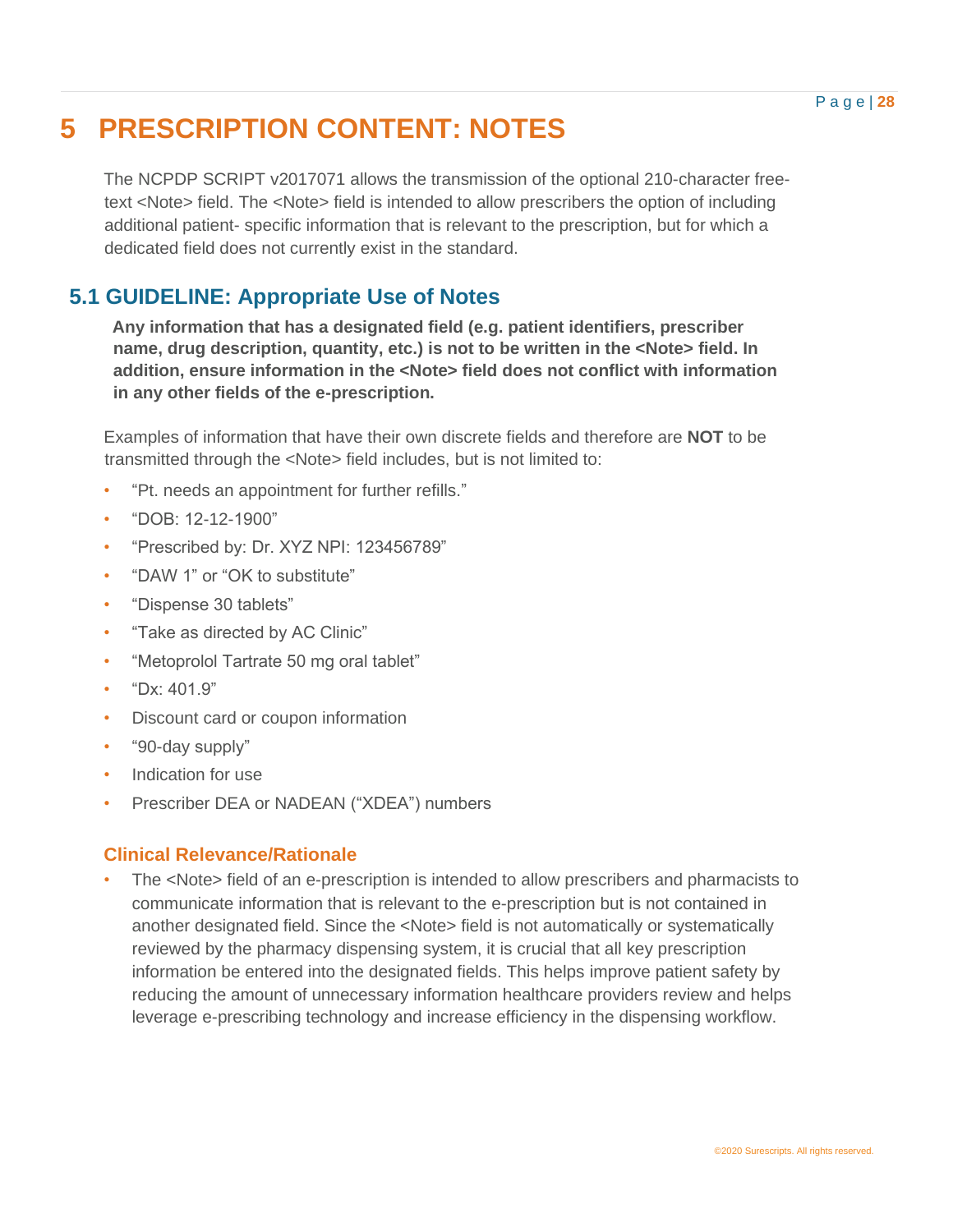## <span id="page-28-0"></span>**5.2 GUIDELINE: Labeling of the <Note> Field**

**Label the <Note> field as "Notes to the Pharmacist" or "Pharmacist Notes" to clearly convey the purpose of the field, and present or display to the prescriber toward the end of the prescription writing workflow.**

## **Best Practices**

#### *For Technology Partners*

- In addition to altering the name of the field, include an explanatory watermark (i.e. an embedded overlay reminder statement) in the <Note> field that briefly describes the intent of the field (e.g. "This field is for additional non-structured information needed for the pharmacist to dispense the prescription.") Studies demonstrate this approach to be successful at decreasing the incidence of inappropriate Sig-related information in the <Note> field.<sup>4</sup>
- Provide default selections for commonly written notes to help prescribers save time and standardize such notes (e.g. "flavor this medication," "dose changed," etc.).
- Consider implementing an additional step or click to access the <Note> field to discourage use of the field when it is not needed.

## **Clinical Relevance/Rationale**

Use of the free text <Note> field by prescribers is often unnecessary and/or inappropriate. Instruct prescribers on the appropriate use of this field; the label name and field description are a passive, yet crucial part of this process. The position of the field within the workflow of the application can also have an impact on its use and can affect behavior. Placement of the <Note> field near the end of the prescription-writing workflow (after drug selection and the input of directions, quantity information and days supply) can help deter the entry of information that has a designated field elsewhere in the e-prescription.

## <span id="page-28-1"></span>**5.3 GUIDELINE: Distinction between Directions and Notes**

**Ensure the <Note> field is free of any and all patient directions. Patient directions are ONLY to be written in the <SigText> field alone or along with the Structured and Codified Sig information populated.**

## **Examples**

- Use Sig: "Take 1 tablet orally twice daily." Notes: "Null" instead of Sig: "Take 1 tablet twice daily." Notes: "Take orally."
- Use Sig: "Take 1 tablet by mouth once a day with breakfast." Notes: "Null" instead of Sig: "Take 1 tablet by mouth once a day." Notes: "take at breakfast."

<sup>4</sup> Dhavle AA, et [al. Appl Clin Inform. 20](http://www.ncbi.nlm.nih.gov/pubmed/25298810)14 Aug 6;5(3):699-707. doi: 10.4338/ACI-2014-03-CR-0022. eCollection 2014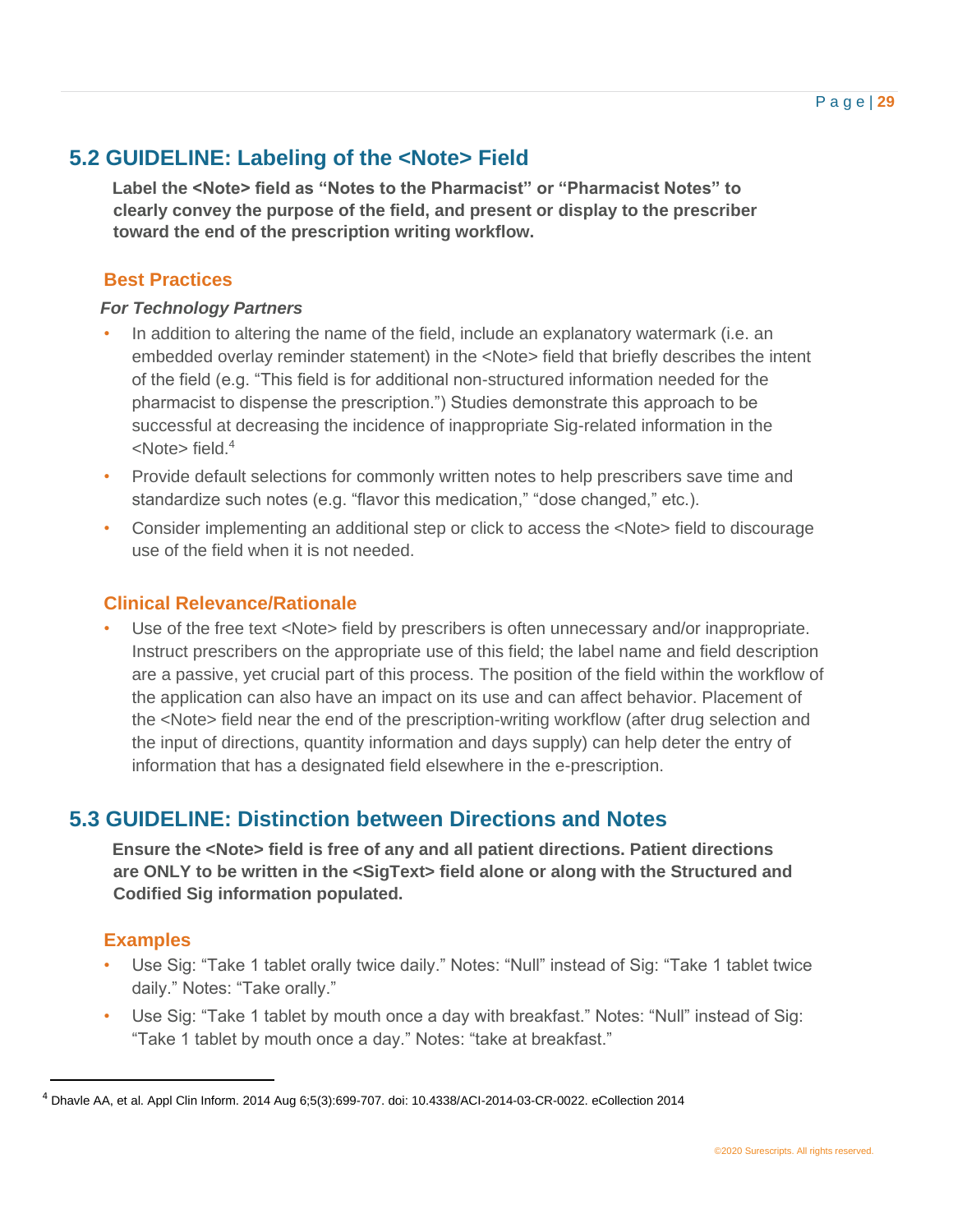## **Best Practices**

### *For Technology Partners:*

- To reduce the likelihood a prescriber will enter patient directions in the <Note> field, enhance the sig-builder tool to:
	- o Include all discrete parts of a prescription.
	- o Accommodate complex directions.
	- o Default to or suggest common directions for frequently prescribed medications.
	- o Allow the prescriber to append free-text instructions to the structured Sig created by the Sig- builder tool.
	- o If the prescriber is unable to convey complete instructions with appended free-text, allow him or her to disable the Sig-builder and write entirely free-text patient directions.

#### *For Prescribers:*

o If you are not able to construct patient directions in the Sig-builder tool or Sig freetext (<SigText> field), do not attempt to send the prescription electronically. Use handwritten, fax or phone prescribing instead.

## **Clinical Relevance/Rationale**

The inclusion of patient directions in the <Note> field can result in patient harm. Depending on when the content of the field is reviewed during the dispensing workflow at the pharmacy, it can result in a change in process. For example, if the content of the <Note> field is not reviewed during data entry in the pharmacy, it may require the prescription to be edited later in the workflow. Due to such a deviation from normal pharmacy workflow, there is an increased risk that the directions will not be captured on the patient label.

## <span id="page-29-0"></span>**5.4 GUIDELINE: Avoid Programmed Insertion of Information into <Note> Field**

**Ensure information is not automatically inserted into the <Note> field of a new eprescription.**

## **Best Practices**

#### *For Technology Partners:*

• Ensure that default information is consistently applied to the designated field. For example, transmit any patient benefit or pharmacy discount card information in the Coordination of Benefits segment, not the <Note> field.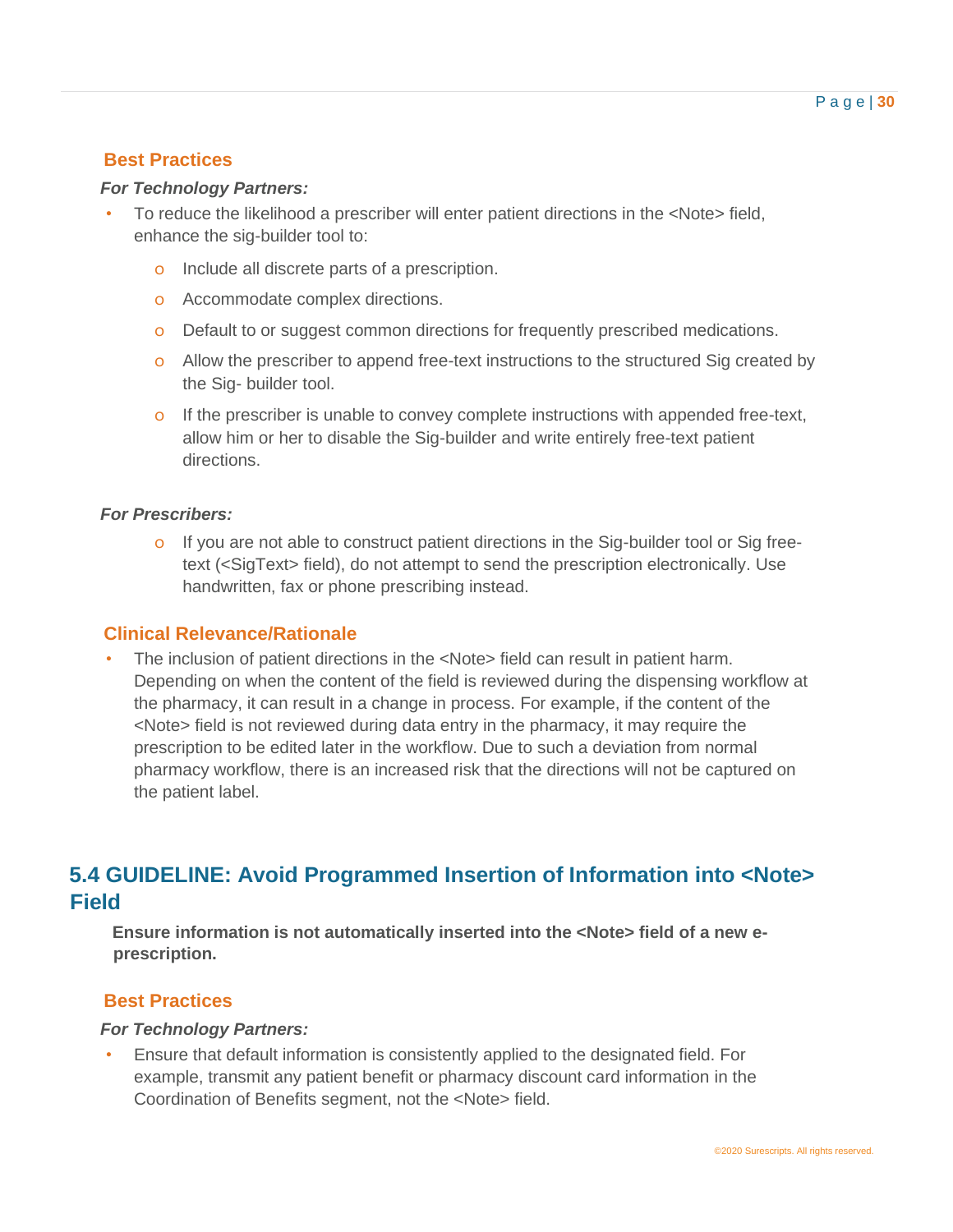## *For Prescribers:*

If given the functionality to save prescription orders for future use, omit any notes from the saved prescription and reconsider the need for a patient-specific note each time a new eprescription is transmitted.

# <span id="page-30-0"></span>**6 PRESCRIPTION CONTENT: QUANTITY & QUANTITY UNIT OF MEASURE**

An e-prescription message requires prescribers to communicate the specific quantity of the prescribed product to be dispensed, along with its corresponding qualifier. The current NCPDP SCRIPT v2017071 Standard uses the <QuantityUnitOfMeasure> field to qualify the quantity of medication to be dispensed. This field uses the National Cancer Institute Thesaurus (NCIt) code subset for Quantity Unit of Measure. <sup>5</sup>

## <span id="page-30-1"></span>**6.1 GUIDELINE: Accuracy of the Quantity and its Corresponding Qualifier**

**Enter a correct, numerical value into the <Quantity> field. Ensure this value does not conflict with the information entered in the <DaysSupply> and <SigText> fields. Furthermore, ensure that the Quantity Unit of Measure value entered in the <QuantityUnitOfMeasure> field appropriately qualifies the quantity entered and is correctly associated with the drug product entered in the <DrugDescription> or drug identifier field.**

## **Example**

- For amoxicillin 400 mg/5 mL oral suspension with the NDC "00093416173" and RxCUI of "308189":
	- o The quantity and quantity qualifier used would be "100" and "C28254 (Milliliter)" instead of "100" and "C48542 (tablets)" or "C48477 (bottles)."
	- o The drug description and drug identifiers all indicate the product formulation is a liquid suspension, not a tablet, and the quantity value of 100 implies that dispensing 100 bottles to the patient would be illogical and excessive.

## **Best Practices**

## *For Drug Compendia*

• Provide guidance for displaying unit-of-use packaging to e-prescribing system vendors so the metric-decimal quantity and the quantity qualifier description are displayed to the prescriber when creating an e-prescription.

**<sup>5</sup>** NCPDP Terminology Files. fr[om http://evs.nci.nih.gov/ftp1/NCPDP/About.html](http://evs.nci.nih.gov/ftp1/NCPDP/About.html)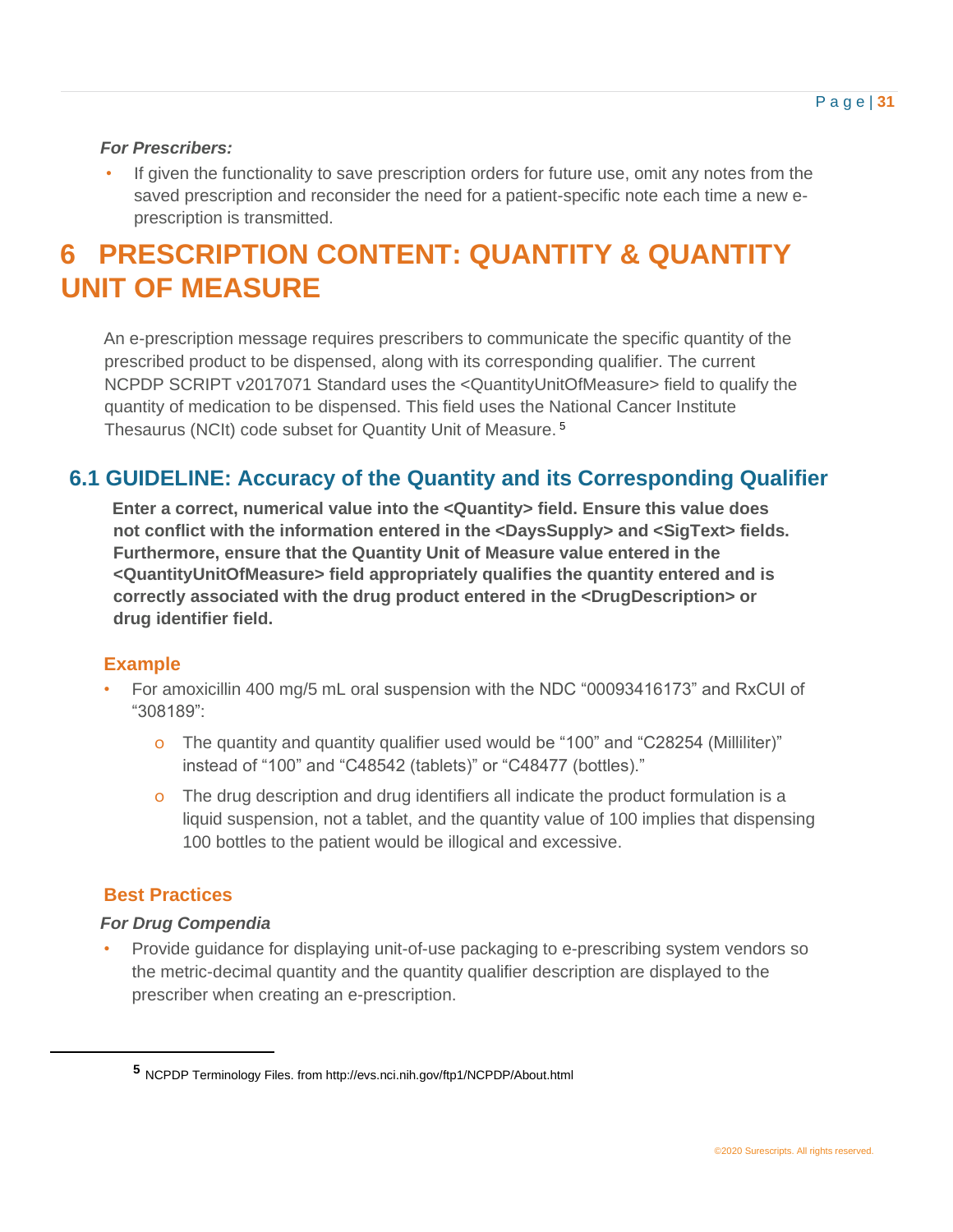- For drugs/items that are measured in volume (mL) or weight/mass (gm) and are dispensed in unit- of-use packaging, ensure the prescription metric decimal quantity options displayed to the prescriber represent what is commercially available from the pharmaceutical company for the drug/item prescribed (e.g. eye drops – 5 mL, 10 mL, or 15 mL).
- Provide the quantity and Quantity Unit of Measure description along with the package information to EHR systems to display to the prescriber to help guide his or her selection.
- Create specific guidance as described in the above bullets for e-prescribing system vendors to facilitate the integration of their products in e-prescription messaging.

## *For Technology Partners:*

- Once the prescriber has identified the specific drug and drug dosage being prescribed, ensure the system displays a list of appropriate quantities and quantity qualifiers (e.g. the commercially available package sizes and quantities for the prescribed product).
- Ensure that systems regularly check the most recently published Quantity Unit of Measure code set (at least monthly) and continuously create new mappings to any newly published quantity unit of measure codes.

## <span id="page-31-0"></span>**6.2 GUIDELINE: Avoiding the Use of the Code for "Unspecified"**

**When available, use the most specific metric quantity unit of measure code to qualify the dispense quantity of the prescribed product. The Quantity Unit of Measure Code (QUOM) value of "C38046 (Unspecified)" is only to be used when a quantity qualifier value is not available for use in the version of the NCIt Codes.**

## **Example**

- For "amoxicillin 400 mg/5 mL oral suspension" use a quantity of "100" and a Quantity Unit of Measure Code of "C28254 (Milliliter)," instead of a quantity of "1" and Quantity Unit of Measure Code of "C38046 (Unspecified)."
	- o This amoxicillin suspension is available in three bottle sizes 50 mL, 75 mL and 100 mL, and the pharmacy will need to know exactly which size bottle to dispense.

## <span id="page-31-1"></span>**6.3 GUIDELINE: Limiting the Use of the Code for "Each"**

**When available, use the most specific metric quantity unit of measure code to qualify the dispense quantity of the prescribed product. The quantity unit of measure code "C64933 (Each)" is only to be used for products that are not measured in volume or weight, and can only be expressed in units of one/each, such as canes, wheelchairs, various braces or orthotics and other DME supplies.**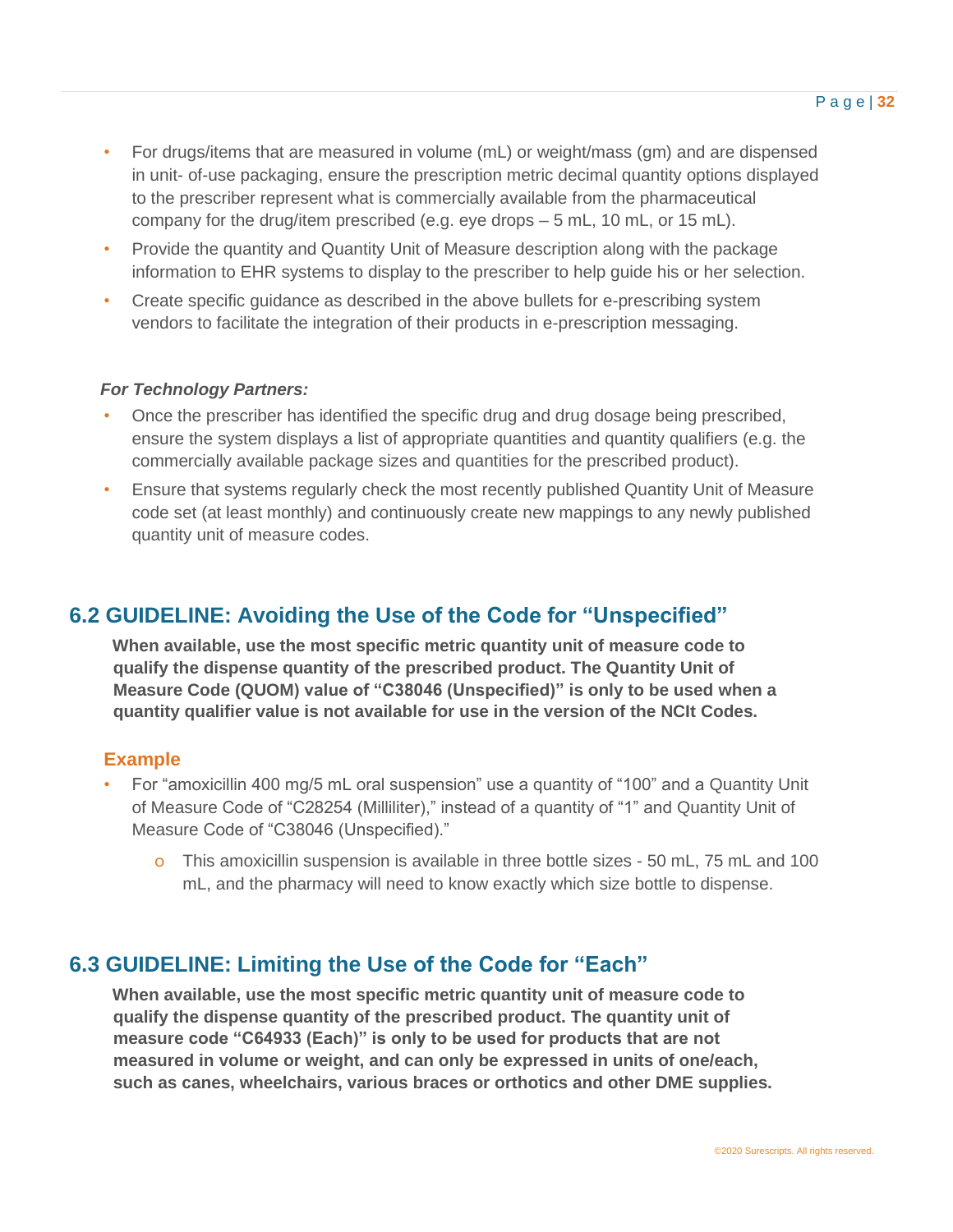## **Examples**

- For "amoxicillin 400 mg/5 mL oral suspension," use a quantity of "100" and Quantity Unit of Measure Code of "C28254 (Milliliter)," instead of a quantity of "1" and Quantity Unit of Measure Code of "C64933 (Each)."
	- o This amoxicillin suspension is available in three bottle sizes 50 mL, 75 mL and 100 mL, and the pharmacy will need to know which size bottle to dispense.
- For non-drugs such crutches, use a quantity of "1" and Quantity Unit of Measure Code of "C64933 (Each)," as there is not a more specific code available to convey the concept of "crutches" for qualifying the dispense quantity.
- Some non-drugs such as diabetic test strips, lancets, needles, and devices have specific Quantity Unit of Measure Codes that are to be used at all times with the appropriate quantity values. For test strips, use a quantity of "100" and Quantity Unit of Measure Code of "C48538 (Strips)."

| <b>NCPDP Preferred Term</b> | <b>NCIt Code</b> |
|-----------------------------|------------------|
| <b>Strip</b>                | C48538           |
| Lancet                      | C120263          |
| Pen Needle                  | C120216          |

## **Clinical Relevance/Rationale**

It is important to transmit and receive accurate quantity and quantity qualifier information for the following reasons:

- Patient safety: Ensuring the patient receives the correct quantity intended for therapy by the prescriber. Ambiguity or discrepancies in any of the fields can result in patient harm or reduced efficacy.
- Patient expense: Additional and/or unnecessary patient expense can occur if the desired quantity is unspecified or ambiguous to the pharmacist, who may as a result, face auditing difficulties related to reimbursement.
- Workflow disruptions: Additional call-backs from the pharmacy to the prescriber's office to clarify the quantity appropriate for the patient can be avoided.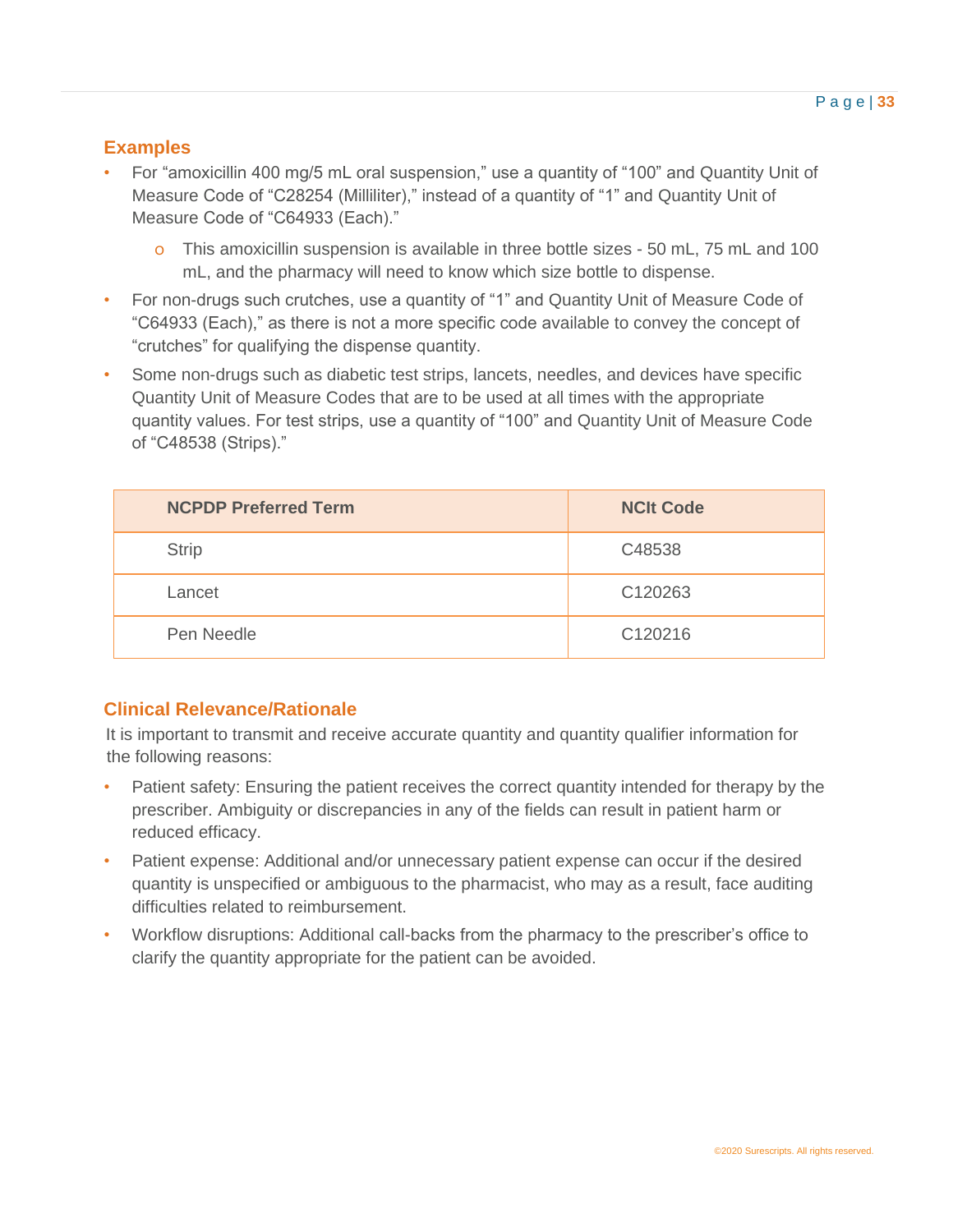# <span id="page-33-0"></span>**7 PRESCRIPTION CONTENT: DAYS SUPPLY**

## <span id="page-33-1"></span>**7.1 GUIDELINE: Correct Numerical Value Entered for Days Supply**

**Ensure the value entered into the <DaysSupply> field appropriately conveys the number of days that one fill of the prescription will last the patient. Ensure the Days Supply information does not contradict the information in other fields, specifically the quantity and patient directions fields.**

Note: "Days Supply" and "length of therapy" are different concepts that have different uses. Length of therapy information (e.g. "take 1 tablet per day **for 10 days**") conveys the specific time period during which the drug regimen will be used. This information is entered as part of the patient directions and is a set duration regardless of the dispense quantity. In contrast, Days Supply conveys the length of time a single fill of the prescription will last the patient as calculated using the dispense quantity and the patient directions.

## **Example**

- If a physician writes a quantity of "40" with patient directions of "One tablet four times daily," the <DaysSupply> field would be "10" to be consistent with the information entered in the other two fields.
- Alternatively, if a physician writes a quantity of "300 mL" with the Sig "Take 5 mL by mouth three times a day; take for 14 days and then discard the remainder," the Days Supply would be 20 days, but the length of therapy would be 14 days.

## **Best Practices**

## *For Technology Partners:*

- Ensure the system guides prescribers to enter correct numerical values into the <DaysSupply> field to accurately represent the intent of the prescriber.
- When possible, prepopulate the <DaysSupply> field to reduce the possibility of incorrect values being entered and to shorten the time required for writing e-prescriptions.
- Implement a clinical decision-support tool to prevent erroneous Days Supply values from being sent in the e-prescription.
- If the prescriber did not manually enter a value, and the number of doses in a container or package is unknown, or the fill duration cannot be calculated, do not send a value of "0" in the Days Supply field. However, be aware that although Days Supply is an optional field in the standard, it may still be mandated by state regulations and required to be transmitted for opioid products.

## *For Prescribers:*

• Omit Days Supply from an e-prescription if the dose form is ambiguous for a medication such as a gel, cream, or ointment unless it is mandated by state regulations  $-e.g.$  for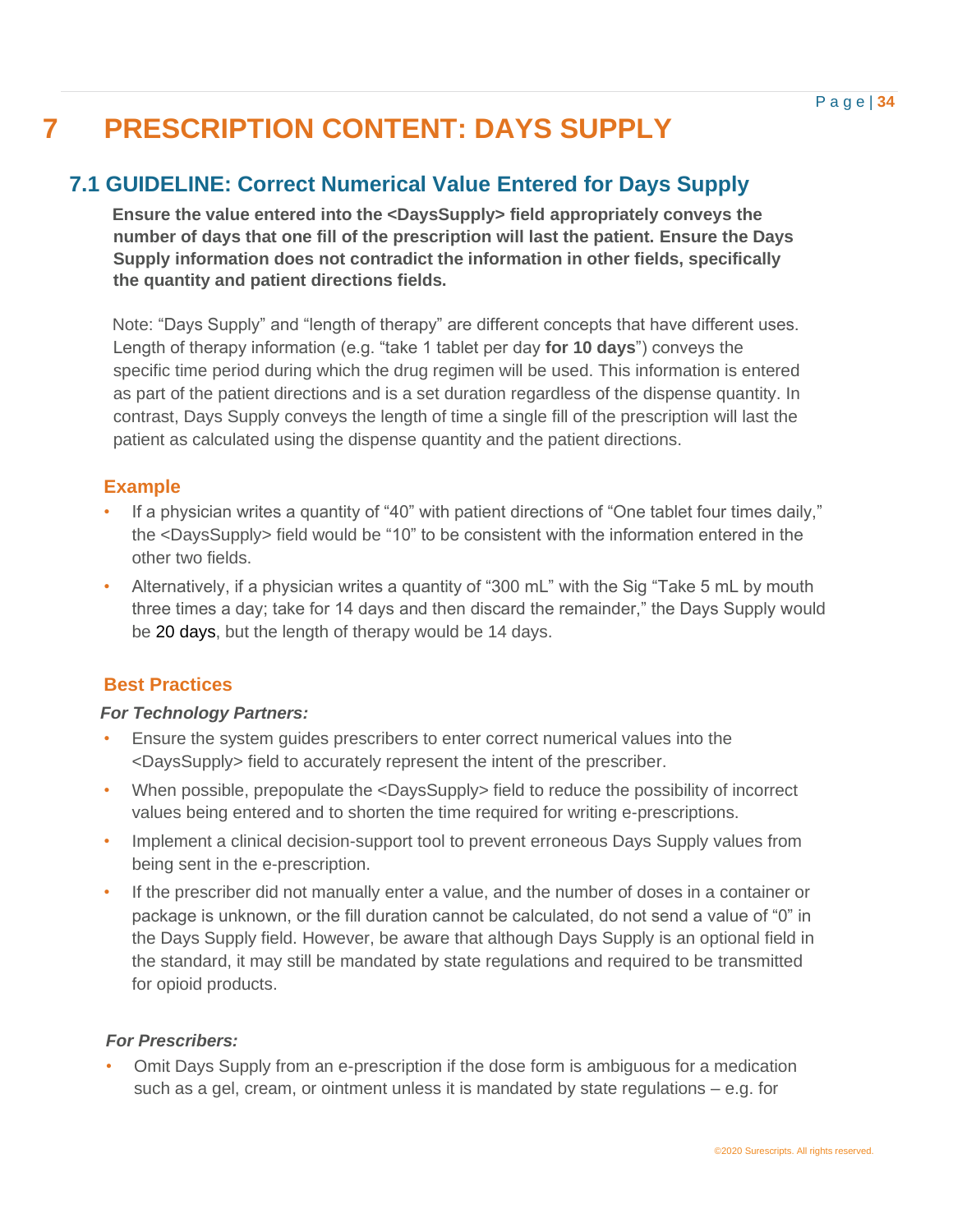opioids. For non-opioid products, only send Days Supply in these cases if there is a specific dose of measurable quantity, such as separated gel packs.

- Double-check to ensure the Days Supply value is an accurate reflection of both the medication directions and written quantity in all cases where the Days Supply is included and transmitted.
- If needed, the free text <Note> field may be used to provide further information regarding the Days Supply; ensure it does not merely repeat the Days Supply value.

## **Clinical Relevance/Rationale**

The Days Supply value may be used by the pharmacist to double-check the dispense quantity or the patient directions by using any two values to solve for the third. Days Supply can provide useful information to the pharmacist for monitoring patients' adherence to the prescribed regimen. This information can also provide an acceptable rationale for dispensed quantities in the event of third-party audits.

# <span id="page-34-0"></span>**8 PRESCRIPTION CONTENT: WRITTEN DATE AND EFFECTIVE DATE**

## <span id="page-34-1"></span>**8.1 GUIDELINE: Written Date is the Date Transmitted**

In most cases, the value in the <WrittenDate> field will match the date the message was transmitted. The <WrittenDate> cannot be for a future date.

## <span id="page-34-2"></span>**8.2 GUIDELINE: Effective Date Used as Earliest Fill Date**

In 2017071 the Effective Date is sent in the "OtherMedicationDate" composite with the "OtherMedicationDateQualifier" of "EffectiveDate". The Effective Date is intended to denote the earliest fill date. It is the date after which the e- prescription being transmitted can be dispensed (i.e. "do not fill before date"), as authorized by the prescriber. This field can be helpful for titrated or controlled medications. The Effective Date cannot precede the Written Date.

## **Example**

• The prescriber sends two prescriptions for methylphenidate 5 mg oral tablets intending to have the pharmacy dispense one prescription now and the other in 30 days. For the second prescription, the Effective Date field is populated to clearly communicate this intent.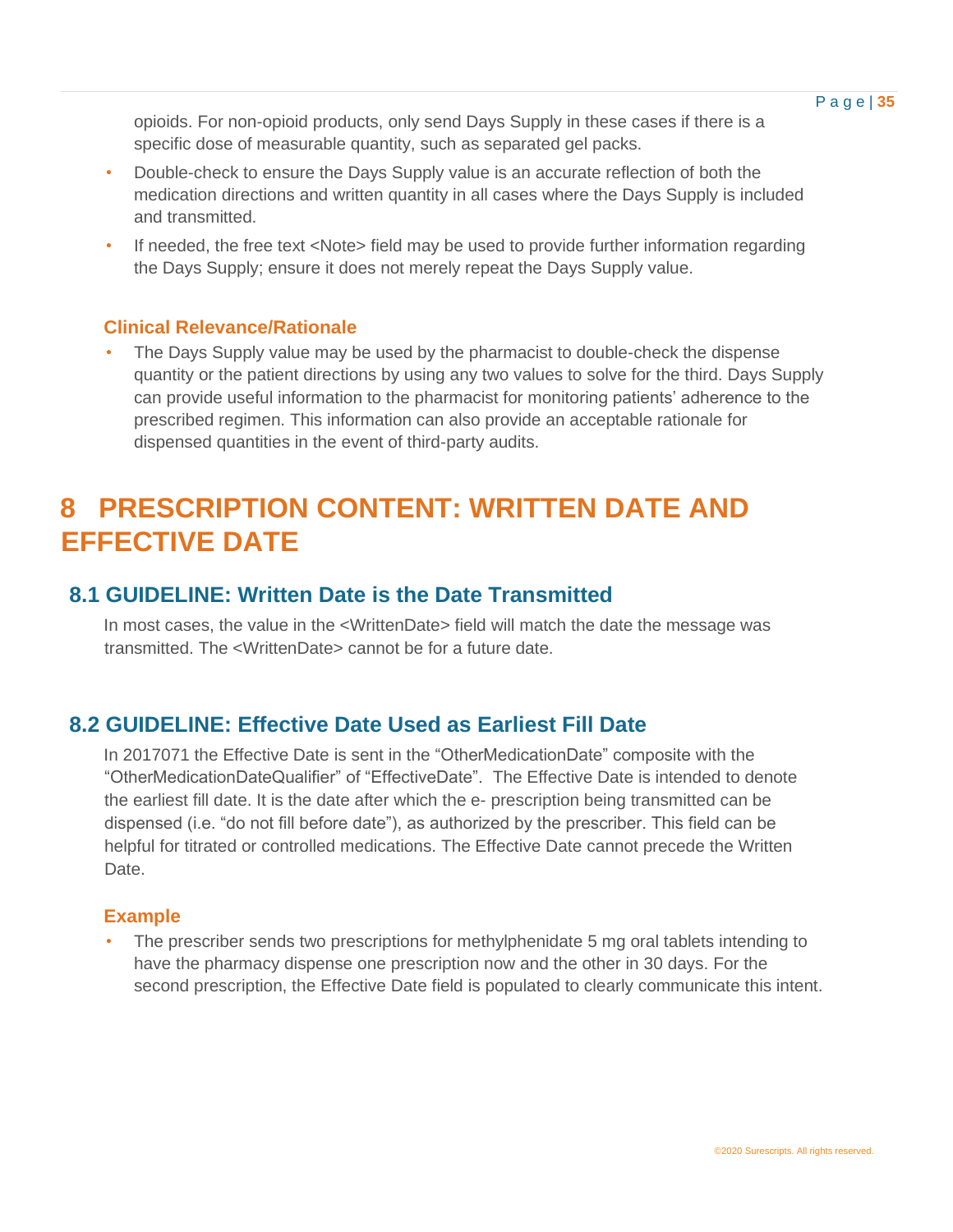<WrittenDate> <Date>2020-08-01</Date> </WrittenDate>

<OtherMedicationDate>

<OtherMedicationDate>

<Date>2020-09-01</Date>

</OtherMedicationDate>

<OtherMedicationDateQualifier>EffectiveDate</OtherMedicationDateQualifier>

</OtherMedicationDate>

# <span id="page-35-0"></span>**9 PRESCRIPTION CONTENT: DIAGNOSIS**

The NCPDP SCRIPT v2017071 currently allows for the transmission of a diagnosis code under the ICD-9 or ICD-10 format in the optional Diagnosis composite within the Medication Prescribed segment.

## <span id="page-35-1"></span>**9.1 GUIDELINE: Inclusion of Diagnosis**

**Include a diagnosis code (ICD-10) in every e-prescription message. Ensure the first occurrence of the diagnosis element aligns to the primary diagnosis. If a secondary diagnosis is needed, a second occurrence of the diagnosis element may be sent. Populate the primary code of each occurrence with ICD10 information.** 

## **Example**

- Drug Description: Divalproex sodium 500 mg extended release oral tablet Directions: Take 1 tablet by mouth daily Quantity: 30 tablets
	- o Diagnosis Code: G43.111 (Migraine with Aura, intractable, with migrainosus)

## **Best Practices**

#### *For Technology Partners:*

- Require all e-prescriptions to be associated with a diagnosis code prior to transmission.
- Develop practical workflows for prescribers that allow diagnosis codes to be associated with e-prescriptions.
- When receiving diagnosis code(s), ensure the application displays this information in a meaningful manner.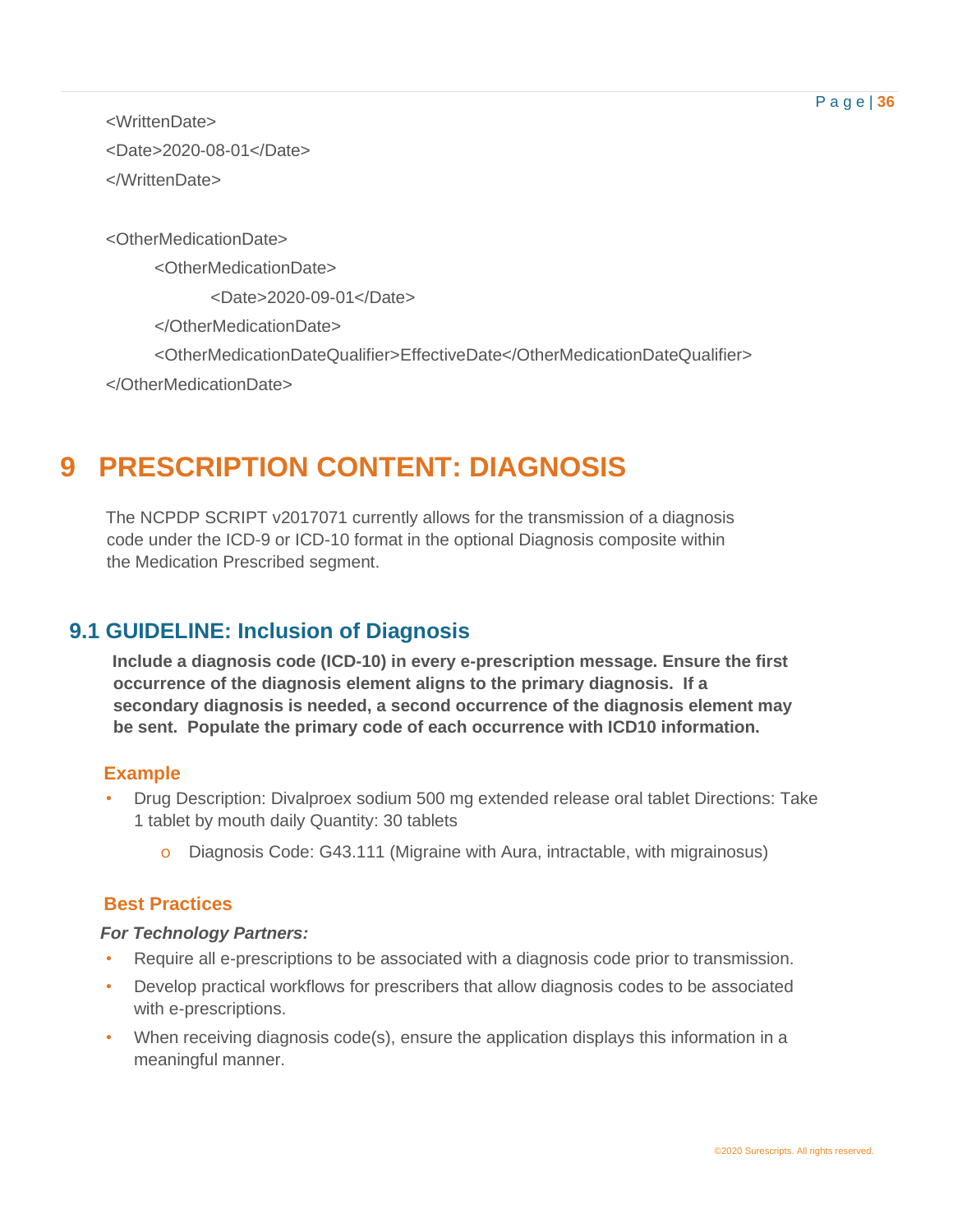• Enable clinical decision support tools to screen for potential drug-disease interactions and to allow for better dose alerts based on diagnosis.

#### *For Prescribers:*

• Associate the pertinent diagnosis with the medication, which may not be the same as the primary visit diagnosis.

## **Clinical Relevance/Rationale**

The inclusion of diagnosis information in its designated field can help pharmacists validate the e-prescription's purpose. This can improve patient counseling and help pharmacists identify opportunities to optimize patient care.

## <span id="page-36-0"></span>**9.2 GUIDELINE: Diagnosis Codes**

**Transmit the diagnosis code without the decimal and include the appropriate qualifier code in the <Primary.Qualifier> or <Secondary.Qualifier> fields.**

## **Example**

- Diagnosis Code: S93401, Qualifier: ABF
- Note: ICD-10 is not a valid qualifier.

## **Clinical Relevance/Rationale**

• To increase interoperability and improve data quality, it is important to adhere to the standard(s) to ensure that all parties are able to send, receive and interpret the information in a meaningful way.

# <span id="page-36-1"></span>**10 PRESCRIPTION CONTENT: OBSERVATION**

While the inclusion of patient observation information (e.g. height, weight, and blood pressure) is not required by NCPDP SCRIPT v2017071, the transmission of this information is supported through the Observation segment of an e-prescription.

## <span id="page-36-2"></span>**10.1 GUIDELINE: Inclusion of Observation Information**

**Include patient observation information (e.g. weight, height, systolic and diastolic blood pressures, along with the exact dates the values were measured), in eprescription messages for all patients when available, especially the pediatric patient population or where weight-based dosing is necessary.**

## **Example**

• When prescribing antibiotics to treat otitis media in a four-year-old patient, the prescriber wants to dose the patient with amoxicillin 90 mg/kg/day divided into two doses for a duration of five days. The pharmacist is expected to double-check the appropriateness of the prescribed dose for the patient, calculated using the patient's weight. In this scenario, it

©2020 Surescripts. All rights reserved.

P a g e | **37**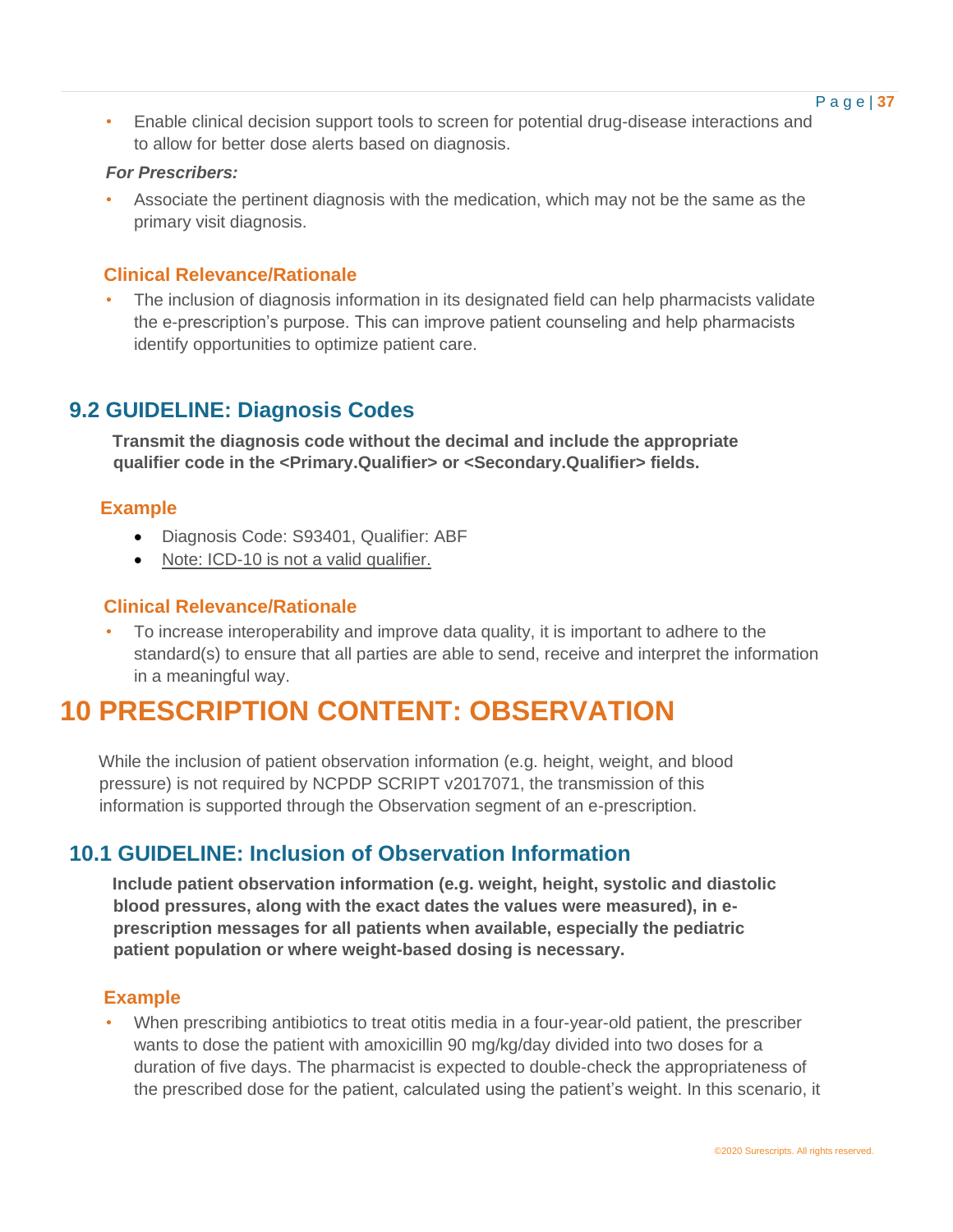is imperative that the e-prescription includes the patient's weight (e.g. 15 kg) and the date the measurement was taken (e.g. CCYY-MM-DD). The calculated dose would be 675 mg/dose.

## **Best Practices**

#### *For Technology Partners:*

- Ensure the e-prescribing system is able to capture commonly documented clinical values in an EHR, such as height, weight, and blood pressure, and alert the prescriber that the data will be populated within the e-prescription message. At a minimum, transmit the height and weight when available.
- When receiving Observation data, ensure the application can display this information in a meaningful manner.

#### *For Prescribers:*

• Ensure the most recent, up-to-date height, weight or blood pressure measurements are entered when creating e-prescriptions along with the dates the measurements were taken.

## **Clinical Relevance/Rationale**

• The dosage of many drugs is calculated based on a patient's weight or body surface area (BSA). This approach is especially used for pediatric and neonatal populations, as they require higher precision in dosing and tend to have greater fluctuations in weight. Furthermore, some medications can be contraindicated when a patient's blood pressure is elevated or depressed, and pharmacists can use blood pressure information to assess for drug-disease interactions and therapeutic outcomes. This information is essential for pharmacists to provide clinical decision support and double-checks to ensure that the patient receives the appropriate dose(s) of the prescribed medication(s).

# <span id="page-37-0"></span>**11 PRESCRIPTION CONTENT: SUBSTITUTIONS**

As part of the Medication Prescribed segment, the NCPDP SCRIPT v2017071 standard includes the <Substitutions> field, which allows the prescriber to identify whether the prescribed medication may be substituted for a therapeutic and bio-equivalent medication product. The Dispense as Written (DAW) code is used to communicate the substitution authorization for each prescription.

## <span id="page-37-1"></span>**11.1 GUIDELINE: Use of DAW Codes**

**Use the <Substitutions> field to indicate "Dispense as Written" codes. Ensure substitution information is not included in the <Note> field unless it is required by law.**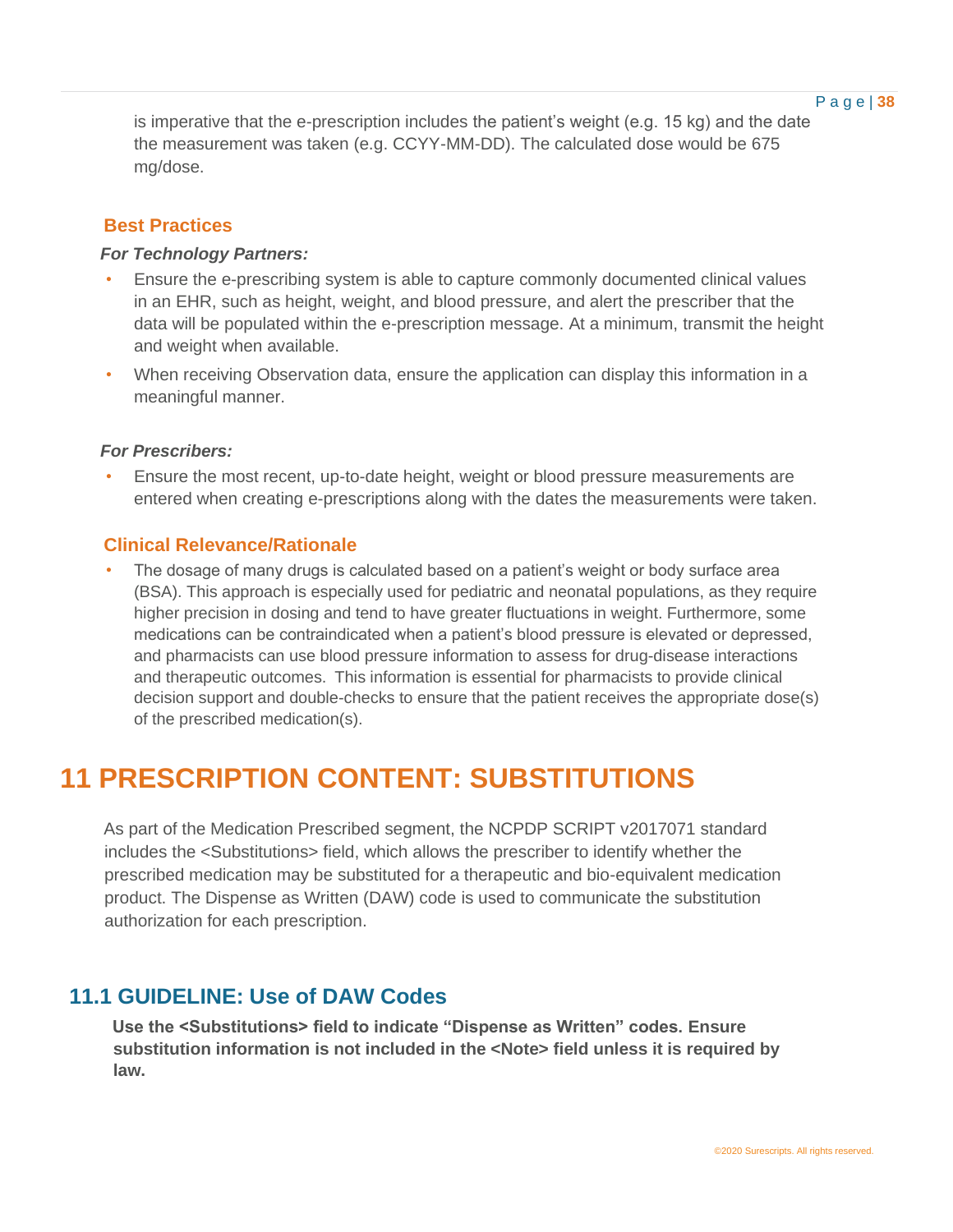## **Best Practices**

## *For Technology Partners:*

• Ensure this field defaults to "0" to indicate substitution is allowed, thus saving the prescriber time during order entry. The prescriber would need to actively select "1" to indicate a substitution is not allowed (i.e. Dispense as Written) if he or she chooses to order a brand-name medication and have the patient receive the brand-name medication.

## *For Prescribers:*

- Some state programs (e.g. Medicaid) require the prescriber to include the phrase "Brand medically necessary" in addition to the substitution indication. Currently, this phrase can only be entered into the <Note> field. For all other insurers, it is not necessary or appropriate to denote substitution preference in the <Note> field.
- Do not indicate "Dispense as Written" (Substitution = 1) for generic medications. If the prescriber wants a brand-name medication to be dispensed, select the brand-name medication from the database and indicate "Substitution Not Allowed (1)."

## **Clinical Relevance/Rationale**

• In most states, when a prescriber issues a prescription for a brand-name drug, regulations allow the pharmacist to substitute an FDA-approved generic medication in its place. However, a prescriber may override such rules by prescribing brand-name/trade-name drugs and requesting that they be dispensed as written. Pharmacists rely on the substitutions indicator to determine whether they are allowed to dispense a generic equivalent. It is important that the information in this field be accurate and that prescribers are familiar with the appropriate use cases. Since generic medications are typically less expensive than their branded counterparts, there may be financial implications for the patient and/or pharmacy if incorrect or inconsistent information is transmitted.

# <span id="page-38-0"></span>**12 PRESCRIPTION CONTENT: BENEFITS COORDINATION**

The NCPDP SCRIPT standard includes an optional segment that is used to convey a patient's benefit information from the prescriber to the pharmacy. This segment contains information received from the pharmacy benefit manager (PBM).

## <span id="page-38-1"></span>**12.1 GUIDELINE: Inclusion of Insurance Information**

**Use the Benefits Coordination and Patient segments to communicate all patient benefit information that is provided within the Eligibility Response transaction from the PBM or obtained by other means.**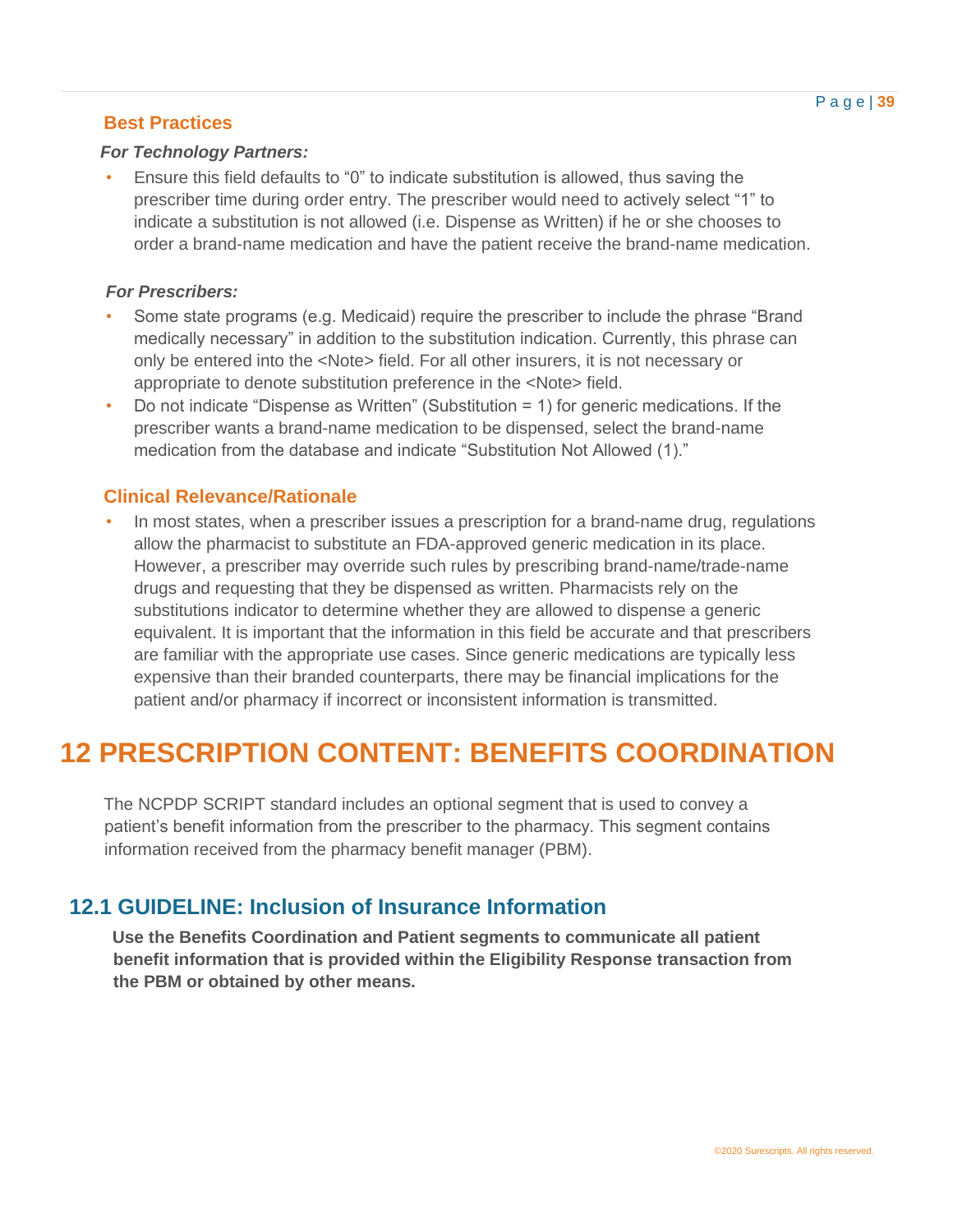## **Best Practices**

## *For Technology Partners:*

• Programmatically include data obtained from eligibility requests and responses into the Benefits Coordination and Patient segment in the e-prescription.

## **Clinical Relevance/Rationale**

The communication of all available benefit information on the original prescription can reduce the need for unnecessary calls from pharmacy staff to prescribers to obtain this information, thereby increasing the efficiency of the e-prescribing workflow and facilitating faster dispensing of e-prescriptions.

# <span id="page-39-0"></span>**13 OPERATIONAL/PROCESS: DUPLICATES**

There are aspects of electronic data interchange (EDI) that contribute to duplicate transactions being sent through intermediaries and received by pharmacies. Duplicate prescriptions can be sent for many reasons, such as application design or prescriber workflow. It is important to develop mechanisms and implement procedures that ensure duplicate prescriptions are not transmitted, as duplicates have the potential to cause workflow problems for pharmacy operations and risks to patient safety.

## <span id="page-39-1"></span>**13.1 GUIDELINE: Do Not Send Duplicate Messages**

**Do not send duplicate e-prescriptions that contain identical content within 24 hours (one calendar day) of sending the original e-prescription, unless the original eprescription resulted in an error.**

**Note:** There may be situations where it would be appropriate to send a duplicate eprescription within 24 hours of sending the original message. For example, the patient may tell the prescriber that the pharmacy does not have the prescription that was sent earlier in the day, and to ensure timeliness in the delivery of care, the prescriber may opt to send a duplicate e-prescription to the pharmacy. These types of scenarios will be infrequent.

## **Best Practices**

#### *For Technology Partners:*

• Consider creating an alert in the application notifying the prescriber that a duplicate content message (DCM) is about to be sent. Within the alert, provide the transmission date/time of the original message to the prescriber and the status of the original message. Also, consider implementing an acknowledgement requirement or hard-stop within the application to confirm the transmission of the duplicate e-prescription.

## **Clinical Relevance/Rationale**

• Sending duplicate e-prescriptions can cause many issues for the receiver such as workflow inefficiencies, risks to patient safety and operational costs. Many pharmacies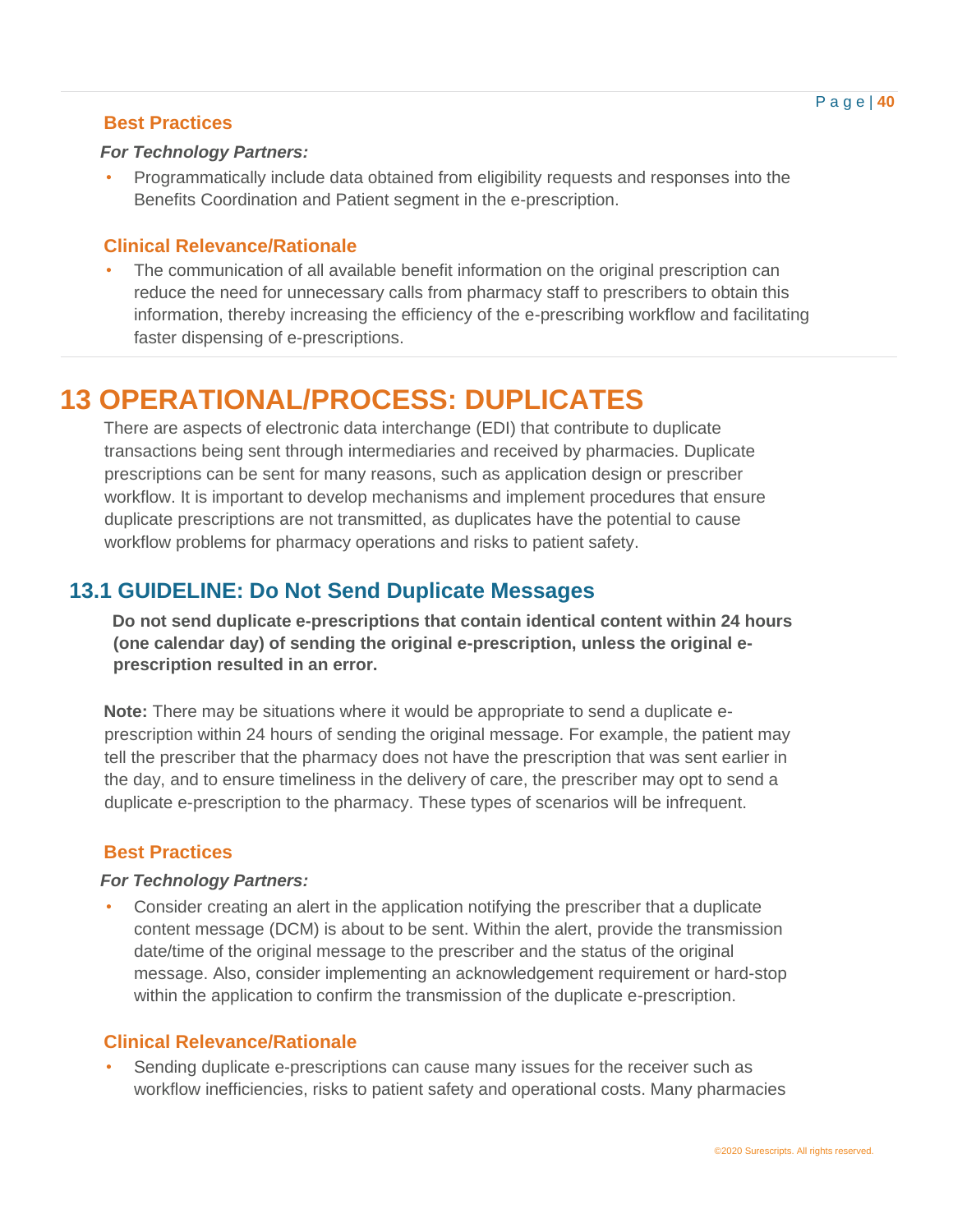use an e-prescribing queue to process received e-prescriptions. When duplicate prescription messages are received, non-fillable transmissions are processed in the pharmacy e-prescribing queue, which results in a loss of productivity and diminished operational performance. In addition, if a duplicate e-prescription is not caught by the pharmacy's proprietary drug utilization review (DUR) checks, by the pharmacy staff or by the patient's plan during adjudication, a duplicate e-prescription may be dispensed. This may result in an adverse drug event (ADE) if consumed or be a violation of state and/or federal laws or regulations.

# <span id="page-40-0"></span>**14 OPERATIONAL/PROCESS: DIRECTORIES**

The e-prescribing network includes directories for both pharmacies and prescribers. All pharmacies and prescribers are to be added to the Directory prior to transmitting messages across the network. The information needs to be updated regularly. Prescribers frequently work in different practice settings, so it is important to identify whether the prescriber-patient relationship is valid, and the patient's medical records are maintained.

The Surescripts Provider Identifier (SPI) is the routing identifier that is assigned to a registered practice location on the Directory. Based on the vendor's business model, a SPI is assigned to each respective practice location and used to route messages from that location accordingly, or, if the vendor participates in the Learning Directory, Surescripts will learn the additional practice locations based on the NewRx address content and append them in the Directory. All learned locations will have the same registered SPI; refill renewal requests will be routed to the registered SPI for all locations.

## <span id="page-40-1"></span>**Prescribers**

The Drug Enforcement Agency (DEA) number and the National Provider Identifier (NPI) are widely used to identify prescribers. However, these identifiers cannot be used alone to identify prescribers due to various nuances, such as organizational versus individual NPIs, and multiple DEA numbers existing for a single prescriber.

For electronic prescribers, Surescripts uses a SPI to route messages. The SPI number is communicated by prescribers in e-prescription messages and is stored/catalogued by pharmacies upon receipt of messages.

The prescriber technology partner administrator will maintain the accuracy of prescriber information in directories and make necessary updates using the following actions:

- Add a new prescriber to the directory.
- Update existing prescriber information.
- Download directory information to identify prescribers associated with the prescriber technology partner.
- Download the list of pharmacies on the network.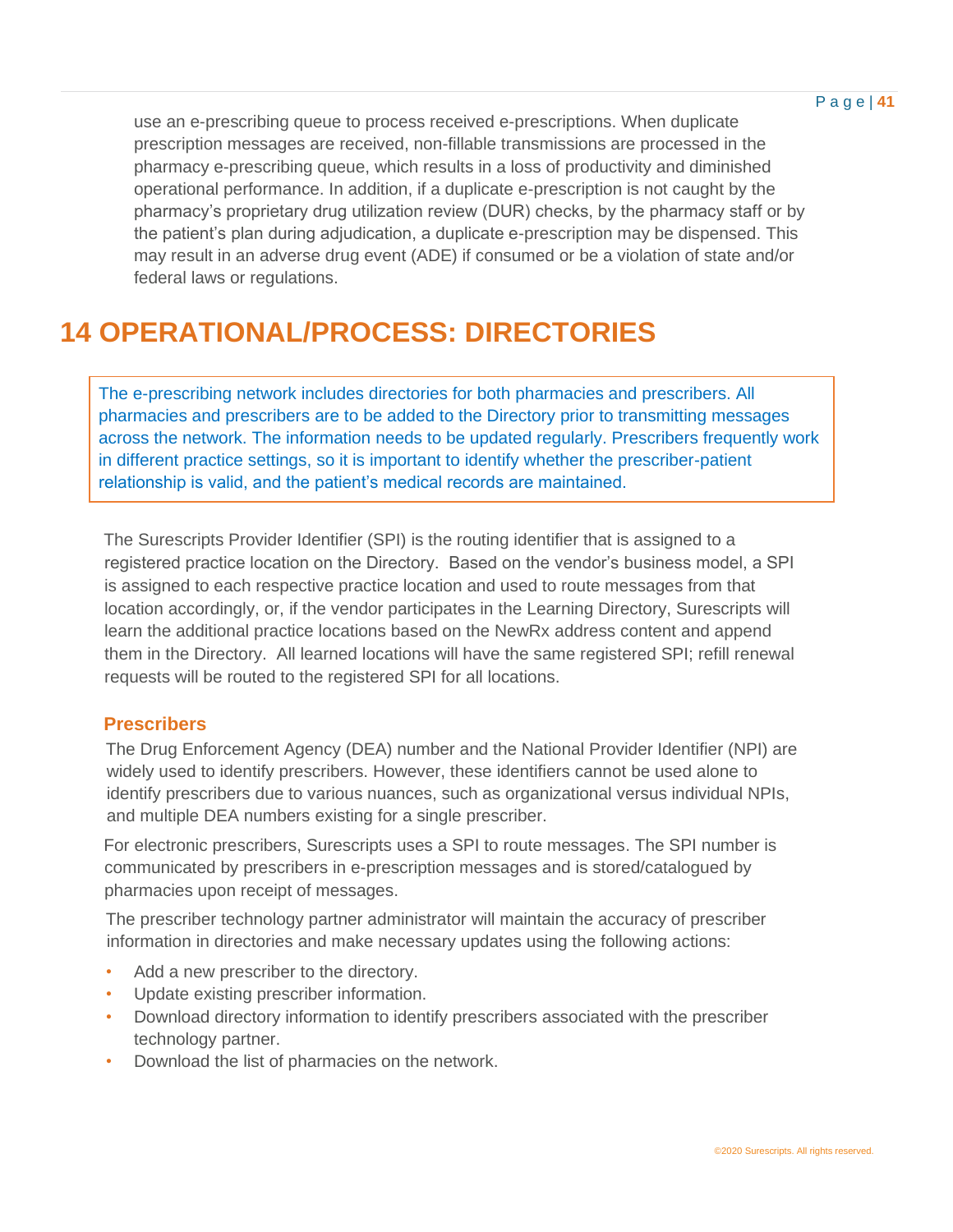## <span id="page-41-0"></span>**Pharmacies**

The NCPDP ID is used as the pharmacy's Surescripts routing number. The pharmacy technology partner administrator will maintain the accuracy of the pharmacy's information within the Surescripts Directory. This helps ensure that timely and regular updates are performed, thus preserving the accuracy and relevance of the data. Make sure to do the following:

- Add new pharmacies to the directory.
- Update existing pharmacy information.
- Download directory information to identify pharmacies associated with the pharmacy technology partner.
- Download the list of prescribers on the network.
- In the event that a NCPDP ID changes for a pharmacy location, contact the Surescripts Support team to discuss opportunities to transition the location with minimal impact to the pharmacy business.

## <span id="page-41-1"></span>**14.1 GUIDELINES: Update and Maintain Directories**

**Update directory information daily, using the nightly "delta" file to apply updates to your respective, internal databases. Complete a full update (or "true up") at least once per week and do not block incoming prescription routing messages based on local directory information.**

## **Clinical Relevance/Rationale**

- Updating and maintaining directories is an integral part of a successful and efficient eprescribing network. If the accuracy of prescriber and pharmacy information is not maintained, the pharmacy may not be able to contact the prescriber if needed. In addition, the pharmacy may not be able to route electronic refill renewal requests with certainty that the transaction is being delivered to the correct location.
- When a pharmacy cannot locate correct and complete information for a prescriber in the directory, a faxed refill renewal request may be initiated by the pharmacy. It is strongly recommended that the prescribers ensure the Surescripts Directory registration, and the transaction content are in full alignment from a formatting and standardization perspective. Out-of-alignment fields can create workflow inefficiencies for both the prescriber and the pharmacy, resulting in the delay of refill request responses being transmitted to the pharmacy. Faxing refill renewal requests can also result in eprescriptions being sent to incorrect locations, thus further establishing the need for an accurate, up-to-date directory.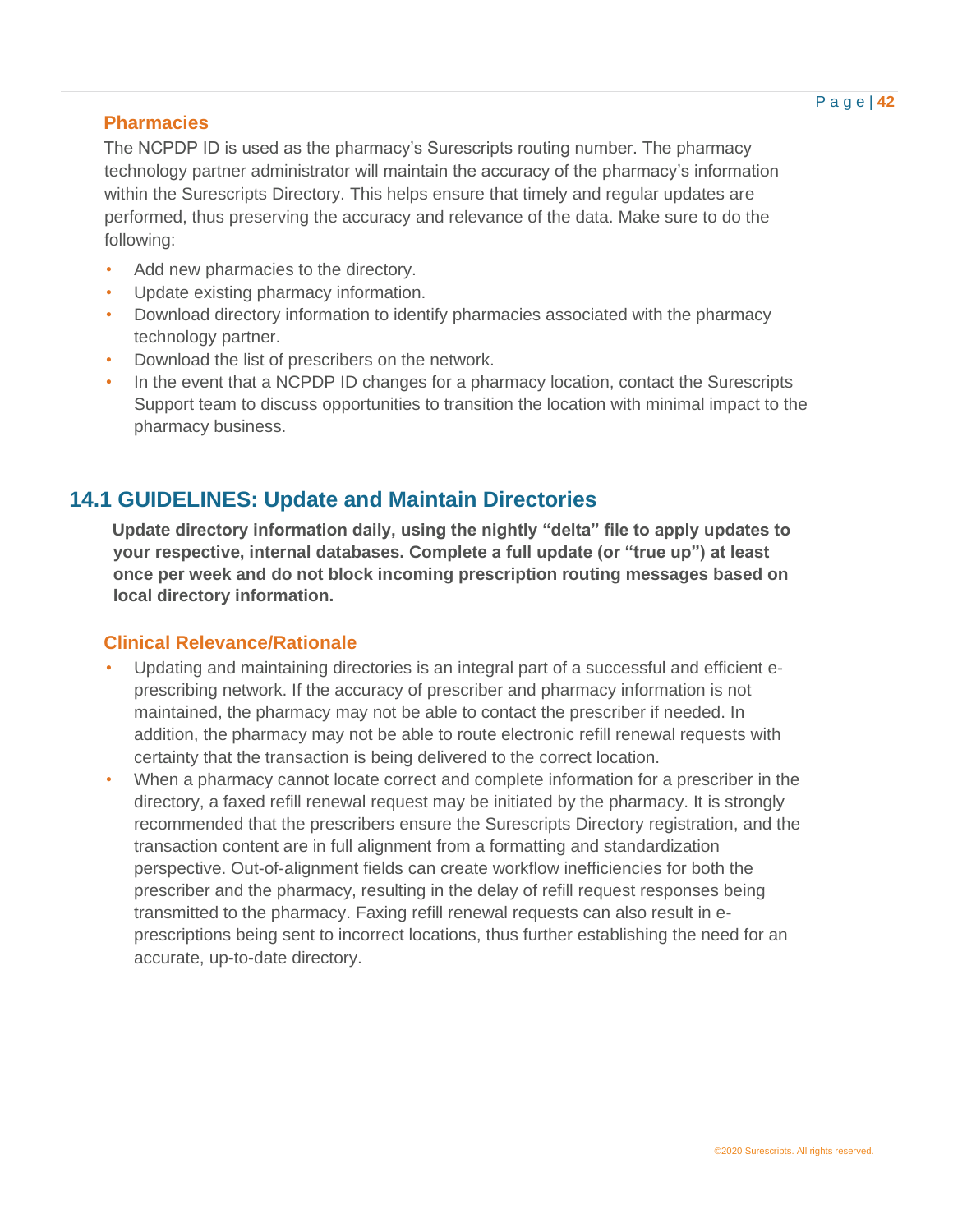# <span id="page-42-0"></span>**15 E-Prescribing of Controlled Substances (EPCS)**

The DEA's Interim Final Rule (IFR), "Electronic Prescriptions for Controlled Substances," revised the DEA's regulations to provide practitioners with the option of writing e-prescriptions for controlled substances. The regulations also permit pharmacies to receive, dispense and archive these e-prescriptions. The rule was published in the Federal Register on Wednesday, March 31, 2010, and became effective on June 1, 2010. Addressing the comprehensive and rigorous requirements of this rule is beyond the scope of this document.

## <span id="page-42-1"></span>**15.1 GUIDELINE: EPCS DEA NCIt Code**

**Send e-prescriptions for controlled substances with the appropriate DEA Schedule NCIt code as determined by the schedule of the medication within the <DrugDescription> field.**

## **Best Practices**

- Prescriber technology partners, conduct regular internal audits to identify prescribers who are sending e-prescriptions for controlled substances that do not qualify as valid EPCS transactions per the DEA's EPCS IFR requirements. Surescripts performs validation checks to determine, based on NDC, whether the NEWRX message is considered a controlled substance at both the federal and state levels. However, due diligence and performing prior-to-transmission-checks will help to mitigate the occurrence of non-DEA compliant EPCS transactions.
- It may be difficult to systemically decipher whether a compound contains a controlled substance. Nonetheless, send an NDC for a controlled medication if it is included as a compound ingredient. Consider creating commonly ordered compound records that contain controlled substances that are linked to specific medication records. This will allow you to capture discrete information such as drug identifiers. You may also develop a similar workflow that allows prescribers to associate a compound to an existing medication from the database that can be used to associate to additional discrete information.

## **Clinical Relevance/Rationale**

It is essential that all federal and state regulations and requirements established for EPCS transactions be strictly adhered to during the e-prescribing process. Nonadherence may result in fines and penalties for prescribers and/or pharmacies, as well as disciplinary action by various law enforcement agencies. In addition, EPCS transactions that do not comply with DEA regulations cannot be filled by receiving pharmacies, which may result in operational inefficiencies as well as delays in patient care.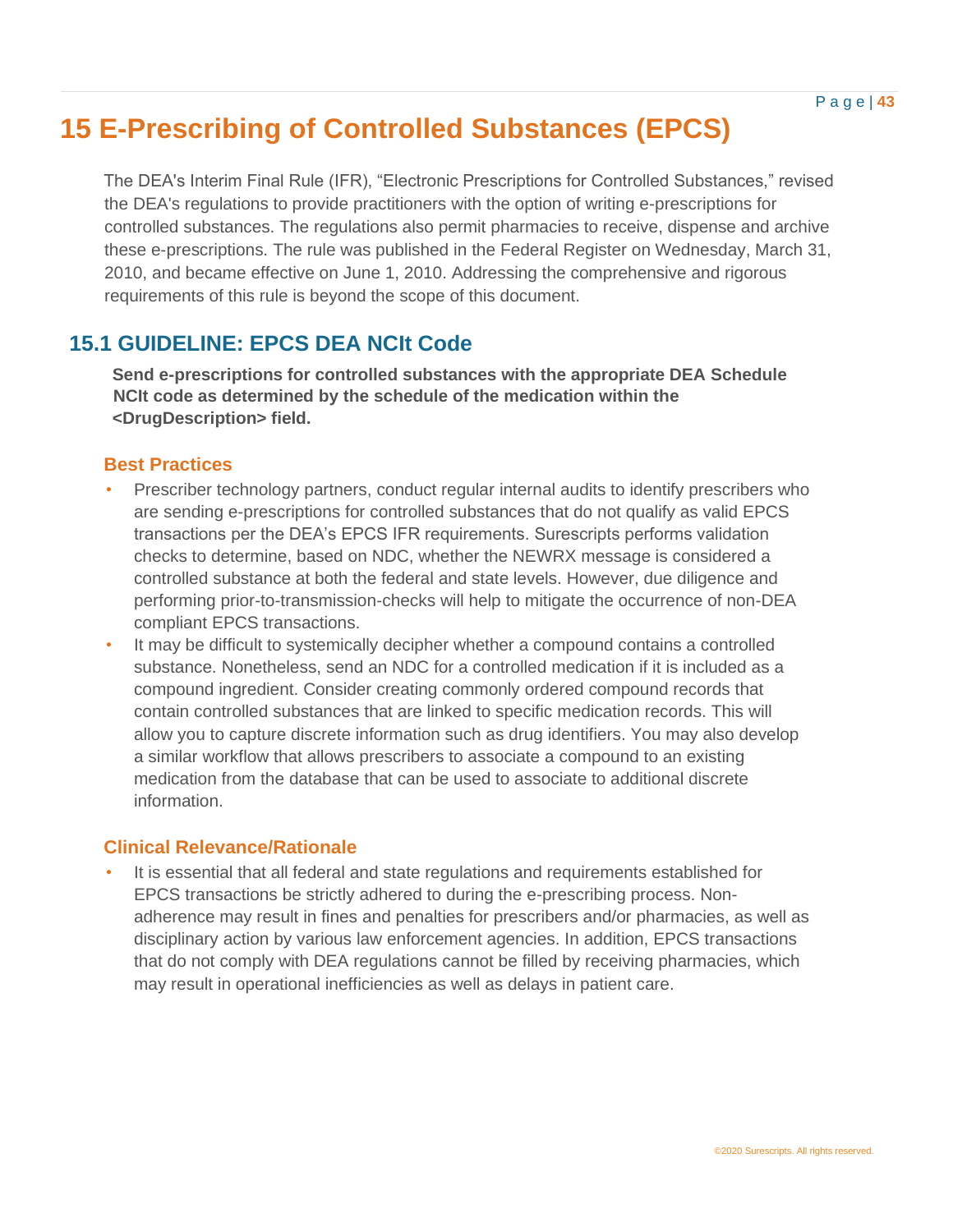## <span id="page-43-0"></span>**16 TEST OR DUMMY E-PRESCRIPTIONS**

In some instances, network prescribers have sent "test" NewRx e-prescriptions in the live production environment to pharmacies. In all of these instances, prescribers did not actually intend for the pharmacy to dispense the prescribed medication orders. It is important to note that significant potential risks may arise if pharmacies dispense such "test" prescription orders.

## <span id="page-43-1"></span>**16.1 GUIDELINE: Do not transmit "test" or "dummy" e-prescriptions**

**Transmission of "test" e-prescription orders is a violation of Surescripts network requirements established in both the contracts signed by network participants and the Network Operations Guide (NOG). The transmission of "test" e-prescriptions can result in not only severe patient safety consequences, but also Surescripts Compliance cases being opened to the original EHR vendor system, and in extreme cases, even the temporary suspension of an entire EHR vendor system from the Surescripts network as well.**

## **Best Practices**

- Ensure that no "test" e-prescriptions are sent in the live environment.
- Only transmit e-prescriptions that are intended for the pharmacist to dispense to the patient
- Engage with end-users and provide additional training to correct any inappropriate prescribing behaviors

## **Clinical Relevance or Rationale**

• When a "test" or "dummy" e-prescription is sent, pharmacies may not always be able to discern the prescriber's intent for a "test" order that was transmitted for the sole purpose of determining the insurance coverage versus an intended fillable prescription. The result can be an adverse event that directly affects patient safety. For example, a patient may be inadvertently placed on two anticoagulants such as apixaban and warfarin for several days before the dispensing error is detected.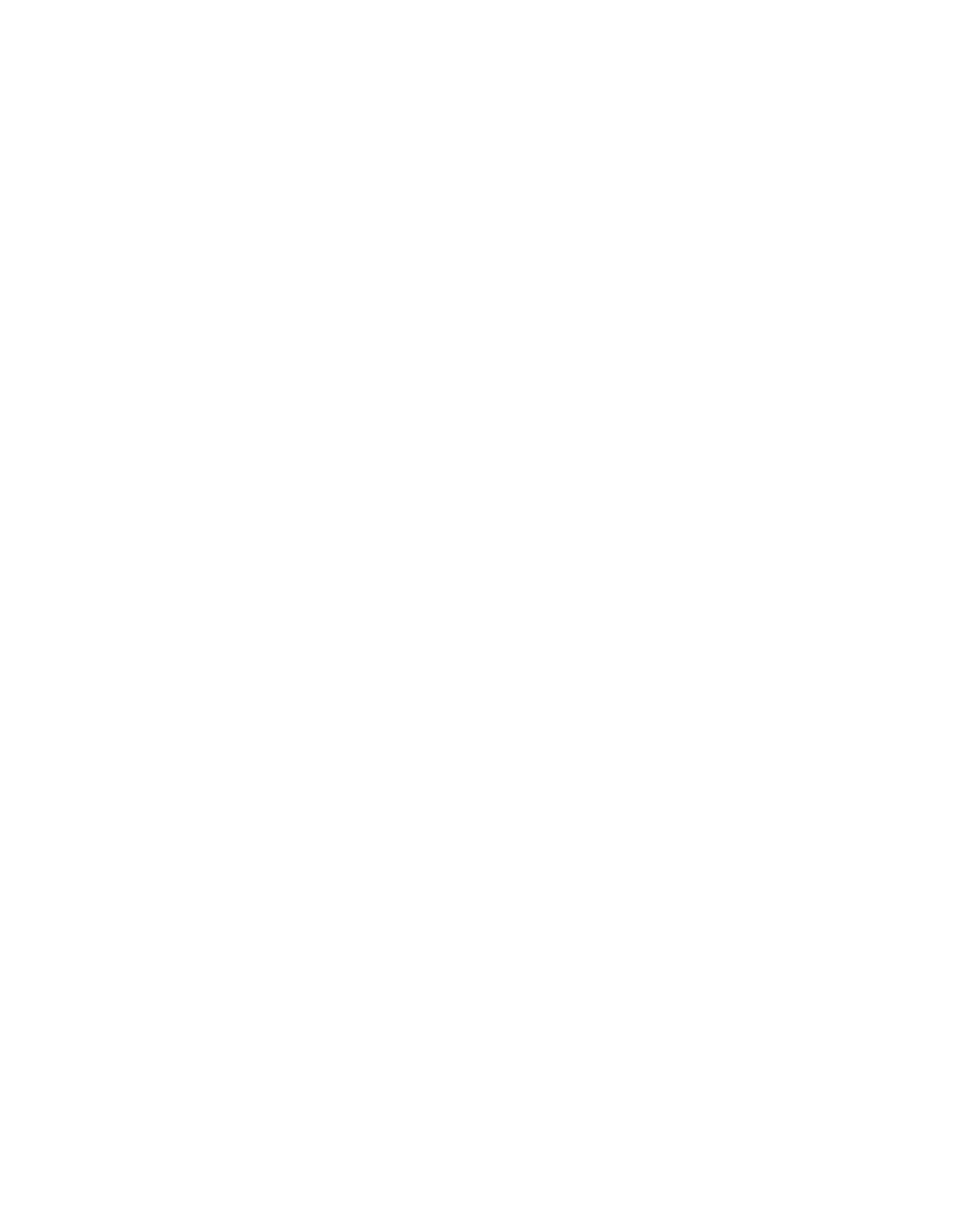# <span id="page-45-0"></span>**CORRESPONDENCE**

For additional questions or feedback, please contact the Surescripts Clinical Quality Team at: quality@surescripts.com.

Thank you for your dedication to continuous quality improvement in e-prescribing.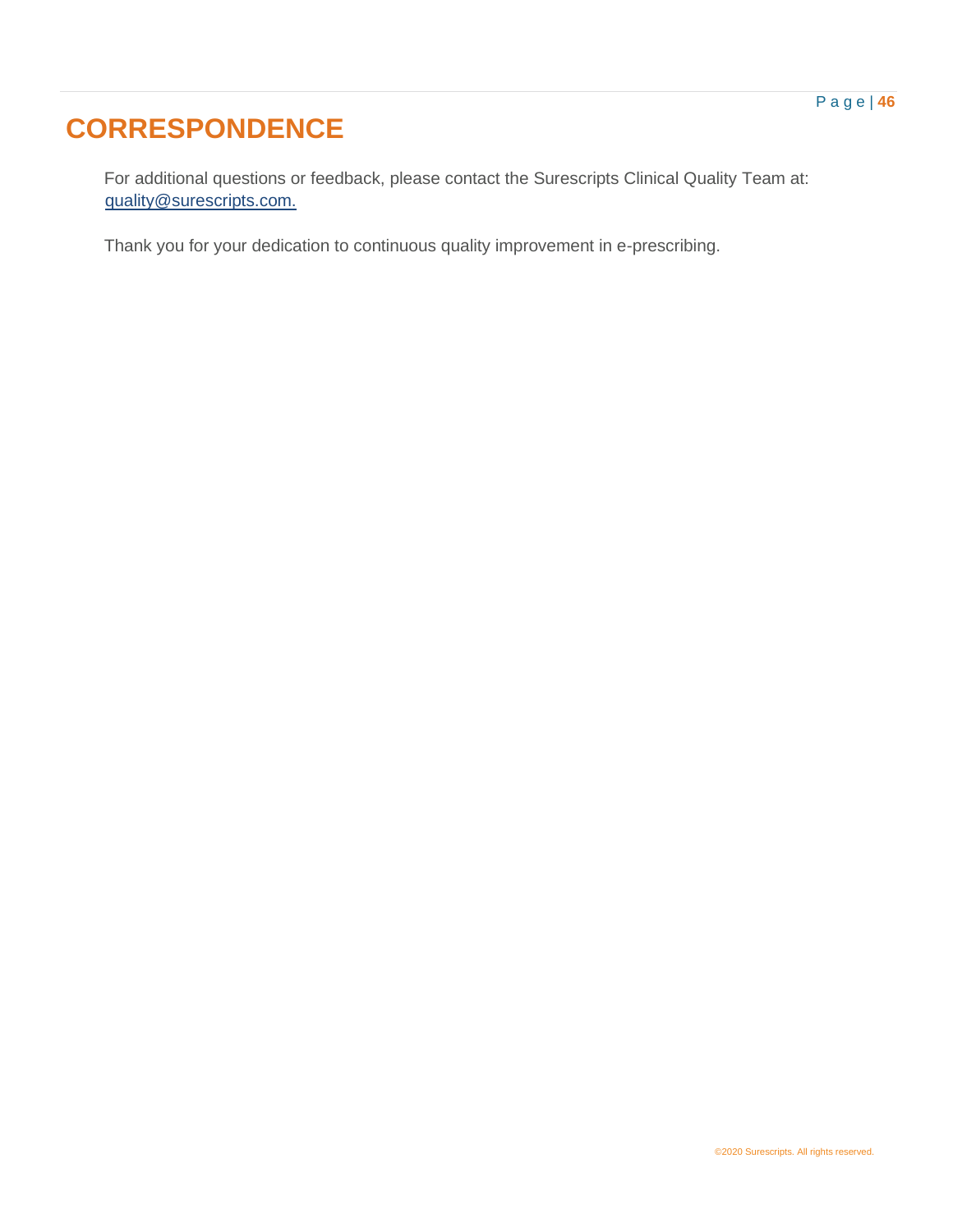# <span id="page-46-1"></span><span id="page-46-0"></span>**Appendix A Physician's Guide for Creating Quality Prescriptions**

## **PRESCRIBER INFORMATION**

Ensure prescriber demographic information transmitted to the pharmacy in a new prescription matches your registered Surescripts Directory listing (visit [surescripts.com a](http://www.surescripts.com/)nd select "Find E-Prescribing Physicians" to view your current Surescripts Directory listing). Participants activated on the Learning Directory are able to send additional practice locations in prescriptions and they will be appended to the Directory by Surescripts.

**Action:** Alert your e-prescribing/EMR vendor when the prescriber's information changes to ensure accurate information is pre-populated in the e-prescription message.

## **DRUG DESCRIPTION**

- The <DrugDescription> field contains a 105-character limit. Ensure this field contains the complete product name, dosage strength and form.
- Only enter the drug description information into the designated <DrugDescription> field, not the <Note> or <SigText> fields. Never add extraneous information to the drug description, including therapy changes or dosage increases.

**Action:** If you are unable to find a specific medication or product in your database, reach out to ask your e-prescribing/EMR vendor for assistance.

## **DOSAGE STRENGTH VALUES**

Ensure the dosage strength only consists of Arabic (decimal) numbers rather than Roman numerals or abbreviations such as "M" for thousands or millions. Always include a **leading**  zero when a decimal point is required but never have **trailing** zeroes. Avoid the use of zeroes whenever possible by employing alternative units of measure.

| <b>PREFERED</b>                                                     | <b>NON-PREFERED</b>                                 |
|---------------------------------------------------------------------|-----------------------------------------------------|
| Aspirin 325 mg tablet                                               | Aspirin V grains                                    |
| Pancrelipase, 12,000-38,000-60,000 units<br>delayed release capsule | Pancrelipase 12M-38M-60M delayed<br>release capsule |
| Digoxin 0.25 mg tablet                                              | Digoxin .25 mg tablet                               |
| Warfarin 5 mg tablet                                                | Warfarin 5.0 mg tablet                              |
| 30 mcg                                                              | $0.03$ ma                                           |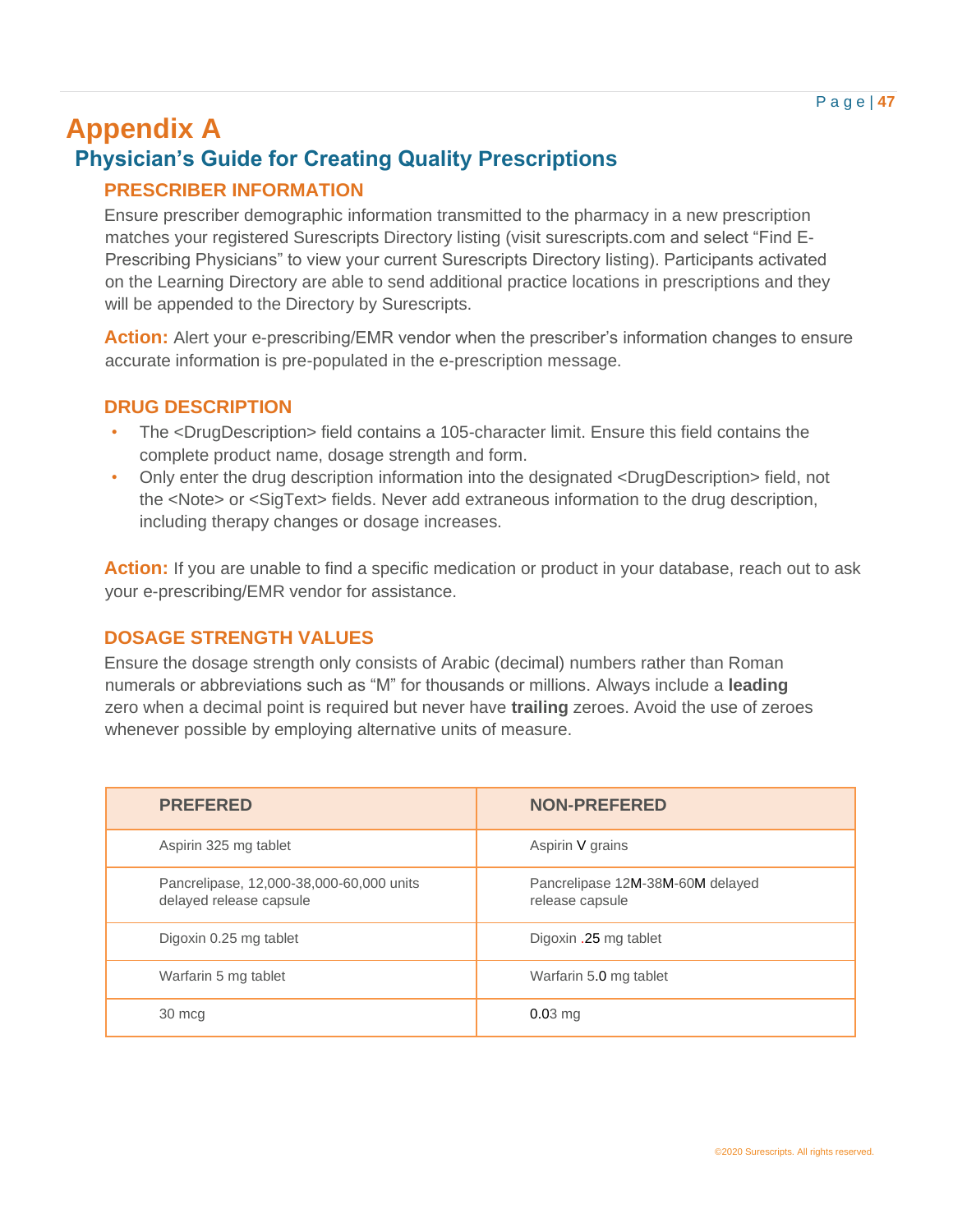**Action:** If your EHR application does not display information in any of the above recommended formats, please alert them so they can ask their contracted drug compendia for support.

## **PATIENT DIRECTIONS (SIG)**

Patient directions (a set of medication instructions) can be communicated in two ways:

- 1. <SigText> field alone, or
- 2. <SigText> field and the corresponding Structured and Codified Sig information (a more robust series of fields within the <MedicationPrescribed> segment)

The Sig of an e-prescription provides details for the patient and in most cases includes the following information:

- Action of how to ingest or administer the medication (e.g. take, instill, inject, inhale, apply, etc.)
- Dose of the medication
- Dose units of the medication (e.g. tablet, capsule, units, milliliters, mEq, etc.)
- Route of administration (e.g. orally, topically, subcutaneously, intramuscularly, etc.)
- Frequency or timing of the therapy (e.g. twice a day, every night before bedtime, etc.)
- Auxiliary information including durations or indications (e.g. for 14 days, for headaches, etc.) and any additional pertinent information (e.g. with drink, without food on an empty stomach, etc.)

**Action:** Ensure that only patient directions are written in the <SigText> field. Reserve any information intended for the pharmacist regarding medication dispensing or counseling for the <Note> (Notes to Pharmacy) field.

## **DIRECTIONS ARE COMPLETE AND ACCURATE**

Ensure all information in the Sig is clinically correct and complete. To ensure complete patient directions will be understood, construct the Sig with all essential elements in the following order:

- ↓ Action
- ↓ Dose
- ↓ Dose units
- ↓ Route
- ↓ Frequency
- ↓ Auxiliary information

The only **exception** to this syntax are Sigs which simply state "Take/use as directed/instructed."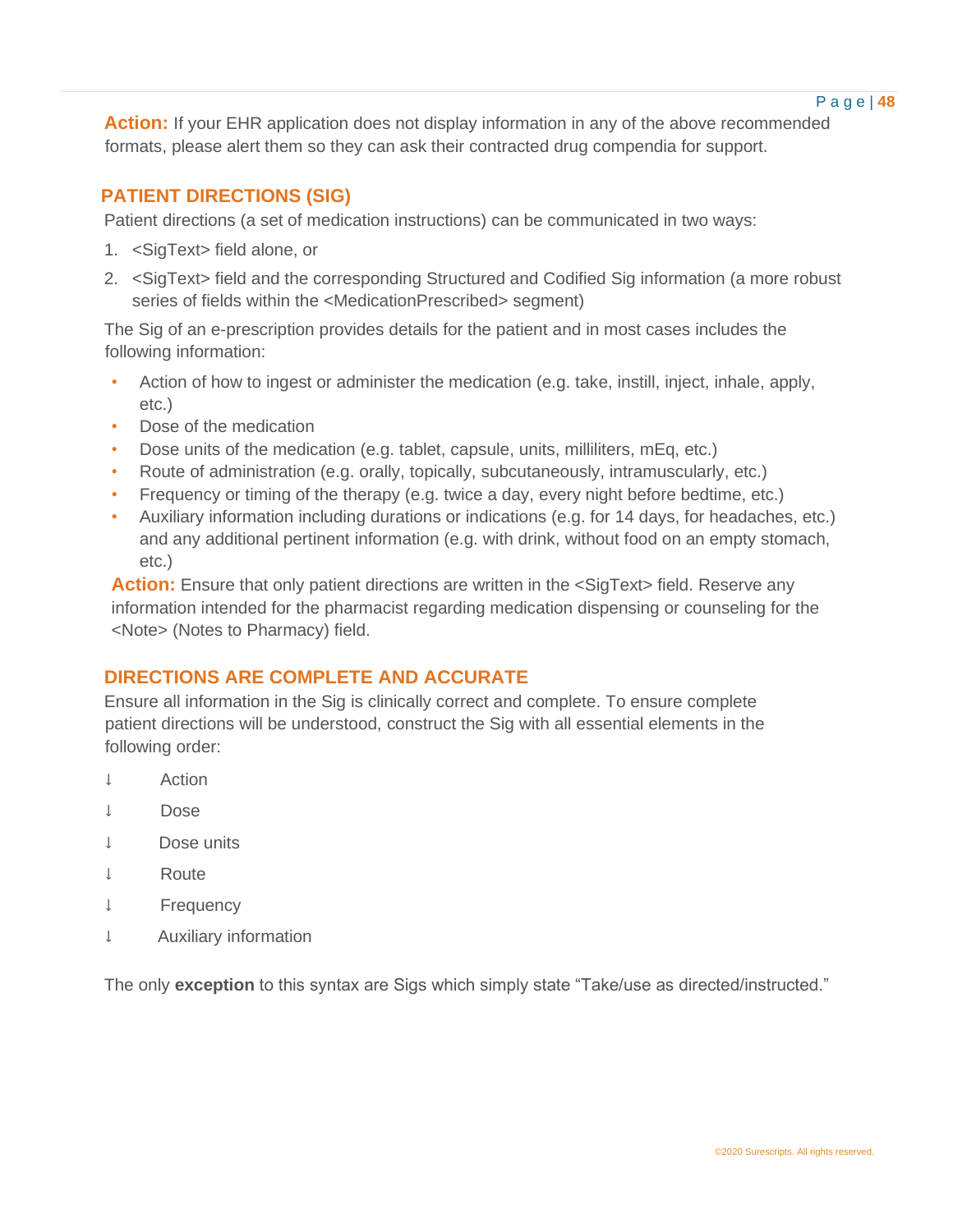|                              | Page   $49$  |  |
|------------------------------|--------------|--|
| <b>DO</b>                    | <b>DON'T</b> |  |
| Take 1 tablet by mouth daily | Daily        |  |

Action: Save your most commonly written Sigs to a favorites list, including tapered doses and other complex regimens.

## **QUALIFY "TAKE AS DIRECTED"**

The use of statements such as "Take as directed" and "Use as instructed" are to be limited to situations in which you are able to clearly reference a set of instructions provided to the patient and/or caretaker. Follow the statement with a qualifier that clearly states where or from whom the patient and/or caretaker can obtain the specific directions.

| <b>DO</b>                                                                    | <b>DON'T</b>       |
|------------------------------------------------------------------------------|--------------------|
| Inject subcutaneously as directed per<br>sliding scale provided by physician | Inject as directed |
| Use as instructed as needed for hives per<br>instructions on package         | Use as instructed  |

## **INDICATION**

The inclusion of an indication within the Sig is not required but strongly recommended. Enter the indication into the Sig whenever possible to help the patient and the pharmacist fully understand the intended use of the medication. **Note:** The use of an indication does not replace the use of the <Diagnosis> segment, which is separate and to be completed whether an indication is added to the Sig or not.

| <b>DO</b>                               | <b>DON'T</b>                         |
|-----------------------------------------|--------------------------------------|
| Take 1 tablet by mouth 3 times a day as | Take 1 tablet by mouth 3 times a day |
| needed for knee pain                    | prn                                  |

Action: Always send an indication or specific intended therapeutic objective in the Sig, especially when the selected frequency is PRN ("as needed").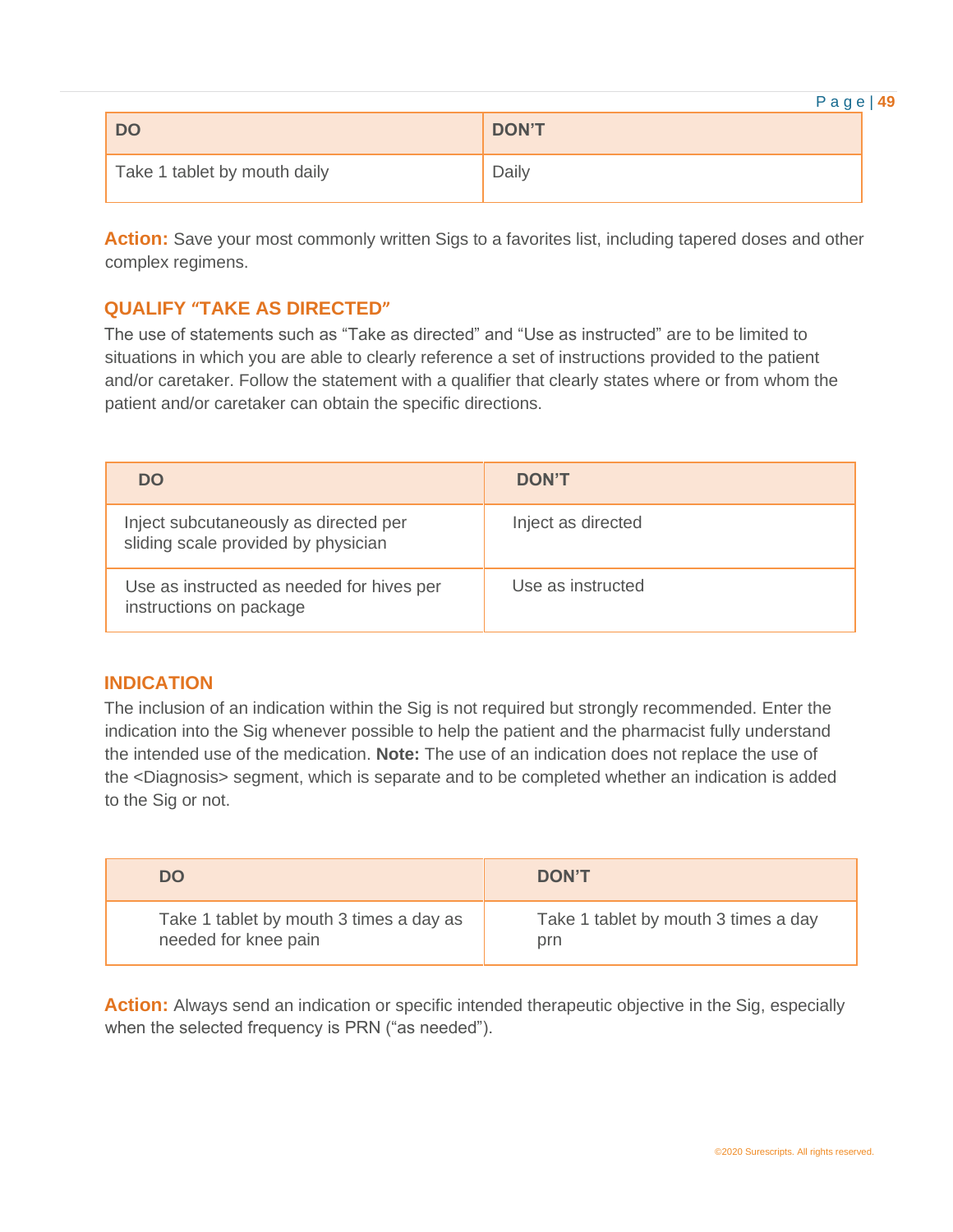## **NEVER TRUNCATE OR SPLIT DIRECTIONS**

Ensure Sig information is never truncated because important information may be lost. If the patient directions are being transmitted in an unstructured way using the <SigText> (Sig) segment, and they exceed the 1000-character limit, communicate them by other means.

Action: Do NOT write Sig information into the <Note> field if it exceeds the 1000- character limit.

Example of what not to write: Take 1 tablet once a month in the am 1 hr before eating or drinking, with 1 C water. Remain upright x 1 hour and nothing by mouth, then resu [*instruction cut off*]

## **APPROPRIATE USE OF NOTES**

Ensure notes to the pharmacist do not contain the following content: patient, prescriber and pharmacy names or identifiers; drug description; patient directions; dispense quantity; days supply or duration of therapy; DAW information; diagnosis codes, patient benefit information, or appointment reminders. Ensure information in the notes never conflicts with any information entered in other fields of the e-prescription.

If a change in therapy is needed that requires the discontinuation of a previously issued prescription, it is recommended that a cancel prescription (CancelRx) message be sent. For more information on whether your EHR/e-prescribing system supports the CancelRx message/workflow, please ask your EHR/e-prescribing contact.

**Action:** If given the functionality to save prescription orders for future use, **omit any notes from the saved prescription** and reconsider the need for patient-specific notes each time you transmit a new e-prescription.

## **DISTINCTION BETWEEN DIRECTIONS AND NOTES**

Keep the <Note> field free of any and all patient directions. Patient directions are only to be written in the <SigText> field or Structured and Codified Sig segment.

For more information on whether your EHR/e-prescribing system supports Structured and Codified Sig, please ask your EHR/e-prescribing contact.

| <b>DO</b>                             | <b>DON'T</b>                   |
|---------------------------------------|--------------------------------|
| Sig: Take 1 tablet orally twice daily | Sig: Take 1 tablet twice daily |
| <b>Notes: Null</b>                    | <b>Notes: Take orally</b>      |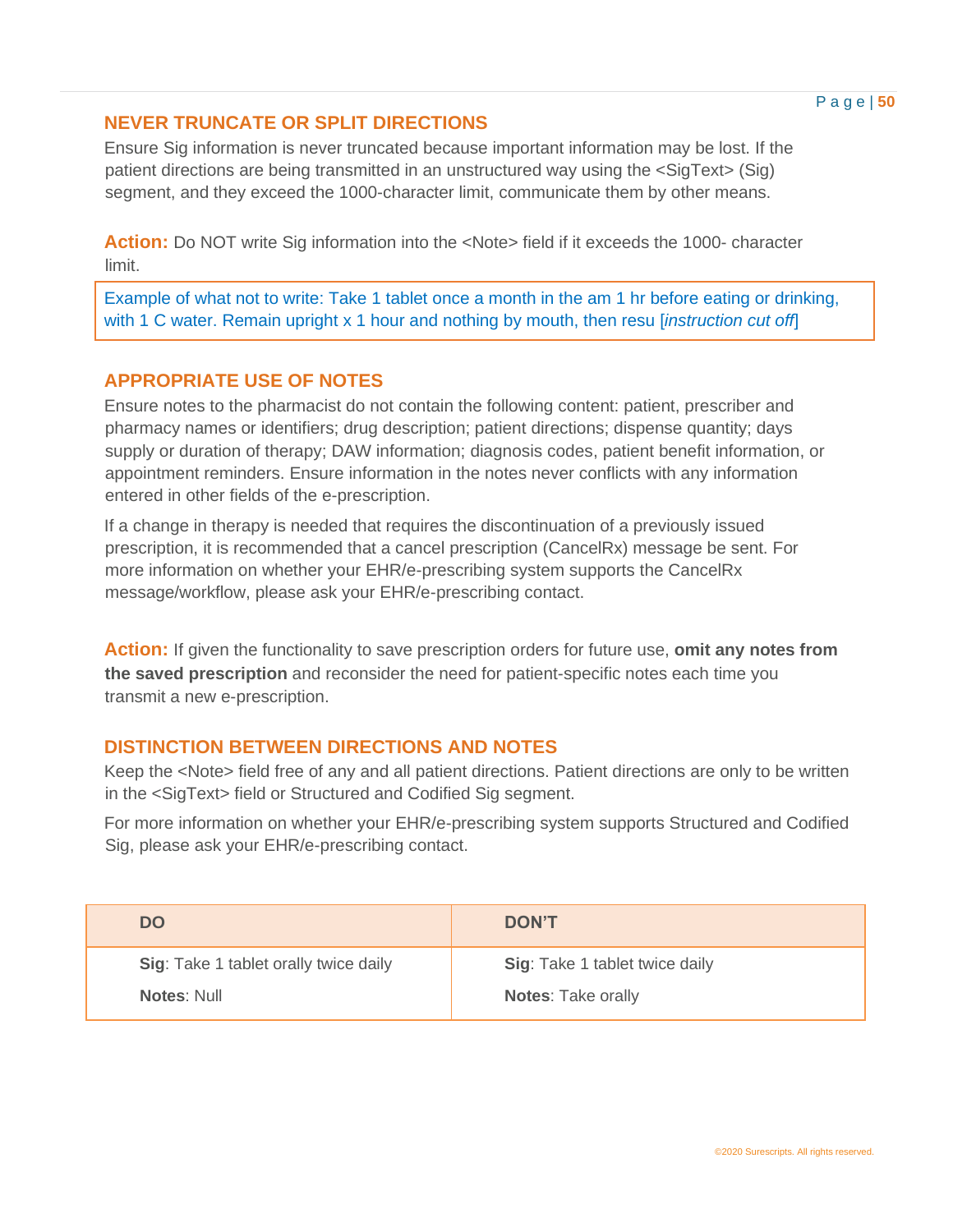Action: If you are not able to construct patient directions within your Sig-builder tool or Sig freetext (<SigText> field), do not attempt to send the prescription electronically. The inclusion of patient directions in the <Note> field can result in patient harm because the field is not designated for patient directions.

## **CORRECT NUMERIC VALUE ENTERED FOR DAYS SUPPLY**

The value entered into the <DaysSupply> field conveys the number of days that one fill of a prescription is to last the patient. This cannot contradict the information supplied in other fields, specifically the Quantity and Sig fields.

Days Supply and Duration of Therapy are different concepts and have different uses:

- Days Supply: Used to convey the length of time a single fill of the prescription is to last the patient as calculated using the dispensed quantity and the Sig.
- Duration of Therapy: Used to convey the specific time period during which the drug regimen will be used (e.g. "take 1 tablet per day for 10 days"). This information is entered as part of the Sig and is a set duration regardless of the dispense quantity.

For example, if a physician writes a quantity of "40" with a Sig "1 tablet 4 times daily," the <DaysSupply> field would be "10" to be consistent with the information entered in the other two fields.

Alternatively, if a physician writes a quantity of "300 mL" with the Sig "Take 5 mL by mouth 3 times a day; take for 14 days and then discard the rest," then Days Supply would be 20 days, but the Duration of Therapy would be 14 days.

**Action:** Days supply may be omitted from an e-prescription if the dose form is ambiguous, such as medications in the form of a gel, cream, or ointment. Days Supply would only be sent in these cases if there is a specific dose of measurable quantity, such as separated gel packs.

## **INCLUSION OF DIAGNOSIS**

A diagnosis code (i.e. ICD-10) that is associated with the prescribed product is to be sent in every e-prescription message. Functionality exists to send up to two diagnoses codes.

## **EXAMPLE:**

Drug Description: Divalproex sodium 500 mg extended release oral tablet Directions: Take 1 tablet by mouth daily, Quantity: 30 tablets

Diagnosis Code: G43.111 (Migraine with Aura, intractable, with migrainosus)

**Action:** Associate the pertinent diagnosis that relates to the medication, which may not be the same as the visit diagnosis.

P a g e | **51**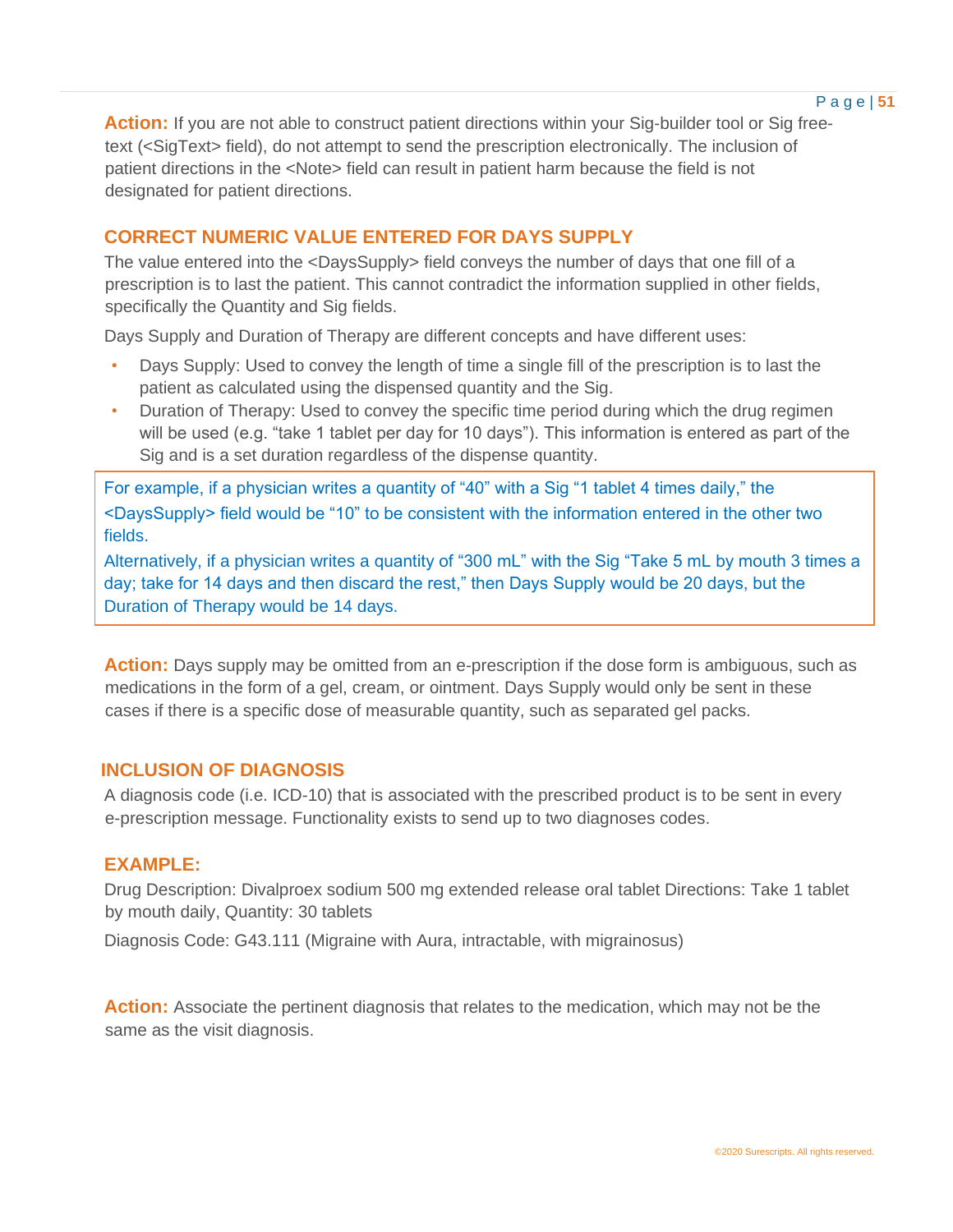## **PRESCRIPTION CONTENT – OBSERVATION**

While the inclusion of patient observation information (e.g. height, weight, blood pressure, etc.) is not required, the transmission of this information is supported through the <Observation> segment of an e- prescription.

Patient observation information, along with the exact dates the values were measured, are to be included in e-prescription messages when available, particularly for pediatric patients.

For example, a prescriber is prescribing antibiotics to treat otitis media in a four-year-old patient and wants to dose the patient with Amoxicillin 90 mg/kg/day divided into two daily doses for a duration of five days.

The e-prescription sent will need to therefore include the patient's weight (e.g. 15 kg.) and date the measurement was taken (e.g. the date the patient was seen at the doctor's office, 2016-01-01) if it is expected that the pharmacist will need to do any calculations related thereto.

## **PRESCRIPTION CONTENT – SUBSTITUTIONS**

The <Substitutions> field allows the prescriber to identify whether the prescribed drug may be substituted for the generic equivalent. Dispense as Written (DAW) codes are used to communicate substitution authorization for each prescription and transmitted in the <Substitutions> field. Do NOT include this information in the <Note> field unless it is required by law.

Some state programs (e.g. Medicaid) require the prescriber to include the phrase "brand medically necessary" in addition to the substitution indication. Currently, this phrase may be entered into the <Note> field.

**Action:** Do not indicate "Dispense as Written" (Substitution = 1) for generic medications. If a brand- name medication is intended to be dispensed, select the brand-name medication from your database and indicate (Substitution = 1).

## **INCLUSION OF INSURANCE / BENEFITS INFORMATION**

The Benefits Coordination and Patient segments are used to communicate all patient insurance information that is provided within the Eligibility response from the insurer/PBM. Coupon/discount card information can also be provided here in the absence of PBMprovided patient benefits.

The communication of all available insurance information in the original prescription can reduce calls from the pharmacy to the prescriber to obtain this information. This increases the efficiency of the e-prescribing system and facilitates faster dispensing of prescriptions, which in turn optimizes overall prescription fulfillment.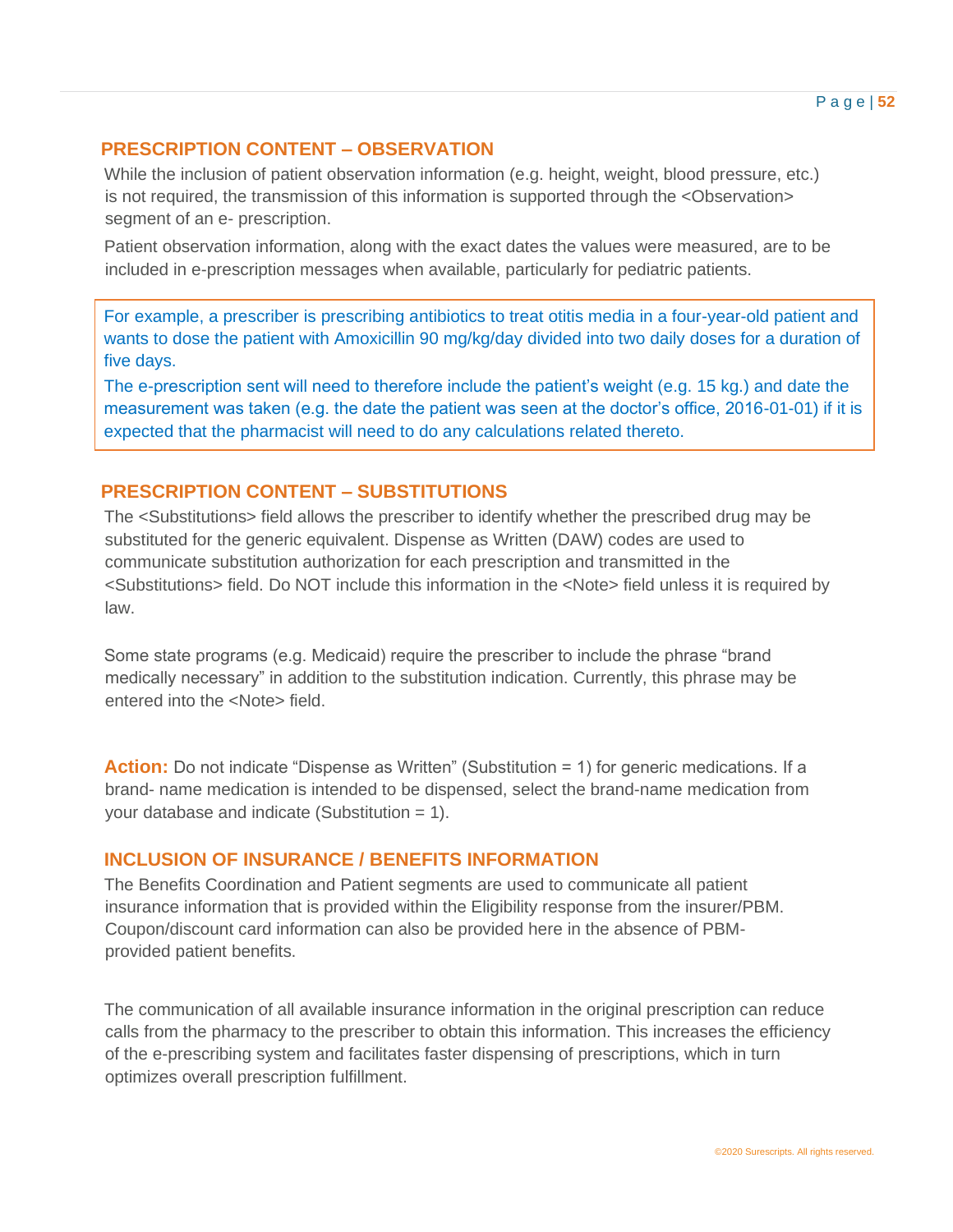## **DO NOT SEND DUMMY OR TEST E-PRESCRIPTIONS**

No e-prescription is to be sent with the intention of solely testing for communication functionalities or insurance coverage checking, etc. Do not transmit an order for a product that the prescriber does not intend to be ultimately dispensed. Even if free-texted messages of "*Do not dispense this; dummy e-Rx*", or "*Test e-Rx*", or "*This is a TEST, please ignore*", etc. are present in the Notes field or any other free-text field.

When the aforementioned information is inappropriately sent, additional unnecessary risks to patient safety and increased chances of misfills are introduced, especially when the free-texted instructions to ignore the "test" or dummy order in data fields not intended to accommodate such information as originally defined by the NCPDP SCRIPT Standard.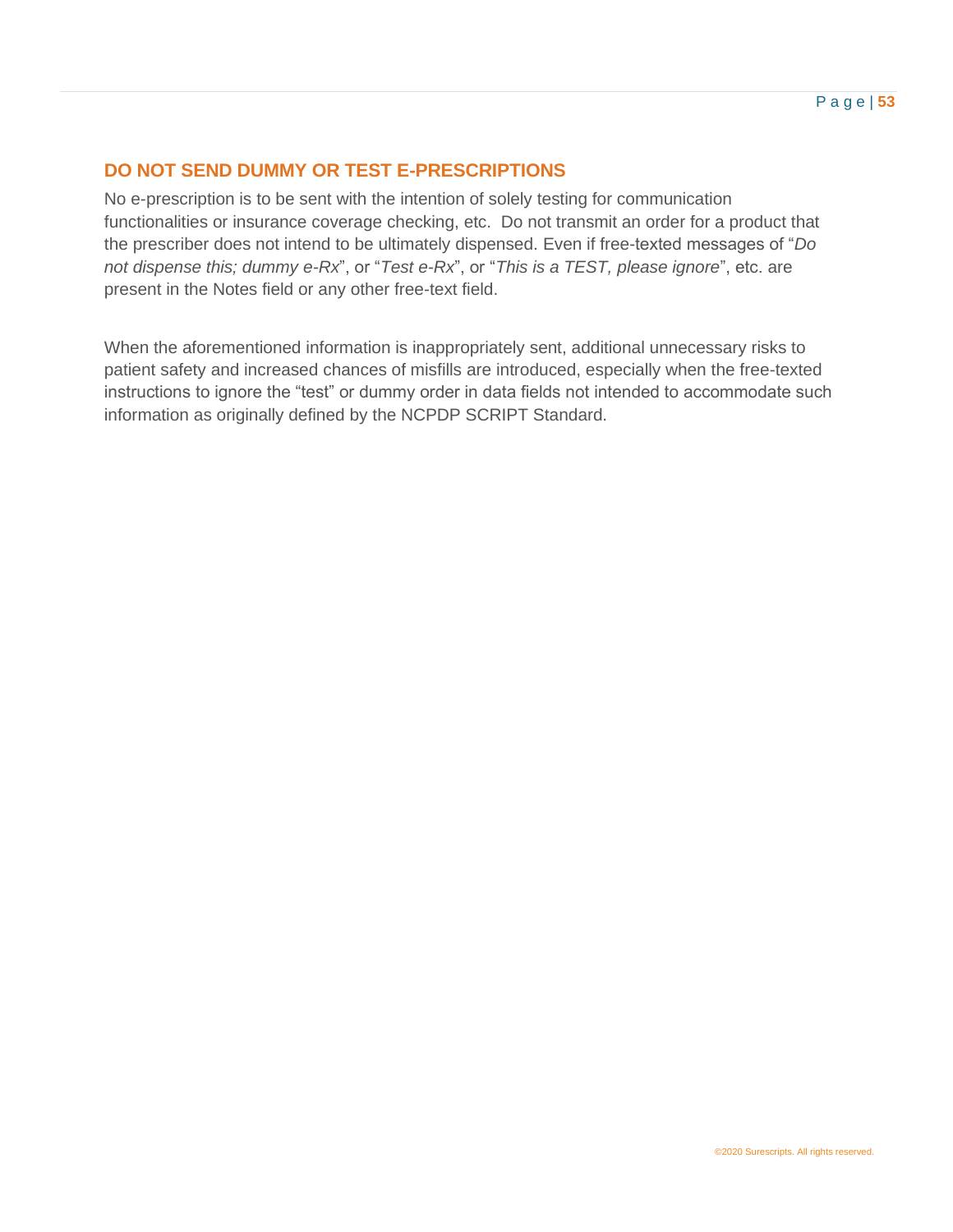# <span id="page-53-1"></span><span id="page-53-0"></span>**Appendix B Success Criteria for CPI Program Metrics**

\*\*Note: For the purposes of the CPI program, each account must choose a single approved compendium source which will be used as a point of reference for all measures which rely on compendium data.

## **Prescription Accuracy**

- **1) Drug Description** 
	- a) Drug description is an exact string match to an E-Prescribing Drug Name (EPN) as published by the selected compendium source.
	- b) A reference drug name (may be optionally included) is sourced from the compendium and included in parenthesis after the EPN.
	- c) If a reference drug name is present, then the <Substitutions> field cannot be anything other than zero
- **2) Drug Identifiers – Representative NDC** 
	- a) A valid EPN is sent as outlined in the Drug Description section above.
	- b) An 11-digit NDC is populated in the <ProductCode.Code> field with a valid qualifier of "ND" in the <ProductCode.Qualifier> field.
	- c) The NDC populated is defined as a representative NDC per the compendium.
- **3) Drug Identifiers – RXNORM** 
	- a) A valid EPN is sent as outlined in the Drug Description section above
	- b) An 11-digit NDC which is associated with the EPN is populated in the <ProductCode.Code> field with a valid qualifier of "ND" in the <ProductCode.Qualifier> field.
	- c) RxCUI and Term Type are populated in the <DrugDBCode.Code> and <DrugDBCode.Qualfiier> fields, respectively.
	- d) RxCUI aligns with NDC based on compendium data.
	- e) Term Type aligns with the RXCUI based on compendium data.
	- f) RxCUI and Term Type includes correct brand or generic distinction.
- **4) Quantity Unit of Measure (QUOM)** 
	- a) A valid National Cancer Institute Thesaurus (NCIt) code is included in the <QuantityUnitOfMeasure.Code> field.
	- b) The NCIt code is not C38046-Unspecified.
- **5) Structured & Codified SIG** 
	- a) <SNOMEDVersion> field is populated with a valid SNOMED code set version in the NCPDP recommended format of CCYYMMDD
	- b) <DoseDeliveryMethod.Code> and/or <RouteOfAdministration.Code> fields are populated.
	- c) All SNOMED and FMT codes included in the SIG segment are active and exist in their respective code sets.
	- d) Of all Structured and Codified SIG's sent, the number of which contain all valid codes over the given timeframe must be greater than or equal to 90% in order to receive any points.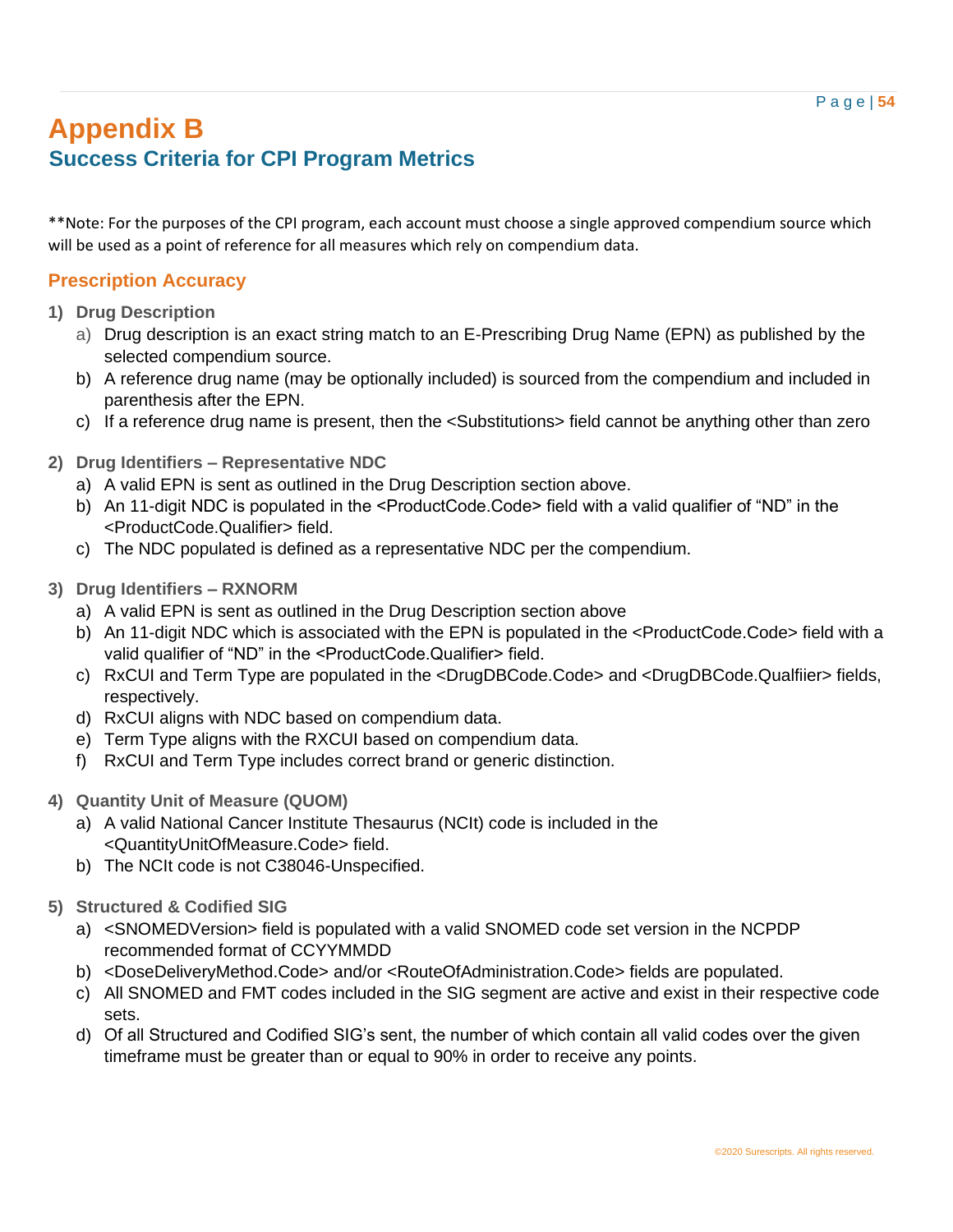- **6) Days Supply** 
	- a) Days Supply is populated in the <DaysSupply> field in a NewRx for an opioid medication.
	- b) Days Supply is successful when the stated days supply is an accurate reflection of the calculated days supply using the patient directions and written quantity.
	- c) If Surescripts is unable to calculate the Days Supply, the NewRx will be excluded from the measure.

## **Adoption Acceleration**

- **7) RxChange Enablement** 
	- a) Number of active providers enabled for both RxChange and RxRenewal.
	- b) Active provider is defined by:
		- o Having a valid SPI13 in the Surescripts directory.
		- $\circ$  Having sent a valid NewRx or RxRenewal Response transaction in the past 30 days.
	- c) Measures number of active providers enabled for both RxChange and RxRenewal as a percentage of providers enabled for RxRenewal.
- **8) RxChange Response Rate**
	- a) Valid RxChange Response is sent as a response to a valid RxChange Request.
	- b) RxChange Response is not an automatic response.
	- c) Measures number of RxChange Responses as a percentage of total valid RxChange Requests received.
- **9) CancelRx**
	- a) Valid CancelRx transaction sent.
	- b) Measures count of CancelRx transactions as a percentage of total NewRx transactions.
- **10) Electronic Prescription for Controlled Substances (EPCS)**
	- a) NewRx transaction for a controlled substance sent using EPCS.
	- b) Measures count of EPCS transactions as a percentage of total NewRx transactions.

## **Process Improvements**

- **11) Appropriate Use of Note – Benefits**
	- a) The note field does not contain 2 or more of the following terms: BIN, PCN, GRP, Group, Coupon.
- **12) Appropriate Use of Note – Diagnosis**
	- a) The note field does not contain 2 or more of the following terms: ICD, DX, E10, E11, 250, J44, J45, **Diagnosis**

#### **13) Duplicate Messages**

- a) A NewRx will be considered a duplicate if it contains the same values in the following data elements and is sent within 24 hours (one calendar day) of the first NewRx containing said data elements:
	- o Prescriber Account ID
	- o Pharmacy Account ID
	- o Prescriber NPI
	- o Pharmacy NCPDPID
	- o Patient Date of Birth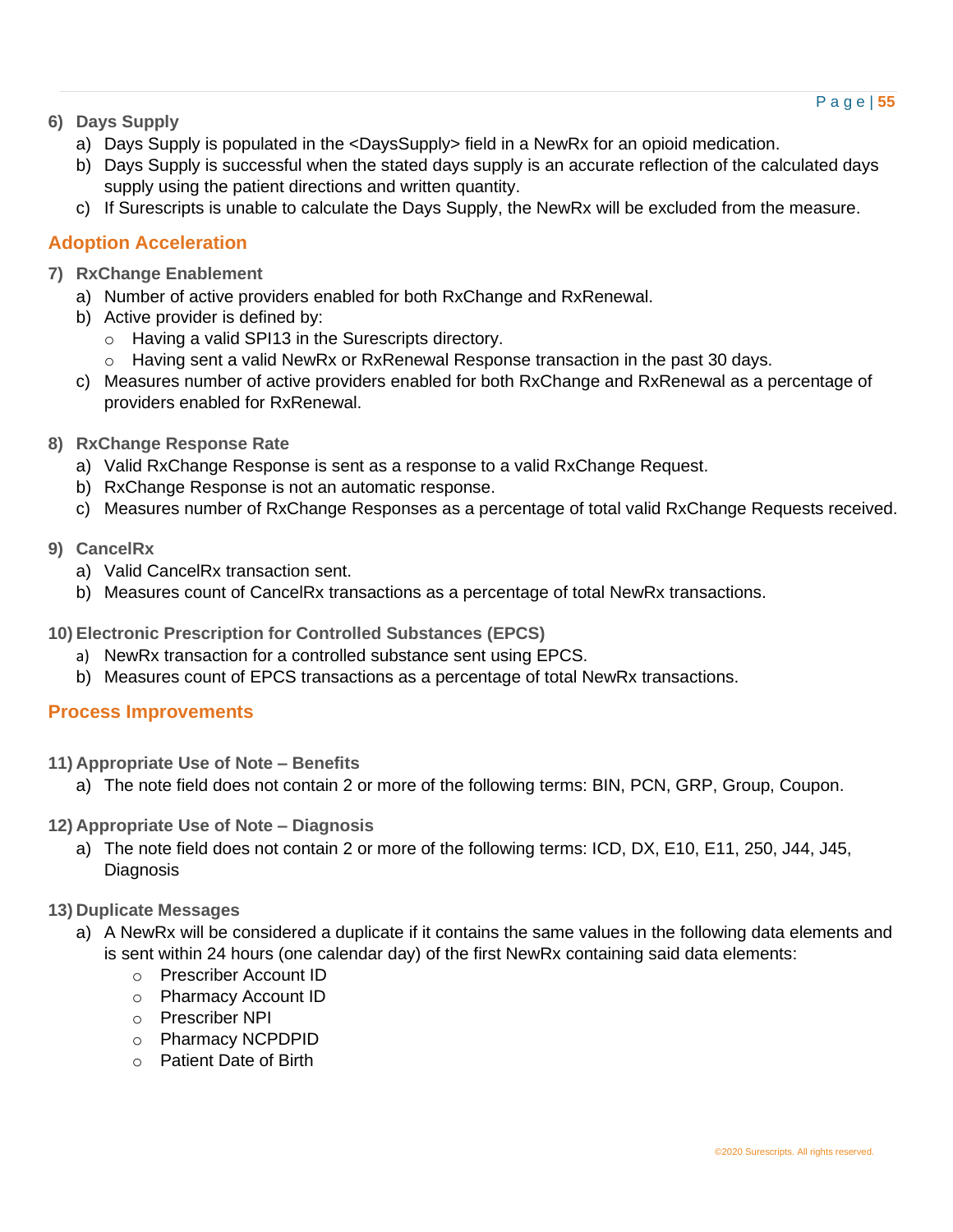- o Patient First Name
- o Patient Last Name
- o Patient Middle Name
- o Patient Zip Code
- o Patient Gender
- o Drug Description
- o NDC
- o Strength
- o Sig Text
- o Quantity
- o Quantity Unit of Measure
- o Refill Quantity
- o Note
- o Substitution Code
- o Days Supply
- o Written Date
- o Start Date
- o Expiration Date

## **Directory Integrity**

## **14) Directory**

## *Scores based on Provider Elements in NewRx message content against Directory SPI record*

- a) Provider End User First Name The value communicated in the prescriber first name field is an exact string match to Directory SPI record.
- b) Provider End User Last Name The value communicated in the prescriber last name field is an exact string match to Directory SPI record.
- c) National Provider Identification (NPI) The value entered into the prescriber NPI field is an exact string match to what is entered in the Directory SPI record.
- d) Drug Enforcement Agency (DEA) First 9 characters match the Directory SPI record (hyphenated extension is ignored).
	- i) When DEA is not populated in the Directory record but included in the message content, the value is considered a match.
	- ii) When DEA is not populated in the NewRx transaction, the NewRX transaction is excluded from DEA validation.
- e) Address Line 1 Exact string match to Directory SPI record; Does not use Address Line 2 information (e.g. floor, suite, etc.) unless it is a part of the Address Line 1 string.
- f) Phone The primary phone number provided is an exact string match to the Directory SPI record.
- g) Fax The fax number provided is an exact string match to the Directory SPI record. When the fax number is not populated in the message content, the value is considered a match.
- h) Clinic Name The clinic name provided is an exact string match to the Directory SPI record.

## *Scores based on Provider Elements in Directory SPI Record against the National Plan and Provider Enumeration System (NPPES) Directory on the last day of the time period being measured.*

i) NPI in NPPES – The Directory NPI value must be found and classified as an Individual NPI entity type